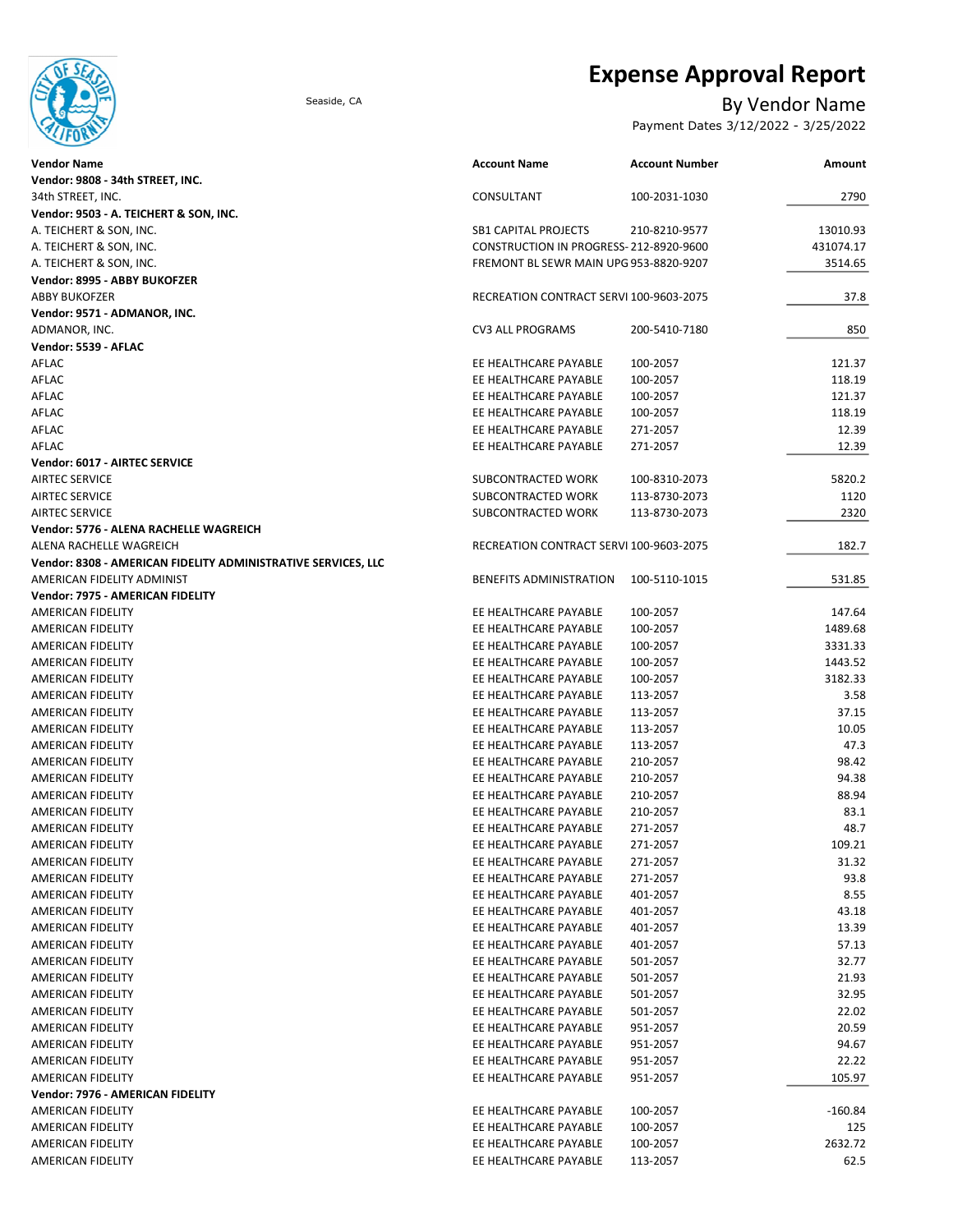| <b>AMERICAN FIDELITY</b>                                    | EE HEALTHCARE PAYABLE                   | 210-2057      | 8.77    |
|-------------------------------------------------------------|-----------------------------------------|---------------|---------|
| AMERICAN FIDELITY                                           | EE HEALTHCARE PAYABLE                   | 501-2057      | 83.33   |
| AMERICAN FIDELITY                                           | EE HEALTHCARE PAYABLE                   | 503-2057      | 22.91   |
| <b>AMERICAN FIDELITY</b>                                    | EE HEALTHCARE PAYABLE                   | 951-2057      | 67.02   |
| Vendor: 0126 - AMERICAN LOCK & KEY<br>AMERICAN LOCK & KEY   | DEPARTMENT CONSUMABLES 100-8310-3095    |               | 19.67   |
| Vendor: 7112 - ART BLACK                                    |                                         |               |         |
| ART BLACK                                                   | TEMPORARY CONTRACT SERVI 100-6110-2043  |               | 440     |
| ART BLACK                                                   | TEMPORARY CONTRACT SERVI 100-6610-2043  |               | 440     |
| Vendor: 6747 - AT&T MOBILITY                                |                                         |               |         |
| <b>AT&amp;T MOBILITY</b>                                    | MOBILE COMMUNICATIONS                   | 503-4010-5135 | 116.98  |
| <b>AT&amp;T MOBILITY</b>                                    | <b>MOBILE COMMUNICATIONS</b>            | 503-4010-5135 | 77.67   |
| <b>Vendor: 0216 - AT&amp;T</b>                              |                                         |               |         |
| AT&T                                                        | <b>TELEPHONE</b>                        | 503-4010-5132 | 2839.98 |
| Vendor: 0922 - AUGARTEN LTD.                                |                                         |               |         |
| AUGARTEN LTD.                                               | <b>VEHICLE PARTS</b>                    | 501-8520-6144 | 403.09  |
| AUGARTEN LTD.                                               | <b>VEHICLE PARTS</b>                    | 501-8520-6144 | 822.41  |
| AUGARTEN LTD.                                               | <b>OUTSIDE REPAIRS</b>                  | 501-8520-6148 | 75      |
| Vendor: 6440 - AXON ENTERPRISE, INC.                        |                                         |               |         |
| AXON ENTERPRISE, INC.                                       | <b>BODY CAMERAS</b>                     | 100-6120-8134 | 59115.6 |
| Vendor: 9533 - BAKER MANOCK & JENSEN, PC                    |                                         |               |         |
| <b>BAKER MANOCK &amp; JENSEN, PC</b>                        | <b>LEGAL SERVICES</b>                   | 670-2120-1022 | 999.9   |
| Vendor: 4106 - BAY REPROGRAPHIC & SUPPLY, INC.              |                                         |               |         |
| <b>BAY REPROGRAPHIC &amp; SUPPLY</b>                        | <b>COPIER SERVICES</b>                  | 100-8910-2044 | 388.49  |
| Vendor: 7324 - BEAR ELECTRICAL SOLUTIONS                    |                                         |               |         |
| BEAR ELECTRICAL SOLUTIONS                                   | SUBCONTRACTED WORK                      | 113-8730-2073 | 657     |
| <b>BEAR ELECTRICAL SOLUTIONS</b>                            | SUBCONTRACTED WORK                      | 113-8730-2073 | 170     |
| <b>BEAR ELECTRICAL SOLUTIONS</b>                            | <b>STREET LIGHTINGS</b>                 | 210-8210-2059 | 1902    |
| BEAR ELECTRICAL SOLUTIONS                                   | TRAFFIC SIGNAL MAINTENANC 210-8210-2077 |               | 1405    |
| <b>BEAR ELECTRICAL SOLUTIONS</b>                            | TRAFFIC SIGNAL MAINTENANC 210-8210-2077 |               | 1785    |
| Vendor: 6290 - BURKE, WILLIAMS & SORENSEN, LLP              |                                         |               |         |
| BURKE, WILLIAMS & SORENSEI                                  | LEGAL SERVICES - SPECIAL                | 100-3010-1023 | 3690.5  |
| Vendor: 9829 - BUTANO GEOTECHNICAL ENGINEERING, INC.        |                                         |               |         |
| <b>BUTANO GEOTECHNICAL ENGIL</b>                            | HIGHLAND OTIS PARK IMPROV 342-8910-9544 |               | 2800.5  |
| Vendor: 0530 - CA. STATE DISBURSEMENT UNIT                  |                                         |               |         |
| CA. STATE DISBURSEMENT UNI                                  | <b>GARNISHMENT PAYABLE</b>              | 100-2059      | 26.37   |
| CA. STATE DISBURSEMENT UNI                                  | <b>GARNISHMENT PAYABLE</b>              | 100-2059      | 142.61  |
| CA. STATE DISBURSEMENT UNI                                  | <b>GARNISHMENT PAYABLE</b>              | 100-2059      | 461.53  |
| CA. STATE DISBURSEMENT UNI                                  | <b>GARNISHMENT PAYABLE</b>              | 100-2059      | 246.51  |
| CA. STATE DISBURSEMENT UNI                                  | <b>GARNISHMENT PAYABLE</b>              | 100-2059      | 603.69  |
| CA. STATE DISBURSEMENT UNI                                  | <b>GARNISHMENT PAYABLE</b>              | 113-2059      | 52.74   |
| CA. STATE DISBURSEMENT UNI                                  | <b>GARNISHMENT PAYABLE</b>              | 210-2059      | 153.84  |
| CA. STATE DISBURSEMENT UNI                                  | <b>GARNISHMENT PAYABLE</b>              | 271-2059      | 105.49  |
| CA. STATE DISBURSEMENT UNI                                  | <b>GARNISHMENT PAYABLE</b>              | 335-2059      | 226.15  |
| CA. STATE DISBURSEMENT UNI                                  | <b>GARNISHMENT PAYABLE</b>              | 951-2059      | 39.56   |
| Vendor: 5103 - CALIF LAW ENFRCMNT ASSOC                     |                                         |               |         |
| CALIF LAW ENFRCMNT ASSOC                                    | MISC PAYROLL PAYABLES                   | 100-2062      | $-0.27$ |
| CALIF LAW ENFRCMNT ASSOC                                    | <b>MISC PAYROLL PAYABLES</b>            | 100-2062      | $-0.27$ |
| CALIF LAW ENFRCMNT ASSOC                                    | <b>MISC PAYROLL PAYABLES</b>            | 100-2062      | 31.14   |
| CALIF LAW ENFRCMNT ASSOC                                    | MISC PAYROLL PAYABLES                   | 100-2062      | 10.38   |
| CALIF LAW ENFRCMNT ASSOC                                    | MISC PAYROLL PAYABLES                   | 100-2062      | 269.88  |
| <b>CALIF LAW ENFRCMNT ASSOC</b>                             | MISC PAYROLL PAYABLES                   | 100-2062      | 10.38   |
| CALIF LAW ENFRCMNT ASSOC                                    | MISC PAYROLL PAYABLES                   | 100-2062      | 249.12  |
| Vendor: 9584 - CALIFORNIA AMERICAN WATER                    |                                         |               |         |
| CALIFORNIA AMERICAN WATEI                                   | UTILITY ASSISTANCE PRGM                 | 100-7410-4201 | 2250.52 |
| Vendor: 9111 - CALIFORNIA COASTAL RURAL DEVELOPMENT CORP.   |                                         |               |         |
| CALIFORNIA COASTAL RURAL D                                  | CONSULTANT                              | 100-7410-1030 | 1500    |
| Vendor: 4034 - CDW LLC                                      |                                         |               |         |
| CDW LLC                                                     | COMPUTER SUPPLIES/SOFTWA100-7310-3102   |               | 408.93  |
| Vendor: 7996 - CIVICPLUS LLC                                |                                         |               |         |
| <b>CIVICPLUS LLC</b>                                        | TEMPORARY CONTRACT SERVI 100-7210-2043  |               | 999.96  |
| Vendor: 7644 - COMCAST BUSINESS                             |                                         |               |         |
| <b>COMCAST BUSINESS</b>                                     | DATA COMMUNICATION                      | 503-4010-5138 | 4790.18 |
| Vendor: 6553 - COMCAST                                      |                                         |               |         |
| <b>COMCAST</b>                                              | DATA COMMUNICATION                      | 503-4010-5138 | 311.7   |
| Vendor: 4480 - COMMUNITY HOSPITAL OF THE MONTEREY PENINSULA |                                         |               |         |
| <b>COMMUNITY HOSPITAL OF THI</b>                            | <b>BLOOD ALCOHOL</b>                    | 100-6120-2060 | 27      |
|                                                             |                                         |               |         |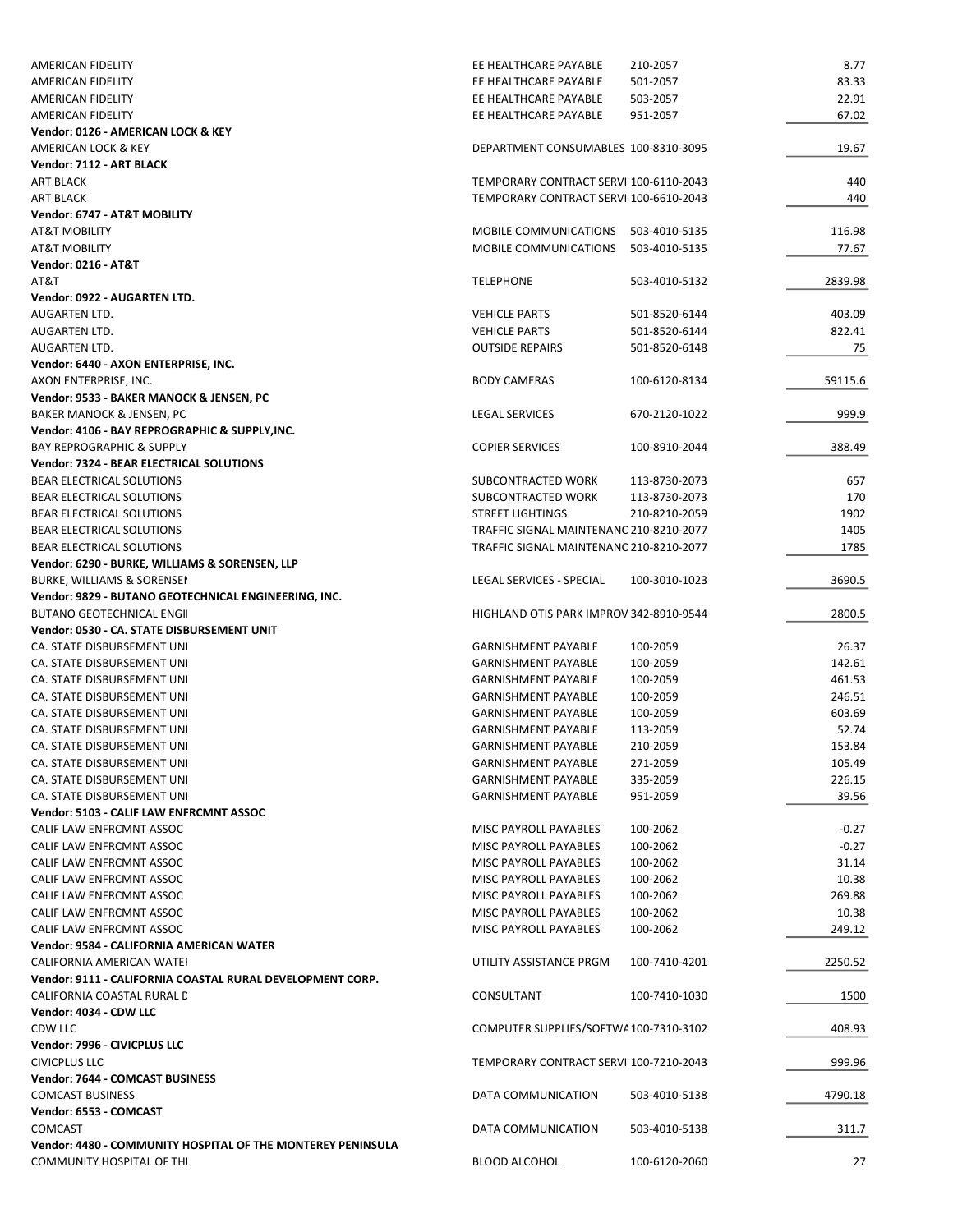| <b>COMMUNITY HOSPITAL OF THI</b>                         | <b>BLOOD ALCOHOL</b>                    | 100-6120-2060 | 27      |
|----------------------------------------------------------|-----------------------------------------|---------------|---------|
| Vendor: 9486 - COMPANY NURSE, LLC                        |                                         |               |         |
| COMPANY NURSE, LLC                                       | CONSULTANT - CV RESPONSE 100-8110-1030  |               | 375     |
| Vendor: 6204 - CONCERN HEALTH                            |                                         |               |         |
| <b>CONCERN HEALTH</b>                                    | EMPLOYEE ASSISTANCE PROGF 100-2031-1038 |               | 770     |
| Vendor: 2279 - COUNTY OF MONTEREY IT DEPT.               |                                         |               |         |
| <b>COUNTY OF MONTEREY IT DEP</b>                         | COMPUTER SUPPLIES/SOFTWA100-6110-3102   |               | 1084    |
| <b>COUNTY OF MONTEREY IT DEP</b>                         | COMPUTER SUPPLIES/SOFTWA100-6110-3102   |               | 1084    |
| COUNTY OF MONTEREY IT DEP                                | COMPUTER SUPPLIES/SOFTWA 100-6110-3102  |               | 1084    |
| Vendor: 9827 - DAWNYA DEE LUCAS                          |                                         |               |         |
| DAWNYA DEE LUCAS                                         | SWIM CENTER RENTAL DEPOSI 256-2345      |               | 278     |
| DAWNYA DEE LUCAS                                         | SWIM CENTER RENTAL DEPOSI 256-2345      |               | 68.25   |
| Vendor: 6818 - DE LAGE LANDEN                            |                                         |               |         |
| DE LAGE LANDEN                                           | <b>COPIER SERVICES</b>                  | 100-5110-2044 | 476.52  |
| Vendor: 0981 - DEL MAR FRENCH LAUNDRY, INC.              |                                         |               |         |
| DEL MAR FRENCH LAUNDRY, IN                               | TEMPORARY CONTRACT SERVI 100-9100-2043  |               | 84.5    |
| Vendor: 0988 - DEL REY CAR WASH                          |                                         |               |         |
| DEL REY CAR WASH                                         | <b>OTHER EXPENSE</b>                    | 100-6110-2078 | 78      |
| Vendor: 4896 - DEPARTMENT OF JUSTICE                     |                                         |               |         |
| DEPARTMENT OF JUSTICE                                    | BACKGROUND INVESTIGATION 100-6110-1027  |               | 98      |
| Vendor: 2932 - DISASTER KLEENUP SPECIALISTS              |                                         |               |         |
| DISASTER KLEENUP SPECIALIST                              | SUBCONTRACTED WORK                      | 100-8430-2073 | 1122.32 |
| DISASTER KLEENUP SPECIALIST                              | SUBCONTRACTED WORK                      | 100-8430-2073 | 1973.06 |
| DISASTER KLEENUP SPECIALIST                              | SUBCONTRACTED WORK                      | 100-8430-2073 | 2882.18 |
| DISASTER KLEENUP SPECIALIST                              | SUBCONTRACTED WORK                      | 100-8430-2073 | 3152.18 |
|                                                          |                                         |               |         |
| DISASTER KLEENUP SPECIALIST                              | SUBCONTRACTED WORK                      | 100-8430-2073 | 8654.4  |
| DISASTER KLEENUP SPECIALIST                              | SUBCONTRACTED WORK                      | 100-8430-2073 | 2342.18 |
| DISASTER KLEENUP SPECIALIST                              | SUBCONTRACTED WORK                      | 100-8430-2073 | 2477.18 |
| Vendor: 3661 - DJS INC.                                  |                                         |               |         |
| DJS INC.                                                 | FACADE IMPROVEMENT PRGM 100-7410-4208   |               | 7500    |
| Vendor: 9813 - DKS ASSOCIATES                            |                                         |               |         |
| <b>DKS ASSOCIATES</b>                                    | CONSULTANT                              | 100-2031-1030 | 8150    |
| <b>DKS ASSOCIATES</b>                                    | CONSULTANT                              | 100-7410-1030 | 2673.75 |
| Vendor: 1048 - DOCTORS ON DUTY MEDICAL GROUP             |                                         |               |         |
|                                                          |                                         |               |         |
| DOCTORS ON DUTY MEDICAL C                                | TEMPORARY CONTRACT SERVI 100-9200-2043  |               | 35      |
| DOCTORS ON DUTY MEDICAL C                                | TEMPORARY CONTRACT SERVI 100-9200-2043  |               | 35      |
|                                                          |                                         |               |         |
| DOCTORS ON DUTY MEDICAL C                                | TEMPORARY CONTRACT SERVI 100-9200-2043  |               | 35      |
| DOCTORS ON DUTY MEDICAL C                                | TEMPORARY CONTRACT SERVI 100-9200-2043  |               | 35      |
| DOCTORS ON DUTY MEDICAL C                                | TEMPORARY CONTRACT SERVI 100-9200-2043  |               | 35      |
| DOCTORS ON DUTY MEDICAL C                                | TEMPORARY CONTRACT SERVI 100-9200-2043  |               | 35      |
| Vendor: 5405 - DUKE'S ROOT CONTROL, INC.                 |                                         |               |         |
| DUKE'S ROOT CONTROL. INC.                                | SUBCONTRACTED WORK                      | 951-8820-2073 | 15566.1 |
| Vendor: 0022 - ED HERD & ROD HERD                        |                                         |               |         |
| ED HERD & ROD HERD                                       | CONSULTANT                              | 332-8110-1030 | 400     |
| Vendor: 4892 - EDGES ELECTRICAL GROUP                    |                                         |               |         |
| <b>EDGES ELECTRICAL GROUP</b>                            | DEPARTMENT CONSUMABLES 113-8730-3095    |               | 6.76    |
| <b>EDGES ELECTRICAL GROUP</b>                            | DEPARTMENT CONSUMABLES 113-8730-3095    |               | 143.37  |
| <b>EDGES ELECTRICAL GROUP</b>                            | DEPARTMENT CONSUMABLES 401-8620-3095    |               | 483.32  |
| Vendor: 4459 - ELEVATOR SERVICE CO. OF CENTRAL CAL, INC. |                                         |               |         |
| ELEVATOR SERVICE CO. OF CEN                              | SUBCONTRACTED WORK                      | 100-8310-2073 | 365     |
| Vendor: 9774 - ENVIRONMENTAL INNOVATIONS, INC.           |                                         |               |         |
| ENVIRONMENTAL INNOVATION                                 | PLASTICS ORDINANCE SMALL E100-7110-8185 |               | 5347.5  |
| Vendor: 8979 - ERROL L. MONTGOMERY & ASSOCIATES, INC.    |                                         |               |         |
| <b>ERROL L. MONTGOMERY &amp; ASS.</b>                    |                                         | 670-2130-1030 | 8313.5  |
|                                                          | CONSULTING COSTS                        |               |         |
| ERROL L. MONTGOMERY & ASS                                | <b>CONSULTING COSTS</b>                 | 670-2130-1030 | 16667.5 |
| Vendor: 5969 - FASTENAL COMPANY                          |                                         |               |         |
| <b>FASTENAL COMPANY</b>                                  | DEPARTMENT CONSUMABLES 100-8420-3095    |               | 192.24  |
| Vendor: 8338 - FEDEX                                     |                                         |               |         |
| <b>FEDEX</b>                                             | <b>MAIL SERVICES</b>                    | 100-6110-4124 | 6.3     |
| FEDEX                                                    | <b>MAIL SERVICES</b>                    | 100-6110-4124 | 13.44   |
| <b>FEDEX</b>                                             | <b>MAIL SERVICES</b>                    | 100-6110-4124 | 9.95    |
| Vendor: 3883 - FELIPE DE JESUS OLVERA                    |                                         |               |         |
| FELIPE DE JESUS OLVERA                                   | SUBCONTRACTED WORK                      | 100-8450-2073 | 3300    |
| FELIPE DE JESUS OLVERA                                   | SUBCONTRACTED WORK                      | 210-8110-2073 | 8650    |
| Vendor: 1188 - FERGUSON US HOLDINGS, INC.                |                                         |               |         |
| FERGUSON US HOLDINGS, INC.                               | DEPARTMENT CONSUMABLES 113-8730-3095    |               | 211.45  |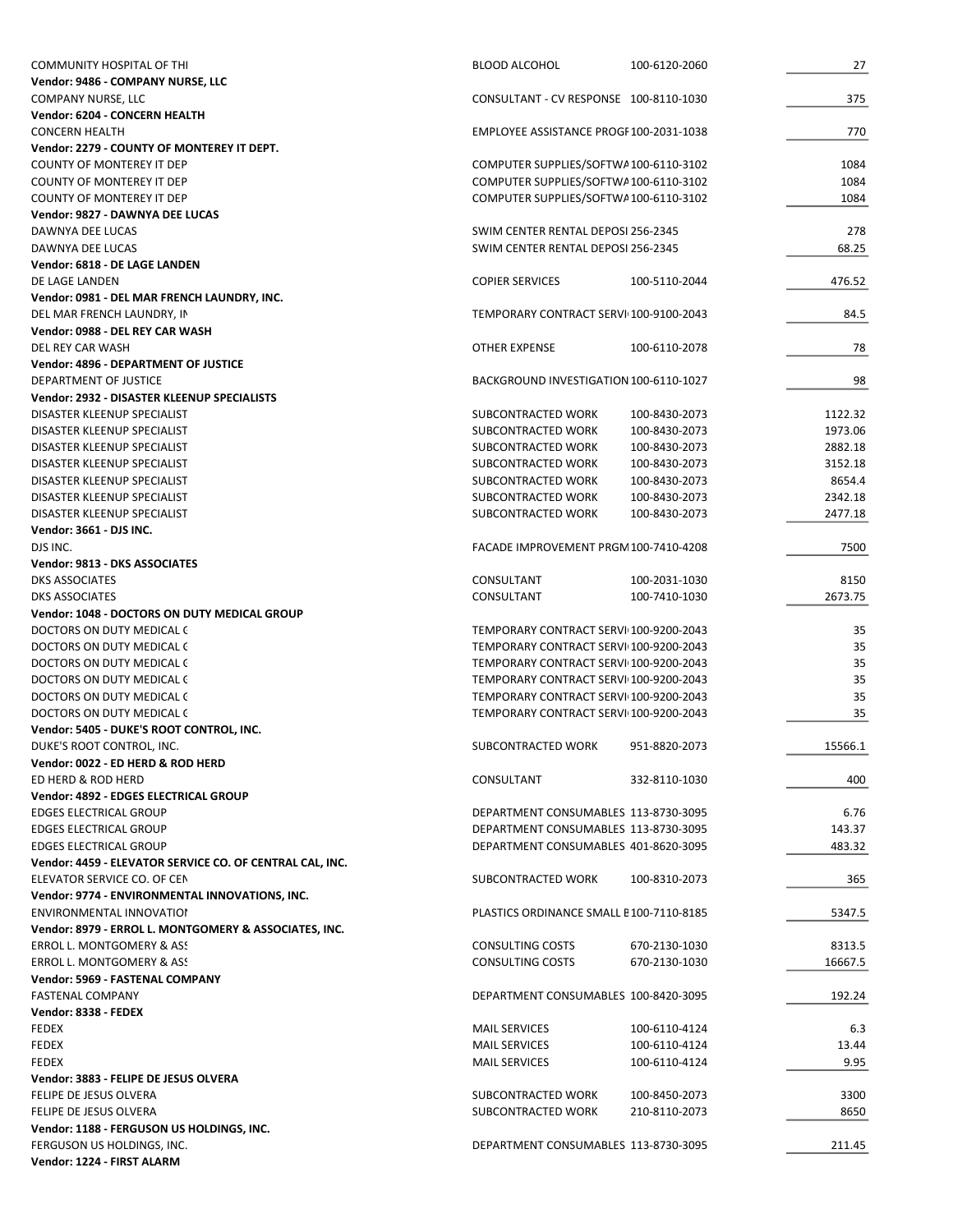| <b>FIRST ALARM</b>                                           | <b>ALARM SERVICE</b>                                                         | 100-8310-2070 | 251.01         |
|--------------------------------------------------------------|------------------------------------------------------------------------------|---------------|----------------|
| <b>FIRST ALARM</b>                                           | <b>ALARM SERVICE</b>                                                         | 100-9200-2070 | 568.59         |
| <b>FIRST ALARM</b>                                           | <b>ALARM SERVICE</b>                                                         | 100-9200-2070 | 201            |
| Vendor: 1268 - FRANCHISE TAX BOARD                           |                                                                              |               |                |
| <b>FRANCHISE TAX BOARD</b>                                   | <b>GARNISHMENT PAYABLE</b>                                                   | 100-2059      | 9.65           |
| <b>FRANCHISE TAX BOARD</b>                                   | <b>GARNISHMENT PAYABLE</b>                                                   | 113-2059      | 31.76          |
| <b>FRANCHISE TAX BOARD</b>                                   | <b>GARNISHMENT PAYABLE</b>                                                   | 113-2059      | 50             |
| <b>FRANCHISE TAX BOARD</b>                                   | <b>GARNISHMENT PAYABLE</b>                                                   | 210-2059      | 2.04           |
| <b>FRANCHISE TAX BOARD</b>                                   | <b>GARNISHMENT PAYABLE</b>                                                   | 951-2059      | 6.55           |
| Vendor: 6306 - GAVILAN PEST CONTROL                          |                                                                              |               |                |
| <b>GAVILAN PEST CONTROL</b>                                  | TEMPORARY CONTRACT SERVI 100-6610-2043                                       |               | 78             |
| <b>GAVILAN PEST CONTROL</b>                                  | PEST CONTROL                                                                 | 100-8310-2057 | 92             |
| Vendor: 9824 - GENERAL CLEANING SOLUTIONS MONTEREY BAY, INC. |                                                                              |               |                |
| <b>GENERAL CLEANING SOLUTION</b>                             | <b>RENTAL PROPERTY EXP &amp; MAII 297-7993-9599</b>                          |               | 140            |
| <b>GENERAL CLEANING SOLUTION</b>                             | RENTAL PROPERTY EXP & MAII 297-7993-9599                                     |               | 870            |
| <b>Vendor: 5198 - GOLDEN STATE PORTABLES</b>                 |                                                                              |               |                |
| <b>GOLDEN STATE PORTABLES</b>                                | SUBCONTRACTED WORK                                                           | 100-8310-2073 | 2166           |
| <b>GOLDEN STATE PORTABLES</b>                                | SUBCONTRACTED WORK                                                           | 100-8310-2073 | 140.36         |
| Vendor: 1392 - GRANITEROCK COMPANY                           |                                                                              |               |                |
| <b>GRANITEROCK COMPANY</b>                                   | DEPARTMENT CONSUMABLES 100-8420-3095                                         |               | 219.59         |
| <b>GRANITEROCK COMPANY</b>                                   | DEPARTMENT CONSUMABLES 100-8420-3095                                         |               | 179.44         |
| <b>GRANITEROCK COMPANY</b>                                   | DEPARTMENT CONSUMABLES 100-8420-3095                                         |               | 617.81         |
| <b>GRANITEROCK COMPANY</b>                                   | DEPARTMENT CONSUMABLES 100-8420-3095                                         |               | 347.41         |
| <b>GRANITEROCK COMPANY</b>                                   | DEPARTMENT CONSUMABLES 100-8420-3095                                         |               | 462.84         |
|                                                              | DEPARTMENT CONSUMABLES 100-8420-3095                                         |               | 89.93          |
| <b>GRANITEROCK COMPANY</b>                                   |                                                                              |               |                |
| <b>GRANITEROCK COMPANY</b>                                   | DEPARTMENT CONSUMABLES 210-8110-3095                                         |               | $-96.14$       |
| <b>GRANITEROCK COMPANY</b>                                   | DEPARTMENT CONSUMABLES 951-8820-3095                                         |               | 23.16          |
| Vendor: 7605 - GREEN RUBBER KENNEDY AG LP                    |                                                                              |               |                |
| GREEN RUBBER KENNEDY AG L                                    | DEPARTMENT EQUIPMENT                                                         | 100-8420-8187 | 1409.33        |
| <b>GREEN RUBBER KENNEDY AG L</b>                             | <b>VEHICLE PARTS</b>                                                         | 501-8520-6144 | 171.47         |
| Vendor: 3154 - GREEN VALLEY LANSCAPE INC.                    |                                                                              |               |                |
| <b>GREEN VALLEY LANSCAPE INC.</b>                            | DEPARTMENT CONSUMABLES 100-8420-3095                                         |               | 26.97          |
| <b>GREEN VALLEY LANSCAPE INC.</b>                            | DEPARTMENT CONSUMABLES 100-8420-3095                                         |               | 27.79          |
|                                                              |                                                                              |               |                |
| Vendor: 9157 - GREG STEVEN OMOTO                             |                                                                              |               |                |
| <b>GREG STEVEN OMOTO</b>                                     | SUBCONTRACTED WORK                                                           | 100-9340-2073 | 870            |
| Vendor: 1494 - HD SUPPLY FACILITIES MAINTENANCE              |                                                                              |               |                |
| <b>HD SUPPLY FACILITIES MAINTE</b>                           | JANITORIAL SUPPLIES                                                          | 100-9105-3093 | 115.61         |
| Vendor: 5753 - HEIHACHIRO TAKARABE                           |                                                                              |               |                |
| <b>HEIHACHIRO TAKARABE</b>                                   | RECREATION CONTRACT SERVI 100-9603-2075                                      |               | 100.8          |
| Vendor: 2351 - HICKS & HORNELL                               |                                                                              |               |                |
| <b>HICKS &amp; HORNELL</b>                                   | <b>TIRES</b>                                                                 | 501-8520-6147 | 614.43         |
| <b>HICKS &amp; HORNELL</b>                                   | <b>TIRES</b>                                                                 | 501-8520-6147 | 26.73          |
| Vendor: 1561 - HOME DEPOT CREDIT SERVICES                    |                                                                              |               |                |
| <b>HOME DEPOT CREDIT SERVICE!</b>                            | DEPARTMENT CONSUMABLES 100-8310-3095                                         |               | 36.61          |
| HOME DEPOT CREDIT SERVICE!                                   | DEPARTMENT CONSUMABLES 100-8420-3095                                         |               | 19.68          |
| HOME DEPOT CREDIT SERVICE!                                   | DEPARTMENT CONSUMABLES 100-8420-3095                                         |               | 454.77         |
| HOME DEPOT CREDIT SERVICE!                                   | DEPARTMENT CONSUMABLES 100-8420-3095                                         |               | 26.37          |
| HOME DEPOT CREDIT SERVICE!                                   | DEPARTMENT CONSUMABLES 113-8730-3095                                         |               | 35.45          |
| HOME DEPOT CREDIT SERVICE!                                   | DEPARTMENT CONSUMABLES 113-8730-3095                                         |               | 52.68          |
| <b>HOME DEPOT CREDIT SERVICE!</b>                            | DEPARTMENT CONSUMABLES 113-8730-3095                                         |               | 106.45         |
| HOME DEPOT CREDIT SERVICE!                                   | DEPARTMENT CONSUMABLES 113-8730-3095                                         |               | 15.03          |
| HOME DEPOT CREDIT SERVICE!                                   | DEPARTMENT CONSUMABLES 113-8730-3095                                         |               | 24.45          |
| <b>HOME DEPOT CREDIT SERVICE!</b>                            |                                                                              |               |                |
|                                                              | DEPARTMENT CONSUMABLES 113-8730-3095                                         |               | 50.82<br>72.54 |
| HOME DEPOT CREDIT SERVICE!                                   | DEPARTMENT CONSUMABLES 113-8730-3095                                         |               |                |
| HOME DEPOT CREDIT SERVICE!                                   | DEPARTMENT CONSUMABLES 113-8730-3095                                         |               | 27.29          |
| HOME DEPOT CREDIT SERVICE!                                   | DEPARTMENT CONSUMABLES 113-8730-3095                                         |               | 51.74          |
| HOME DEPOT CREDIT SERVICE!                                   | DEPARTMENT CONSUMABLES 113-8730-3095                                         |               | 13.86          |
| HOME DEPOT CREDIT SERVICE!                                   | DEPARTMENT CONSUMABLES 113-8730-3095                                         |               | 79.47          |
| <b>HOME DEPOT CREDIT SERVICE!</b>                            | DEPARTMENT CONSUMABLES 113-8730-3095                                         |               | 137.31         |
| HOME DEPOT CREDIT SERVICE!                                   | DEPARTMENT CONSUMABLES 113-8730-3095                                         |               | 100.91         |
| HOME DEPOT CREDIT SERVICE!                                   | DEPARTMENT CONSUMABLES 113-8730-3095                                         |               | 16.37          |
| HOME DEPOT CREDIT SERVICE!                                   | DEPARTMENT CONSUMABLES 113-8730-3095                                         |               | 95.17          |
| HOME DEPOT CREDIT SERVICE!                                   | DEPARTMENT CONSUMABLES 113-8730-3095                                         |               | 146.19         |
| HOME DEPOT CREDIT SERVICE!                                   | DEPARTMENT CONSUMABLES 113-8730-3095                                         |               | 100.91         |
| HOME DEPOT CREDIT SERVICE!                                   | DEPARTMENT CONSUMABLES 113-8730-3095                                         |               | 107.2          |
| HOME DEPOT CREDIT SERVICE!<br>HOME DEPOT CREDIT SERVICE!     | DEPARTMENT CONSUMABLES 210-8110-3095<br>DEPARTMENT CONSUMABLES 210-8110-3095 |               | 15.7<br>83.17  |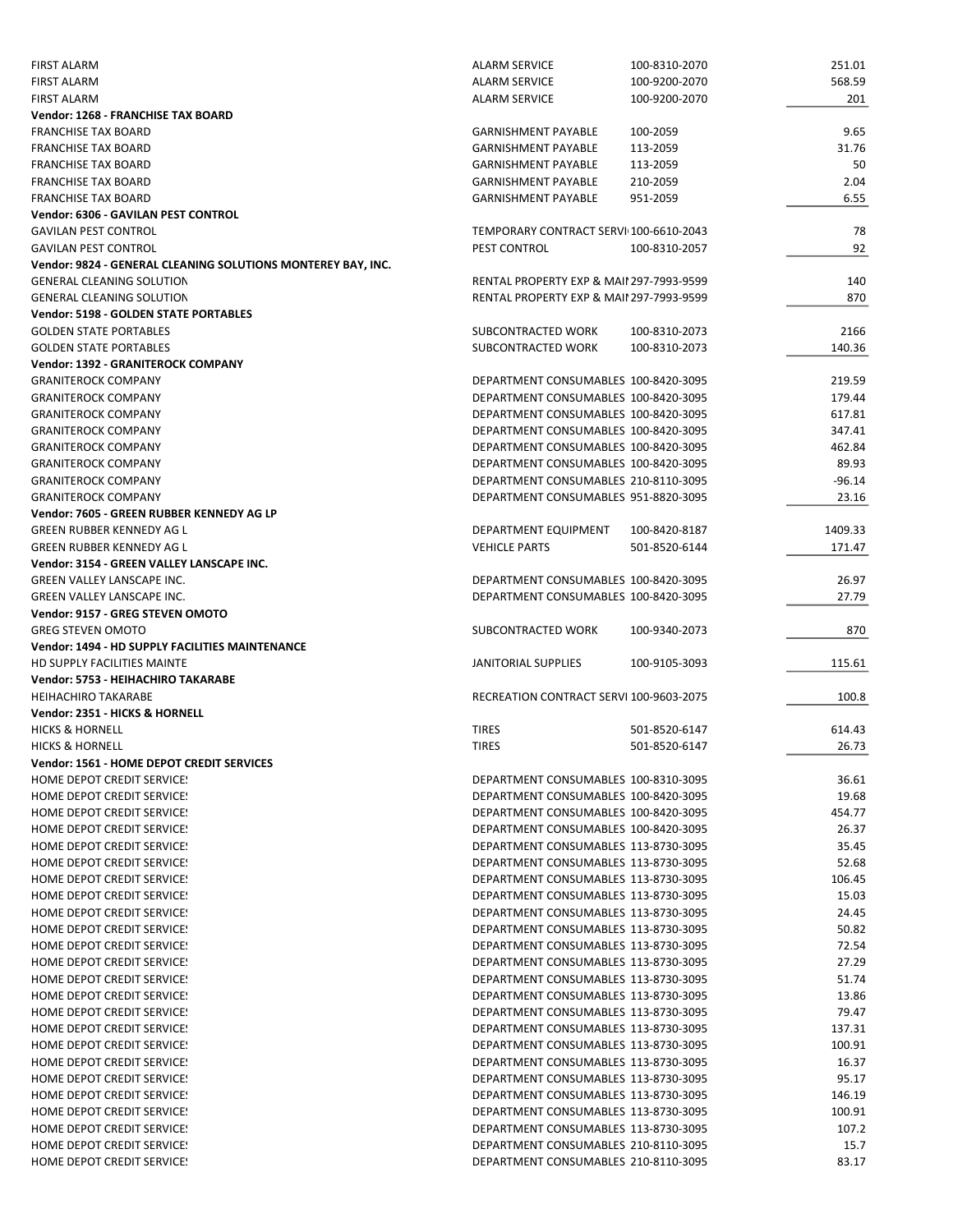| <b>HOME DEPOT CREDIT SERVICE!</b>                      | DEPARTMENT CONSUMABLES 210-8110-3095           |                      | 79.56              |
|--------------------------------------------------------|------------------------------------------------|----------------------|--------------------|
| HOME DEPOT CREDIT SERVICE!                             | DEPARTMENT CONSUMABLES 210-8110-3095           |                      | 87.38              |
| HOME DEPOT CREDIT SERVICE!                             | DEPARTMENT CONSUMABLES 951-8820-3095           |                      | 9.8                |
| <b>HOME DEPOT CREDIT SERVICE!</b>                      | DEPARTMENT CONSUMABLES 951-8820-3095           |                      | 21.83              |
| Vendor: 1569 - HOPE SERVICES                           |                                                |                      |                    |
| <b>HOPE SERVICES</b>                                   | SUBCONTRACTED WORK                             | 100-8420-2073        | 2400.06            |
| <b>HOPE SERVICES</b>                                   | SUBCONTRACTED WORK                             | 100-8420-2073        | 3500.64            |
| Vendor: 4920 - ICMA RETIREMENT TRUST-457               |                                                |                      |                    |
| ICMA RETIREMENT TRUST-457                              | DEFERRED COMP PAYABLE                          | 100-2060             | 392.82             |
| <b>ICMA RETIREMENT TRUST-457</b>                       | DEFERRED COMP PAYABLE                          | 100-2060             | 338.44             |
| <b>ICMA RETIREMENT TRUST-457</b>                       | DEFERRED COMP PAYABLE                          | 100-2060             | 343.25<br>4894.29  |
| ICMA RETIREMENT TRUST-457<br>ICMA RETIREMENT TRUST-457 | DEFERRED COMP PAYABLE<br>DEFERRED COMP PAYABLE | 100-2060<br>100-2060 | 547.35             |
| <b>ICMA RETIREMENT TRUST-457</b>                       | DEFERRED COMP PAYABLE                          | 100-2060             | 623.89             |
| ICMA RETIREMENT TRUST-457                              | DEFERRED COMP PAYABLE                          | 100-2060             | 645.23             |
| ICMA RETIREMENT TRUST-457                              | DEFERRED COMP PAYABLE                          | 100-2060             | 14309.01           |
| ICMA RETIREMENT TRUST-457                              | DEFERRED COMP PAYABLE                          | 100-2060             | 25.59              |
| ICMA RETIREMENT TRUST-457                              | DEFERRED COMP PAYABLE                          | 100-2060             | 7437.65            |
| ICMA RETIREMENT TRUST-457                              | DEFERRED COMP PAYABLE                          | 100-2060             | 645.23             |
| ICMA RETIREMENT TRUST-457                              | DEFERRED COMP PAYABLE                          | 100-2060             | 396.4              |
| ICMA RETIREMENT TRUST-457                              | DEFERRED COMP PAYABLE                          | 100-2060             | 392.82             |
| <b>ICMA RETIREMENT TRUST-457</b>                       | DEFERRED COMP PAYABLE                          | 100-2060             | 14277.58           |
| <b>ICMA RETIREMENT TRUST-457</b>                       | DEFERRED COMP PAYABLE                          | 100-2060             | 7458.09            |
| ICMA RETIREMENT TRUST-457                              | DEFERRED COMP PAYABLE                          | 100-2060             | 623.89             |
| ICMA RETIREMENT TRUST-457                              | DEFERRED COMP PAYABLE                          | 100-2060             | 695.15             |
| ICMA RETIREMENT TRUST-457                              | DEFERRED COMP PAYABLE                          | 100-2060             | 25.59              |
| ICMA RETIREMENT TRUST-457                              | DEFERRED COMP PAYABLE                          | 100-2060             | 5425.85            |
| ICMA RETIREMENT TRUST-457                              | DEFERRED COMP PAYABLE                          | 100-2060             | 517.83             |
| ICMA RETIREMENT TRUST-457                              | DEFERRED COMP PAYABLE                          | 113-2060             | 0.46               |
| ICMA RETIREMENT TRUST-457                              | DEFERRED COMP PAYABLE                          | 113-2060             | 1.41               |
| ICMA RETIREMENT TRUST-457                              | DEFERRED COMP PAYABLE                          | 113-2060             | 35.23              |
| ICMA RETIREMENT TRUST-457                              | DEFERRED COMP PAYABLE                          | 113-2060             | 117<br>320.12      |
| ICMA RETIREMENT TRUST-457<br>ICMA RETIREMENT TRUST-457 | DEFERRED COMP PAYABLE<br>DEFERRED COMP PAYABLE | 113-2060             | 119.19             |
| ICMA RETIREMENT TRUST-457                              | DEFERRED COMP PAYABLE                          | 113-2060<br>113-2060 | 36.05              |
| ICMA RETIREMENT TRUST-457                              | DEFERRED COMP PAYABLE                          | 113-2060             | 343.35             |
| ICMA RETIREMENT TRUST-457                              | DEFERRED COMP PAYABLE                          | 210-2060             | 264.98             |
| ICMA RETIREMENT TRUST-457                              | DEFERRED COMP PAYABLE                          | 210-2060             | 70.46              |
| ICMA RETIREMENT TRUST-457                              | DEFERRED COMP PAYABLE                          | 210-2060             | 237.73             |
| ICMA RETIREMENT TRUST-457                              | DEFERRED COMP PAYABLE                          | 210-2060             | 16.81              |
| ICMA RETIREMENT TRUST-457                              | DEFERRED COMP PAYABLE                          | 210-2060             | 70.46              |
| <b>ICMA RETIREMENT TRUST-457</b>                       | DEFERRED COMP PAYABLE                          | 210-2060             | 16.81              |
| ICMA RETIREMENT TRUST-457                              | DEFERRED COMP PAYABLE                          | 210-2060             | 231                |
| ICMA RETIREMENT TRUST-457                              | DEFERRED COMP PAYABLE                          | 210-2060             | 302.31             |
| ICMA RETIREMENT TRUST-457                              | DEFERRED COMP PAYABLE                          | 246-2060             | 383.33             |
| ICMA RETIREMENT TRUST-457                              | DEFERRED COMP PAYABLE                          | 246-2060             | 383.33             |
| <b>ICMA RETIREMENT TRUST-457</b>                       | DEFERRED COMP PAYABLE                          | 271-2060             | 35.23              |
| ICMA RETIREMENT TRUST-457                              | DEFERRED COMP PAYABLE                          | 271-2060             | 281.52             |
| ICMA RETIREMENT TRUST-457                              | DEFERRED COMP PAYABLE                          | 271-2060             | 100                |
| <b>ICMA RETIREMENT TRUST-457</b>                       | DEFERRED COMP PAYABLE                          | 271-2060             | 297.3              |
| ICMA RETIREMENT TRUST-457                              | DEFERRED COMP PAYABLE                          | 271-2060             | 35.23              |
| ICMA RETIREMENT TRUST-457<br>ICMA RETIREMENT TRUST-457 | DEFERRED COMP PAYABLE                          | 271-2060             | 27.9               |
| ICMA RETIREMENT TRUST-457                              | DEFERRED COMP PAYABLE<br>DEFERRED COMP PAYABLE | 335-2060<br>335-2060 | 1121.33<br>1121.33 |
| ICMA RETIREMENT TRUST-457                              | DEFERRED COMP PAYABLE                          | 401-2060             | 119.22             |
| ICMA RETIREMENT TRUST-457                              | DEFERRED COMP PAYABLE                          | 401-2060             | 56.36              |
| ICMA RETIREMENT TRUST-457                              | DEFERRED COMP PAYABLE                          | 401-2060             | 92.92              |
| ICMA RETIREMENT TRUST-457                              | DEFERRED COMP PAYABLE                          | 401-2060             | 277.13             |
| ICMA RETIREMENT TRUST-457                              | DEFERRED COMP PAYABLE                          | 401-2060             | 147.9              |
| ICMA RETIREMENT TRUST-457                              | DEFERRED COMP PAYABLE                          | 401-2060             | 219.2              |
| ICMA RETIREMENT TRUST-457                              | DEFERRED COMP PAYABLE                          | 401-2060             | 3.67               |
| ICMA RETIREMENT TRUST-457                              | DEFERRED COMP PAYABLE                          | 401-2060             | 141.54             |
| ICMA RETIREMENT TRUST-457                              | DEFERRED COMP PAYABLE                          | 501-2060             | 35.23              |
| ICMA RETIREMENT TRUST-457                              | DEFERRED COMP PAYABLE                          | 501-2060             | 241.96             |
| ICMA RETIREMENT TRUST-457                              | DEFERRED COMP PAYABLE                          | 501-2060             | 115.49             |
| ICMA RETIREMENT TRUST-457                              | DEFERRED COMP PAYABLE                          | 501-2060             | 35.23              |
| ICMA RETIREMENT TRUST-457                              | DEFERRED COMP PAYABLE                          | 501-2060             | 243.37             |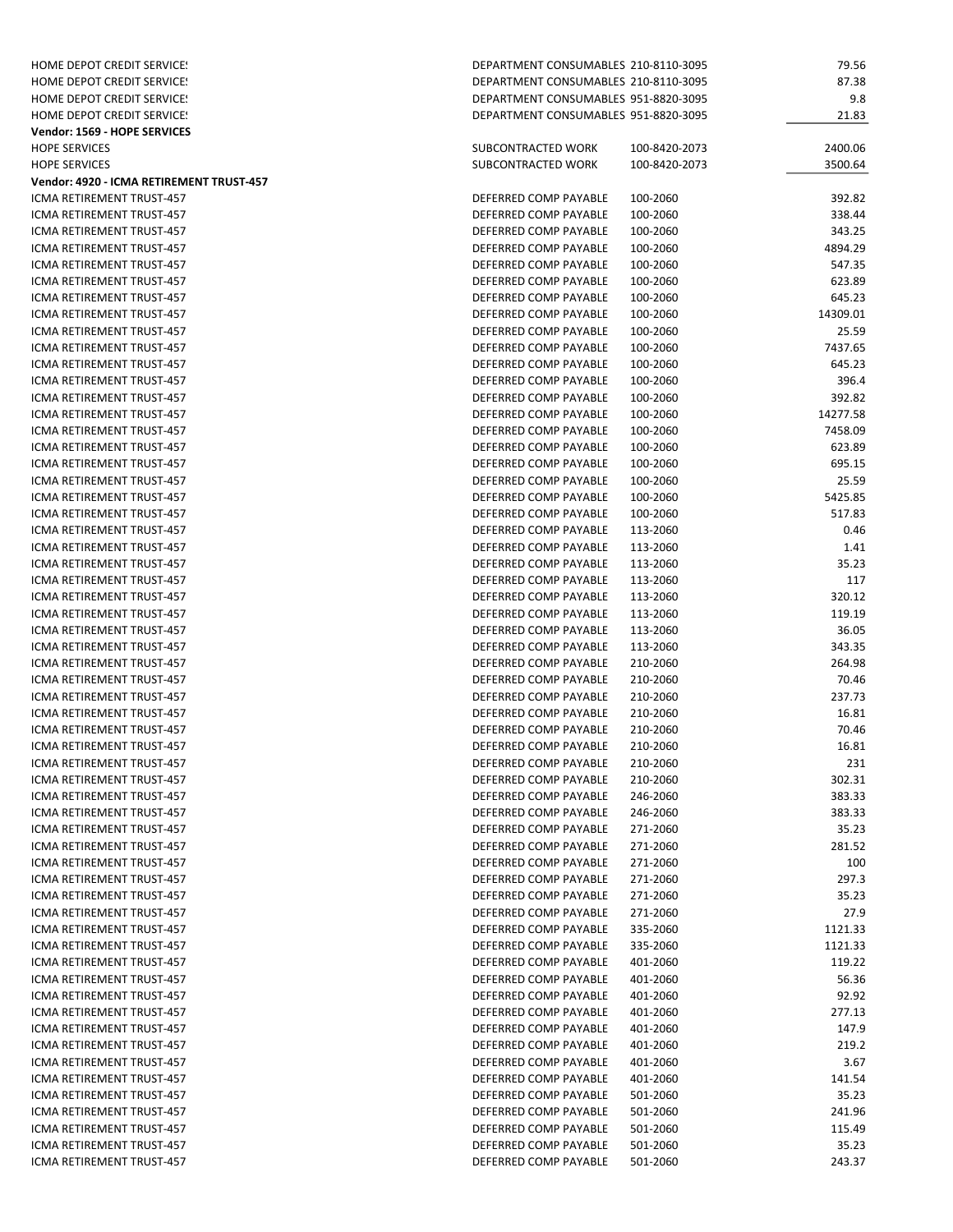| ICMA RETIREMENT TRUST-457                                  | DEFERRED COMP PAYABLE                    | 501-2060      | 115.5   |
|------------------------------------------------------------|------------------------------------------|---------------|---------|
| ICMA RETIREMENT TRUST-457                                  | DEFERRED COMP PAYABLE                    | 503-2060      | 225     |
| ICMA RETIREMENT TRUST-457                                  | DEFERRED COMP PAYABLE                    | 503-2060      | 225     |
| ICMA RETIREMENT TRUST-457                                  | DEFERRED COMP PAYABLE                    | 951-2060      | 35.19   |
| ICMA RETIREMENT TRUST-457                                  | DEFERRED COMP PAYABLE                    | 951-2060      | 395.5   |
| ICMA RETIREMENT TRUST-457                                  | DEFERRED COMP PAYABLE                    | 951-2060      | 268.48  |
| <b>ICMA RETIREMENT TRUST-457</b>                           | DEFERRED COMP PAYABLE                    | 951-2060      | 356.69  |
| ICMA RETIREMENT TRUST-457                                  | DEFERRED COMP PAYABLE                    | 951-2060      | 35.21   |
| ICMA RETIREMENT TRUST-457                                  | DEFERRED COMP PAYABLE                    | 951-2060      | 231.92  |
| <b>ICMA RETIREMENT TRUST-457</b>                           | DEFERRED COMP PAYABLE                    | 973-2060      | 3.66    |
| Vendor: 7173 - Iconix Waterworks (US) Inc.                 |                                          |               |         |
| Iconix Waterworks (US) Inc.                                | DEL MONTE MANOR STORM D 271-8910-9961    |               | 285.63  |
| Iconix Waterworks (US) Inc.                                | DEPARTMENT CONSUMABLES 951-8820-3095     |               | 501.07  |
| Vendor: 5266 - INTL ASSOC OF FIREFIGHTER                   |                                          |               |         |
| INTL ASSOC OF FIREFIGHTER                                  | MISC PAYROLL PAYABLES                    | 100-2062      | 1140    |
| INTL ASSOC OF FIREFIGHTER                                  | MISC PAYROLL PAYABLES                    | 100-2062      | 1080    |
| Vendor: 8332 - IVY SIMPSON                                 |                                          |               |         |
| <b>IVY SIMPSON</b>                                         | SUBCONTRACTED WORK                       | 100-8310-2073 | 223     |
| Vendor: 9831 - JEFF JACOBSEN                               |                                          |               |         |
| JEFF JACOBSEN                                              | FACADE IMPROVEMENT PRGM 100-7410-4208    |               | 7500    |
|                                                            |                                          |               |         |
| Vendor: 0912 - L.N. CURTIS & SONS                          |                                          |               |         |
| L.N. CURTIS & SONS                                         | DEPARTMENT CONSUMABLES 100-6640-3095     |               | 1179.9  |
| <b>Vendor: 5462 - LABORERS NATIONAL PENSION</b>            |                                          |               |         |
| LABORERS NATIONAL PENSION                                  | LIUNA PENSION PAYABLE                    | 100-2064      | 1153.33 |
| LABORERS NATIONAL PENSION                                  | LIUNA PENSION PAYABLE                    | 100-2064      | 1116.54 |
| LABORERS NATIONAL PENSION                                  | LIUNA PENSION PAYABLE                    | 113-2064      | 10.35   |
| LABORERS NATIONAL PENSION                                  | LIUNA PENSION PAYABLE                    | 113-2064      | 1.67    |
| LABORERS NATIONAL PENSION                                  | LIUNA PENSION PAYABLE                    | 113-2064      | 1.6     |
| LABORERS NATIONAL PENSION                                  | LIUNA PENSION PAYABLE                    | 113-2064      | 1.67    |
| LABORERS NATIONAL PENSION                                  | LIUNA PENSION PAYABLE                    | 210-2064      | 376     |
| LABORERS NATIONAL PENSION                                  | LIUNA PENSION PAYABLE                    | 210-2064      | 147.58  |
| LABORERS NATIONAL PENSION                                  | LIUNA PENSION PAYABLE                    | 271-2064      | 536.87  |
| LABORERS NATIONAL PENSION                                  | LIUNA PENSION PAYABLE                    | 271-2064      | 529.05  |
| LABORERS NATIONAL PENSION                                  | LIUNA PENSION PAYABLE                    | 401-2064      | 227.45  |
| LABORERS NATIONAL PENSION                                  | LIUNA PENSION PAYABLE                    | 401-2064      | 222.83  |
| LABORERS NATIONAL PENSION                                  | LIUNA PENSION PAYABLE                    | 501-2064      | 286.33  |
| LABORERS NATIONAL PENSION                                  | LIUNA PENSION PAYABLE                    | 501-2064      | 286.33  |
| LABORERS NATIONAL PENSION                                  | LIUNA PENSION PAYABLE                    | 951-2064      | 288     |
| <b>LABORERS NATIONAL PENSION</b>                           | LIUNA PENSION PAYABLE                    | 951-2064      | 286.4   |
| Vendor: 0213 - LANGUAGE LINE SERVICES                      |                                          |               |         |
| LANGUAGE LINE SERVICES                                     | <b>TELEPHONE</b>                         | 100-6110-5132 | 43.11   |
| Vendor: 6835 - LANGUAGE TESTING INTERNATIONAL              |                                          |               |         |
| LANGUAGE TESTING INTERNAT                                  | PERSONNEL RECRUITMENT                    | 100-2031-2064 | 124     |
| Vendor: 6172 - LEXISNEXIS RISK DATA MANGEMENT INC.         |                                          |               |         |
| LEXISNEXIS RISK DATA MANGE                                 | INVESTIGATION EXPENSE                    | 100-6130-4125 | 150     |
| LEXISNEXIS RISK DATA MANGE                                 | POLICE EQUIPMENT                         | 221-6120-8184 | 960     |
| Vendor: 2045 - M & S BUILDING SUPPLY, INC                  |                                          |               |         |
| M & S BUILDING SUPPLY, INC                                 | DEPARTMENT CONSUMABLES 100-8420-3095     |               | 243.35  |
| Vendor: 6379 - MARINA COAST WATER DISTRICT                 |                                          |               |         |
|                                                            |                                          |               |         |
| MARINA COAST WATER DISTRI                                  | SUBCONTRACTED WORK - CV F100-8110-2073   |               | 218.28  |
| MARINA COAST WATER DISTRI                                  | <b>WATER</b>                             | 100-8310-5133 | 512.77  |
| <b>MARINA COAST WATER DISTRI</b>                           | <b>WATER</b>                             | 100-8440-5133 | 2608.21 |
| MARINA COAST WATER DISTRI                                  | <b>WATER</b>                             | 210-8420-5133 | 181.28  |
| Vendor: 9557 - MCM SEASIDE LP / SEABREEZE APARTMENTS HOMES |                                          |               |         |
| MCM SEASIDE LP / SEABREEZE                                 | RENTAL ASSISTANCE PRGM                   | 100-7410-4202 | 4878.5  |
| Vendor: 3521 - MERRY TRUCKSIS                              |                                          |               |         |
| <b>MERRY TRUCKSIS</b>                                      | DEPARTMENT CONSUMABLES 100-8310-3095     |               | 540.57  |
| Vendor: 9744 - MI DIAMONTH PLUMBING INC.                   |                                          |               |         |
| MI DIAMONTH PLUMBING INC.                                  | RENTAL PROPERTY EXP & MAII 297-7993-9599 |               | 5280    |
| Vendor: 0759 - MILESTONE COMMUNICATIONS INC.               |                                          |               |         |
| MILESTONE COMMUNICATION                                    | PUBLISHING & LEGAL ADVERTI 100-9200-2063 |               | 619     |
| MILESTONE COMMUNICATION                                    | PUBLISHING & LEGAL ADVERTI 100-9200-2063 |               | 588     |
| MILESTONE COMMUNICATION                                    | PUBLISHING & LEGAL ADVERTI 200-5410-2063 |               | 175.5   |
| MILESTONE COMMUNICATION                                    | PUBLISHING & LEGAL ADVERTI 200-5410-2063 |               | 175.5   |
| Vendor: 2184 - MISSION LINEN SUPPLY                        |                                          |               |         |
| <b>MISSION LINEN SUPPLY</b>                                | UNIFORM SERVICE/LAUNDRY 100-6640-2049    |               | 42.71   |
| <b>MISSION LINEN SUPPLY</b>                                | UNIFORM SERVICE/LAUNDRY 100-6640-2049    |               | 94.66   |
|                                                            |                                          |               |         |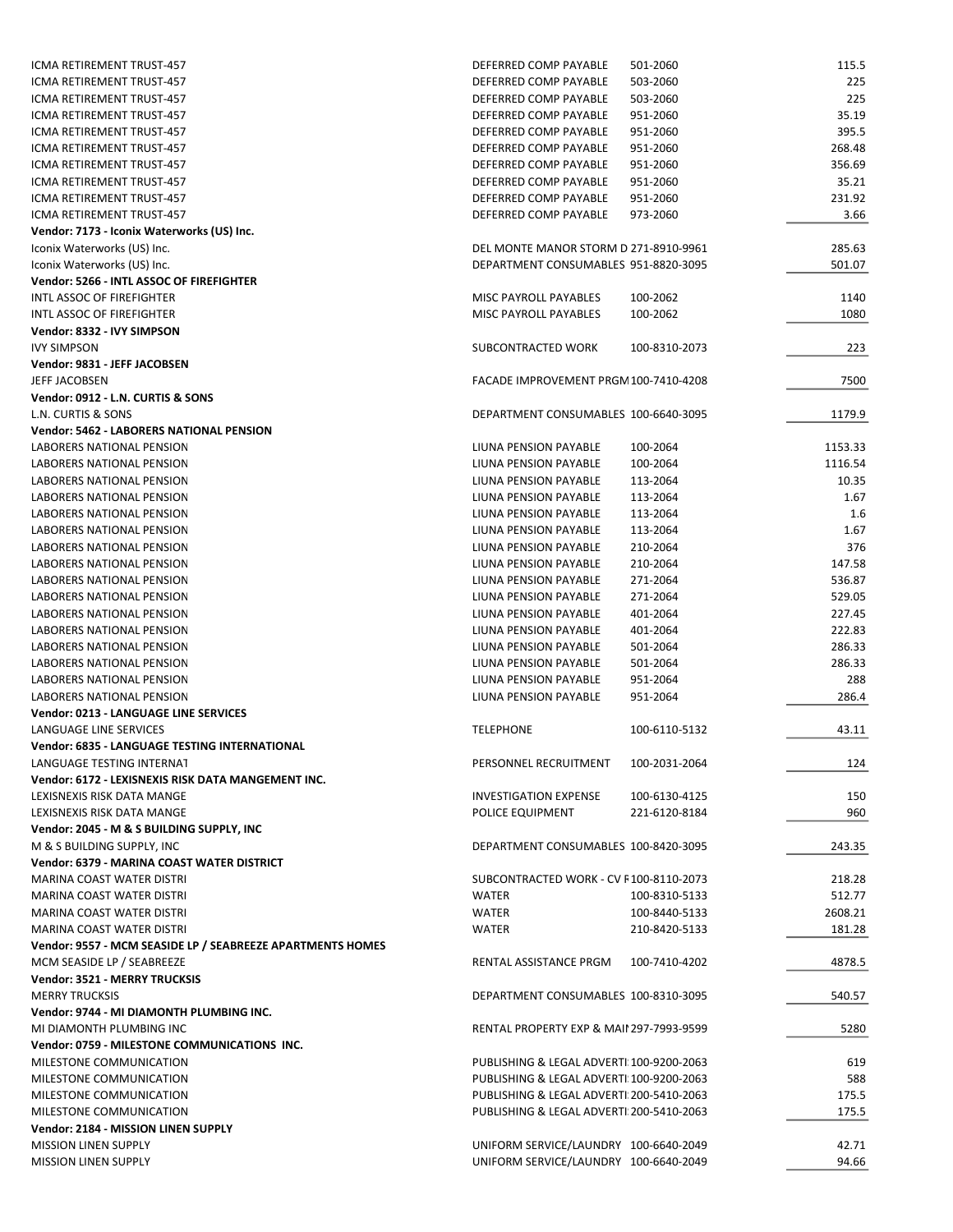| <b>Vendor: 2186 - MISSION UNIFORM SERVICE</b>         |                                                  |          |
|-------------------------------------------------------|--------------------------------------------------|----------|
| <b>MISSION UNIFORM SERVICE</b>                        | UNIFORM SERVICE/LAUNDRY 100-6640-2049            | 42.71    |
| <b>MISSION UNIFORM SERVICE</b>                        | UNIFORM SERVICE / LAUNDRY 100-8310-2049          | 65.15    |
| <b>MISSION UNIFORM SERVICE</b>                        | UNIFORM SERVICE / LAUNDRY 100-8310-2049          | 61.4     |
| <b>MISSION UNIFORM SERVICE</b>                        | UNIFORM SERVICE / LAUNDRY 100-8310-2049          | 61.4     |
| <b>MISSION UNIFORM SERVICE</b>                        | UNIFORM SERVICE/LAUNDRY 100-8410-2049            | 23.9     |
| <b>MISSION UNIFORM SERVICE</b>                        | UNIFORM SERVICE/LAUNDRY 100-8410-2049            | 22.52    |
| <b>MISSION UNIFORM SERVICE</b>                        | UNIFORM SERVICE/LAUNDRY 100-8410-2049            | 22.52    |
| <b>MISSION UNIFORM SERVICE</b>                        | UNIFORM SERVICE/LAUNDRY 100-8420-2049            | 86.92    |
| <b>MISSION UNIFORM SERVICE</b>                        | UNIFORM SERVICE/LAUNDRY 100-8420-2049            | 81.91    |
| MISSION UNIFORM SERVICE                               | UNIFORM SERVICE/LAUNDRY 100-8420-2049            | 81.91    |
| <b>MISSION UNIFORM SERVICE</b>                        | UNIFORM SERVICE / LAUNDRY 100-8440-2049          | 43.44    |
| <b>MISSION UNIFORM SERVICE</b>                        | UNIFORM SERVICE / LAUNDRY 100-8440-2049          | 40.93    |
| <b>MISSION UNIFORM SERVICE</b>                        | UNIFORM SERVICE / LAUNDRY 100-8440-2049          | 40.93    |
| <b>MISSION UNIFORM SERVICE</b>                        | UNIFORM SERVICE / LAUNDRY 100-8450-2049          | 21.72    |
| <b>MISSION UNIFORM SERVICE</b>                        | UNIFORM SERVICE / LAUNDRY 100-8450-2049          | 20.47    |
| <b>MISSION UNIFORM SERVICE</b>                        | UNIFORM SERVICE / LAUNDRY 100-8450-2049          | 20.47    |
| <b>MISSION UNIFORM SERVICE</b>                        | UNIFORM SERVICE/LAUNDRY 100-9105-2049            | 119.71   |
| <b>MISSION UNIFORM SERVICE</b>                        | UNIFORM SERVICE/LAUNDRY 100-9105-2049            | 149.17   |
| <b>MISSION UNIFORM SERVICE</b>                        | UNIFORM SERVICE/LAUNDRY 100-9105-2049            | 149.17   |
| <b>MISSION UNIFORM SERVICE</b>                        | UNIFORM SERVICE / LAUNDRY 113-8730-2049          | 119.62   |
| <b>MISSION UNIFORM SERVICE</b>                        | UNIFORM SERVICE / LAUNDRY 113-8730-2049          | 119.62   |
| <b>MISSION UNIFORM SERVICE</b>                        | UNIFORM SERVICE / LAUNDRY 113-8730-2049          | 119.62   |
| <b>MISSION UNIFORM SERVICE</b>                        | UNIFORM SERVICE/LAUNDRY 210-8110-2049            | 54.29    |
| <b>MISSION UNIFORM SERVICE</b>                        | UNIFORM SERVICE/LAUNDRY 210-8110-2049            | 51.16    |
| <b>MISSION UNIFORM SERVICE</b>                        | UNIFORM SERVICE/LAUNDRY 210-8110-2049            | 51.16    |
| <b>MISSION UNIFORM SERVICE</b>                        | UNIFORM SERVICE/LAUNDRY 210-8420-2049            | 15.28    |
|                                                       |                                                  |          |
| <b>MISSION UNIFORM SERVICE</b>                        | UNIFORM SERVICE/LAUNDRY 210-8420-2049            | 14.4     |
| <b>MISSION UNIFORM SERVICE</b>                        | UNIFORM SERVICE/LAUNDRY 210-8420-2049            | 14.4     |
| <b>MISSION UNIFORM SERVICE</b>                        | UNIFORM SERVICE/LAUNDRY 271-8110-2049            | 43.44    |
| <b>MISSION UNIFORM SERVICE</b>                        | UNIFORM SERVICE/LAUNDRY 271-8110-2049            | 40.93    |
| <b>MISSION UNIFORM SERVICE</b>                        | UNIFORM SERVICE/LAUNDRY 271-8110-2049            | 40.93    |
| <b>MISSION UNIFORM SERVICE</b>                        | UNIFORM SERVICE/LAUNDRY 401-8620-2049            | 54.29    |
| <b>MISSION UNIFORM SERVICE</b>                        | UNIFORM SERVICE/LAUNDRY 401-8620-2049            | 51.16    |
| <b>MISSION UNIFORM SERVICE</b>                        | UNIFORM SERVICE/LAUNDRY 401-8620-2049            | 51.16    |
| <b>MISSION UNIFORM SERVICE</b>                        | UNIFORM SERVICE/LAUNDRY 501-8520-2049            | 54.29    |
| <b>MISSION UNIFORM SERVICE</b>                        | UNIFORM SERVICE/LAUNDRY 501-8520-2049            | 51.16    |
| <b>MISSION UNIFORM SERVICE</b>                        | UNIFORM SERVICE/LAUNDRY 501-8520-2049            | 51.16    |
| <b>MISSION UNIFORM SERVICE</b>                        | UNIFORM SERVICE / LAUNDRY 951-8820-2049          | 69.58    |
| <b>MISSION UNIFORM SERVICE</b>                        | UNIFORM SERVICE / LAUNDRY 951-8820-2049          | 65.57    |
| <b>MISSION UNIFORM SERVICE</b>                        | UNIFORM SERVICE / LAUNDRY 951-8820-2049          | 65.57    |
| Vendor: 7505 - MONTEREY BAY ANALYTICAL SVCS.          |                                                  |          |
| MONTEREY BAY ANALYTICAL S'                            | <b>WATER SAMPLING</b><br>401-8620-2072           | 562.5    |
| MONTEREY BAY ANALYTICAL S'                            | <b>WATER SAMPLING</b><br>401-8620-2072           | 84       |
| Vendor: 2223 - MONTEREY BAY ENGINEERS, INC.           |                                                  |          |
| MONTEREY BAY ENGINEERS, IN                            | 348-8910-9570<br><b>PARKS IMPROVEMENTS</b>       | 14783.75 |
| <b>Vendor: 2238 - MONTEREY BAY PEST CONTROL</b>       |                                                  |          |
| MONTEREY BAY PEST CONTRO                              | PEST CONTROL<br>100-8310-2057                    | 62       |
| MONTEREY BAY PEST CONTRO                              | PEST CONTROL<br>100-8310-2057                    | 100      |
| MONTEREY BAY PEST CONTRO                              | PEST CONTROL<br>100-8310-2057                    | 65       |
| Vendor: 2252 - MONTEREY COUNTY D.A.'s OFFICE          |                                                  |          |
| MONTEREY COUNTY D.A.'s OFF                            | 100-6120-2060                                    |          |
| Vendor: 2290 - MONTEREY COUNTY RECORDER               | <b>BLOOD ALCOHOL</b>                             | 1392.88  |
|                                                       |                                                  |          |
| MONTEREY COUNTY RECORDE                               | <b>OUTSIDE PRINTING SERVICE</b><br>100-8910-2053 | 112      |
| Vendor: 6088 - MONTEREY FIRE EXTINGUISHER, INC.       |                                                  |          |
| MONTEREY FIRE EXTINGUISHEI                            | SUBCONTRACTED WORK<br>100-8310-2073              | 340      |
| <b>Vendor: 8791 - MONTEREY ONE WATER</b>              |                                                  |          |
| <b>MONTEREY ONE WATER</b>                             | REFUSE DISPOSAL<br>210-8110-2068                 | 637.5    |
| Vendor: 6599 - MONTEREY PENINSULA ENGINEERING         |                                                  |          |
| MONTEREY PENINSULA ENGIN                              | 953-8820-9204<br>LIFT STATION UPGRADES           | 91674.57 |
| Vendor: 2338 - MONTEREY PENINSULA WATER MGMT DISTRICT |                                                  |          |
| MONTEREY PENINSULA WATEF                              | <b>CONSULTING COSTS</b><br>670-2130-1030         | 1021     |
| MONTEREY PENINSULA WATEF                              | <b>CONSULTING COSTS</b><br>670-2130-1030         | 1371     |
| MONTEREY PENINSULA WATEF                              | <b>CONSULTING COSTS</b><br>670-2130-1030         | 11643.5  |
| MONTEREY PENINSULA WATEF                              | <b>CONSULTING COSTS</b><br>670-2130-1030         | 10126.5  |
| Vendor: 2342 - MONTEREY REGIONAL WASTE                |                                                  |          |
| MONTEREY REGIONAL WASTE                               | REFUSE DISPOSAL<br>210-8110-2068                 | 950.25   |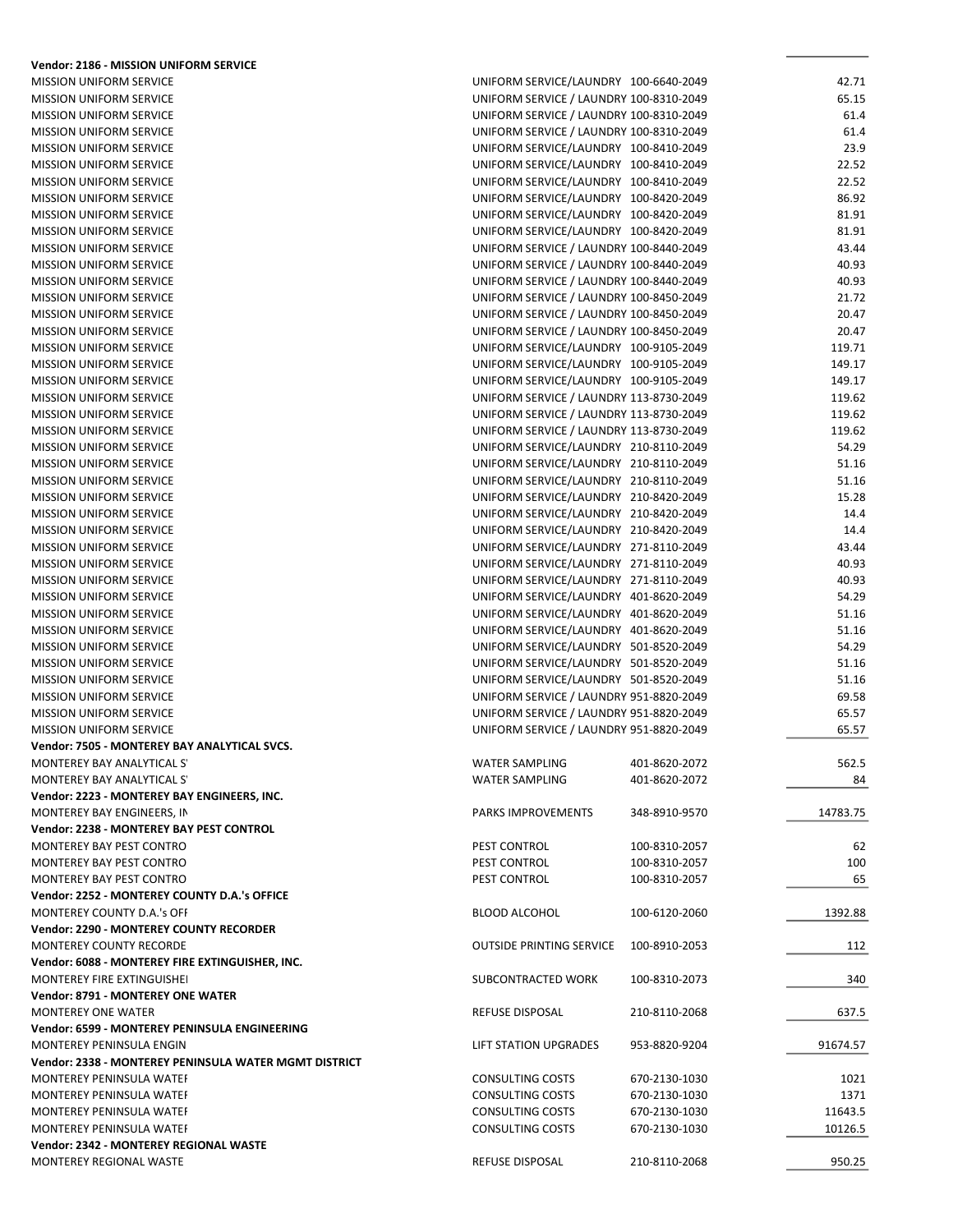| Vendor: 9825 - MY CUISINE, INC.                         |                                         |               |            |
|---------------------------------------------------------|-----------------------------------------|---------------|------------|
| MY CUISINE, INC.                                        | FACADE IMPROVEMENT PRGM100-7410-4208    |               | 7275       |
| Vendor: 9756 - NAPA AUTO PARTS                          |                                         |               |            |
| <b>NAPA AUTO PARTS</b>                                  | <b>VEHICLE PARTS</b>                    | 501-8520-6144 | 32.75      |
| Vendor: 4670 - OFFICE OF THE COUNTY COUNSEL             |                                         |               |            |
| OFFICE OF THE COUNTY COUN.                              | <b>LEGAL SERVICES</b>                   | 951-8810-1022 | 952        |
| Vendor: 5582 - O'REILLY AUTO PARTS                      |                                         |               |            |
| O'REILLY AUTO PARTS                                     | <b>VEHICLE PARTS</b>                    | 501-8520-6144 | 59.97      |
| O'REILLY AUTO PARTS                                     | <b>VEHICLE PARTS</b>                    | 501-8520-6144 | 166.08     |
|                                                         |                                         |               | 36.04      |
| O'REILLY AUTO PARTS                                     | <b>VEHICLE PARTS</b>                    | 501-8520-6144 |            |
| O'REILLY AUTO PARTS                                     | <b>VEHICLE PARTS</b>                    | 501-8520-6144 | 5          |
| Vendor: 2720 - OWEN EQUIPMENT COMPANY                   |                                         |               |            |
| OWEN EQUIPMENT COMPANY                                  | <b>VEHICLE PARTS</b>                    | 501-8520-6144 | $-1102.18$ |
| OWEN EQUIPMENT COMPANY                                  | <b>VEHICLE PARTS</b>                    | 501-8520-6144 | 1138.97    |
| Vendor: 2652 - PACIFIC GAS & ELECTRIC                   |                                         |               |            |
| PACIFIC GAS & ELECTRIC                                  | UTILITY ASSISTANCE PRGM                 | 100-7410-4201 | 1980.64    |
| PACIFIC GAS & ELECTRIC                                  | UTILITY ASSISTANCE PRGM                 | 100-7410-4201 | 345.7      |
| PACIFIC GAS & ELECTRIC                                  | <b>GAS &amp; ELECTRIC</b>               | 100-8310-5131 | 1886.54    |
| PACIFIC GAS & ELECTRIC                                  | <b>GAS &amp; ELECTRIC</b>               | 100-8420-5131 | 325.23     |
| PACIFIC GAS & ELECTRIC                                  | <b>STREET LIGHTINGS</b>                 | 210-8210-2059 | 3805.32    |
| <b>PACIFIC GAS &amp; ELECTRIC</b>                       | <b>GAS &amp; ELECTRIC</b>               | 210-8420-5131 | 184.7      |
| PACIFIC GAS & ELECTRIC                                  | <b>GAS AND ELECTRIC</b>                 | 951-8820-5131 | 901.83     |
|                                                         | RENTAL PROPERTY EXP & MAI1971-9710-9599 |               |            |
| PACIFIC GAS & ELECTRIC                                  |                                         |               | 22.17      |
| Vendor: 7494 - PAVEMENT ENGINEERING, INC.               |                                         |               |            |
| PAVEMENT ENGINEERING, INC                               | CIP - PAVEMENT MANAGEMEN 212-8990-9600  |               | 3269.25    |
| <b>Vendor: 8014 - PAXTON ASSOCIATES</b>                 |                                         |               |            |
| PAXTON ASSOCIATES                                       | CONSULTANT                              | 670-2120-1030 | 5785       |
| Vendor: 2746 - PENINSULA POOL SERVICE & SUPPLY INC.     |                                         |               |            |
| PENINSULA POOL SERVICE & SI                             | DEPARTMENT CONSUMABLES 401-8620-3095    |               | 148.52     |
| Vendor: 2752 - PENINSULA WELDING & MEDICAL SUPPLY, INC. |                                         |               |            |
| PENINSULA WELDING & MEDIC                               | <b>CSA 74 PURCHASES</b>                 | 100-6640-3096 | 25.8       |
| PENINSULA WELDING & MEDIC                               | <b>CONSUMABLES</b>                      | 271-8110-3095 | 61.39      |
| Vendor: 8236 - POLICE RECORDS & INFO MGM                |                                         |               |            |
| POLICE RECORDS & INFO MGM                               | <b>TRAINING &amp; EDUCATION</b>         | 100-6110-1029 | 259        |
| Vendor: 8783 - POWERDMS, INC.                           |                                         |               |            |
|                                                         |                                         |               |            |
| POWERDMS, INC.                                          | <b>CALEA PROGRAM</b>                    | 100-6110-4202 | 3669.6     |
| Vendor: 2849 - PREMIUM AUTO PARTS                       |                                         |               |            |
| PREMIUM AUTO PARTS                                      | DEPARTMENT CONSUMABLES 100-8440-3095    |               | 6.54       |
| PREMIUM AUTO PARTS                                      | <b>VEHICLE PARTS</b>                    | 501-8520-6144 | 10.56      |
| PREMIUM AUTO PARTS                                      | <b>VEHICLE PARTS</b>                    | 501-8520-6144 | 12         |
| PREMIUM AUTO PARTS                                      | <b>VEHICLE PARTS</b>                    | 501-8520-6144 | 159.45     |
| PREMIUM AUTO PARTS                                      | <b>VEHICLE PARTS</b>                    | 501-8520-6144 | 6.53       |
| PREMIUM AUTO PARTS                                      | <b>VEHICLE PARTS</b>                    | 501-8520-6144 | 15.86      |
| <b>Vendor: 4487 - PTS COMMUNICATIONS</b>                |                                         |               |            |
| PTS COMMUNICATIONS                                      | <b>TELEPHONE</b>                        | 503-4010-5132 | 28         |
| PTS COMMUNICATIONS                                      | <b>TELEPHONE</b>                        | 503-4010-5132 | 28         |
| Vendor: 5705 - PUBLIC AGENCY RETIREMENT SERVICES        |                                         |               |            |
|                                                         |                                         |               |            |
| PUBLIC AGENCY RETIREMENT S                              | BENEFITS ADMINISTRATION                 | 100-5110-1015 | 750        |
| PUBLIC AGENCY RETIREMENT S                              | <b>BENEFITS ADMINISTRATION</b>          | 100-5110-1015 | 420.25     |
| Vendor: 2877 - PUBLIC EMPLOYEES' RETIREMENT SYSTEM      |                                         |               |            |
| PUBLIC EMPLOYEES' RETIREME                              | PERS PAYABLE                            | 100-2056      | 0.19       |
| PUBLIC EMPLOYEES' RETIREME                              | <b>PERS PAYABLE</b>                     | 100-2056      | 12860.14   |
| PUBLIC EMPLOYEES' RETIREME                              | <b>PERS PAYABLE</b>                     | 100-2056      | 116        |
| PUBLIC EMPLOYEES' RETIREME                              | PERS PAYABLE                            | 100-2056      | 9050.46    |
| PUBLIC EMPLOYEES' RETIREME                              | PERS PAYABLE                            | 100-2056      | 8962.31    |
| PUBLIC EMPLOYEES' RETIREME                              | PERS PAYABLE                            | 100-2056      | 8575.47    |
| PUBLIC EMPLOYEES' RETIREME                              | <b>PERS PAYABLE</b>                     | 100-2056      | 8361.75    |
| PUBLIC EMPLOYEES' RETIREME                              | PERS PAYABLE                            | 100-2056      | 7626.43    |
| PUBLIC EMPLOYEES' RETIREME                              | PERS PAYABLE                            | 100-2056      | 7451.55    |
| PUBLIC EMPLOYEES' RETIREME                              | PERS PAYABLE                            | 100-2056      | 5822.88    |
|                                                         |                                         |               |            |
| PUBLIC EMPLOYEES' RETIREME                              | <b>PERS PAYABLE</b>                     | 100-2056      | 13435.46   |
| PUBLIC EMPLOYEES' RETIREME                              | PERS PAYABLE                            | 100-2056      | 13207.14   |
| PUBLIC EMPLOYEES' RETIREME                              | PERS PAYABLE                            | 100-2056      | 2937.35    |
| PUBLIC EMPLOYEES' RETIREME                              | PERS PAYABLE                            | 100-2056      | 1701.99    |
| PUBLIC EMPLOYEES' RETIREME                              | <b>PERS PAYABLE</b>                     | 100-2056      | 1677.38    |
| PUBLIC EMPLOYEES' RETIREME                              | PERS PAYABLE                            | 100-2056      | 1609.79    |
| PUBLIC EMPLOYEES' RETIREME                              | PERS PAYABLE                            | 100-2056      | 1594.4     |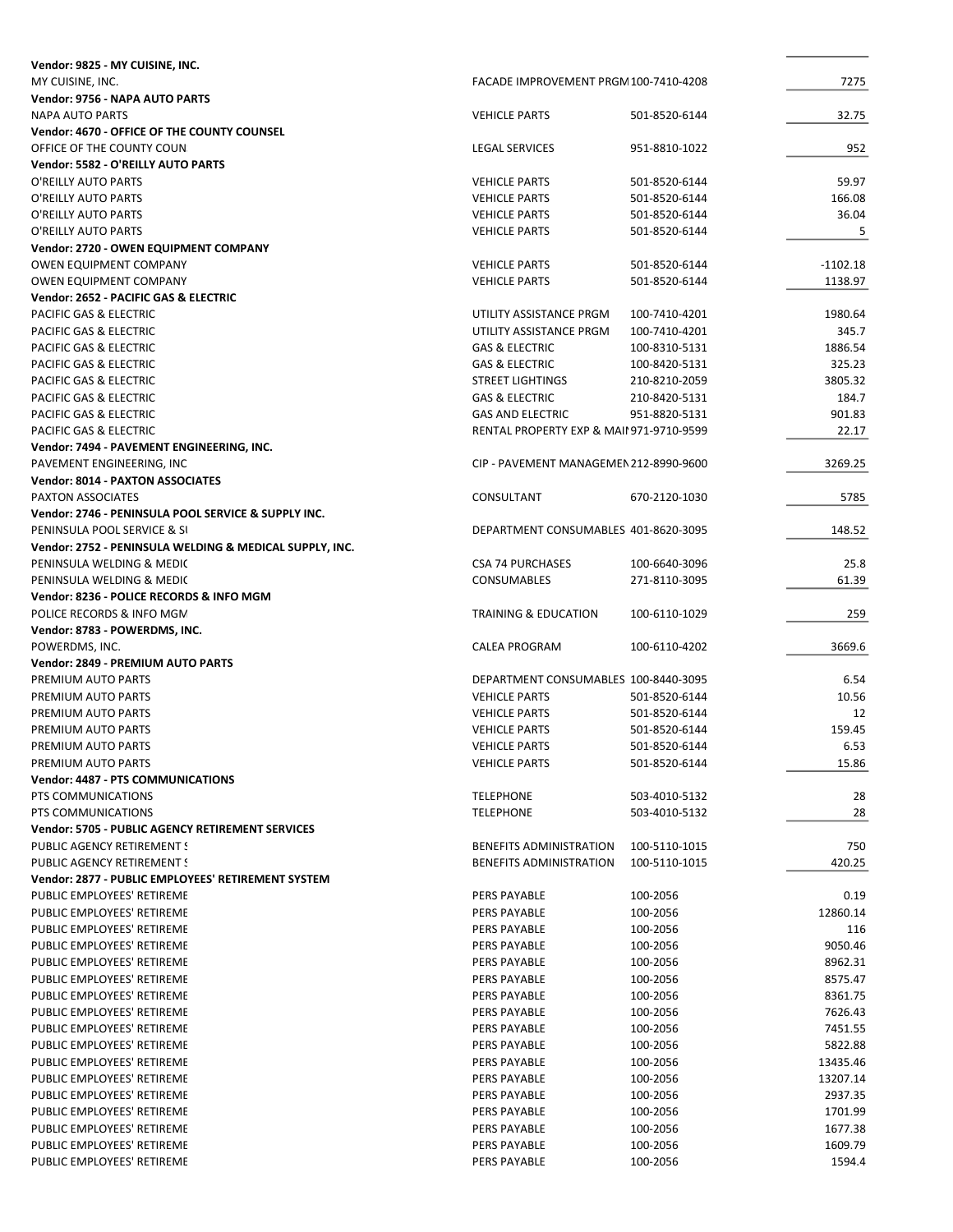| PUBLIC EMPLOYEES' RETIREME    | PERS PAYABLE                         | 100-2056      | 1268.51 |
|-------------------------------|--------------------------------------|---------------|---------|
| PUBLIC EMPLOYEES' RETIREME    | <b>PERS PAYABLE</b>                  | 100-2056      | 1041.22 |
| PUBLIC EMPLOYEES' RETIREME    | <b>PERS PAYABLE</b>                  | 100-2056      | 1030.91 |
| PUBLIC EMPLOYEES' RETIREME    | PERS PAYABLE                         | 100-2056      | 789.66  |
| PUBLIC EMPLOYEES' RETIREME    | <b>PERS PAYABLE</b>                  | 100-2056      | 2650.08 |
| PUBLIC EMPLOYEES' RETIREME    | <b>PERS PAYABLE</b>                  | 100-2056      | 4185.72 |
| PUBLIC EMPLOYEES' RETIREME    | <b>PERS PAYABLE</b>                  | 100-2056      | 70.36   |
| PUBLIC EMPLOYEES' RETIREME    | PERS PAYABLE                         | 113-2056      | 812.92  |
| PUBLIC EMPLOYEES' RETIREME    | <b>PERS PAYABLE</b>                  | 113-2056      | 914.09  |
| PUBLIC EMPLOYEES' RETIREME    | PERS PAYABLE                         | 113-2056      | 87.66   |
| PUBLIC EMPLOYEES' RETIREME    | PERS PAYABLE                         | 113-2056      | 56.41   |
| PUBLIC EMPLOYEES' RETIREME    | <b>PERS PAYABLE</b>                  | 113-2056      | 3.69    |
| PUBLIC EMPLOYEES' RETIREME    | PERS PAYABLE                         | 210-2056      | 592.81  |
| PUBLIC EMPLOYEES' RETIREME    | PERS PAYABLE                         | 210-2056      | 761     |
| PUBLIC EMPLOYEES' RETIREME    | <b>PERS PAYABLE</b>                  | 210-2056      | 489.58  |
| PUBLIC EMPLOYEES' RETIREME    | <b>PERS PAYABLE</b>                  | 210-2056      | 5.81    |
| PUBLIC EMPLOYEES' RETIREME    | PERS PAYABLE                         | 210-2056      | 527.2   |
| PUBLIC EMPLOYEES' RETIREME    | PERS PAYABLE                         | 246-2056      | 317.28  |
| PUBLIC EMPLOYEES' RETIREME    | <b>PERS PAYABLE</b>                  | 246-2056      | 0.93    |
| PUBLIC EMPLOYEES' RETIREME    | PERS PAYABLE                         | 246-2056      | 356.77  |
| PUBLIC EMPLOYEES' RETIREME    | <b>PERS PAYABLE</b>                  | 271-2056      | 678.04  |
| PUBLIC EMPLOYEES' RETIREME    | PERS PAYABLE                         | 271-2056      | 436.24  |
| PUBLIC EMPLOYEES' RETIREME    | <b>PERS PAYABLE</b>                  | 271-2056      | 2.84    |
| PUBLIC EMPLOYEES' RETIREME    | <b>PERS PAYABLE</b>                  | 335-2056      | 587.55  |
| PUBLIC EMPLOYEES' RETIREME    | <b>PERS PAYABLE</b>                  | 335-2056      | 660.67  |
| PUBLIC EMPLOYEES' RETIREME    | PERS PAYABLE                         | 335-2056      | 1.86    |
| PUBLIC EMPLOYEES' RETIREME    | <b>PERS PAYABLE</b>                  | 401-2056      | 13.51   |
| PUBLIC EMPLOYEES' RETIREME    | <b>PERS PAYABLE</b>                  | 401-2056      | 15.19   |
| PUBLIC EMPLOYEES' RETIREME    | PERS PAYABLE                         | 401-2056      | 779.05  |
| PUBLIC EMPLOYEES' RETIREME    | <b>PERS PAYABLE</b>                  | 401-2056      | 2.21    |
| PUBLIC EMPLOYEES' RETIREME    | PERS PAYABLE                         | 401-2056      | 501.21  |
| PUBLIC EMPLOYEES' RETIREME    | <b>PERS PAYABLE</b>                  | 501-2056      | 1.95    |
| PUBLIC EMPLOYEES' RETIREME    | <b>PERS PAYABLE</b>                  | 501-2056      | 183.09  |
| PUBLIC EMPLOYEES' RETIREME    | <b>PERS PAYABLE</b>                  | 501-2056      | 406.01  |
| PUBLIC EMPLOYEES' RETIREME    | PERS PAYABLE                         | 501-2056      | 261.22  |
| PUBLIC EMPLOYEES' RETIREME    | PERS PAYABLE                         | 501-2056      | 205.88  |
| PUBLIC EMPLOYEES' RETIREME    | <b>PERS PAYABLE</b>                  | 503-2056      | 1.86    |
| PUBLIC EMPLOYEES' RETIREME    | <b>PERS PAYABLE</b>                  | 503-2056      | 392.94  |
| PUBLIC EMPLOYEES' RETIREME    | <b>PERS PAYABLE</b>                  | 503-2056      | 218.64  |
| PUBLIC EMPLOYEES' RETIREME    | PERS PAYABLE                         | 503-2056      | 610.75  |
| PUBLIC EMPLOYEES' RETIREME    | PERS PAYABLE                         | 503-2056      | 194.44  |
| PUBLIC EMPLOYEES' RETIREME    | <b>PERS PAYABLE</b>                  | 951-2056      | 445.34  |
| PUBLIC EMPLOYEES' RETIREME    | PERS PAYABLE                         | 951-2056      | 551.03  |
| PUBLIC EMPLOYEES' RETIREME    | PERS PAYABLE                         | 951-2056      | 692.09  |
| PUBLIC EMPLOYEES' RETIREME    | PERS PAYABLE                         | 951-2056      | 4.21    |
| PUBLIC EMPLOYEES' RETIREME    | PERS PAYABLE                         | 951-2056      | 490.04  |
| Vendor: 6193 - PURCHASE POWER |                                      |               |         |
| PURCHASE POWER                | <b>MAIL SERVICES</b>                 | 100-5110-4124 | 1000    |
| Vendor: 2888 - PURE H20 INC.  |                                      |               |         |
| PURE H20 INC.                 | DEPARTMENT CONSUMABLES 100-6110-3095 |               | 65.54   |
| Vendor: 5264 - RABOBANK, N.A. |                                      |               |         |
| RABOBANK, N.A.                | FEDERAL TAX PAYABLE                  | 100-2052      | 73967   |
| RABOBANK, N.A.                | FEDERAL TAX PAYABLE                  | 100-2052      | 939.85  |
| RABOBANK, N.A.                | EE HEALTHCARE PAYABLE                | 100-2057      | 18430.8 |
| RABOBANK, N.A.                | EE HEALTHCARE PAYABLE                | 100-2057      | 217.5   |
| RABOBANK, N.A.                | FEDERAL TAX PAYABLE                  | 113-2052      | 1172.15 |
| RABOBANK, N.A.                | EE HEALTHCARE PAYABLE                | 113-2057      | 407.58  |
| RABOBANK, N.A.                | EE HEALTHCARE PAYABLE                | 200-2057      | 20      |
| RABOBANK, N.A.                | FEDERAL TAX PAYABLE                  | 210-2052      | 854.24  |
| RABOBANK, N.A.                | EE HEALTHCARE PAYABLE                | 210-2057      | 341.92  |
| RABOBANK, N.A.                | FEDERAL TAX PAYABLE                  | 246-2052      | 858.08  |
| RABOBANK, N.A.                | EE HEALTHCARE PAYABLE                | 246-2057      | 191.46  |
| RABOBANK, N.A.                | FEDERAL TAX PAYABLE                  | 271-2052      | 348.03  |
| RABOBANK, N.A.                | EE HEALTHCARE PAYABLE                | 271-2057      | 154.5   |
| RABOBANK, N.A.                | FEDERAL TAX PAYABLE                  | 335-2052      | 963.57  |
| RABOBANK, N.A.                | EE HEALTHCARE PAYABLE                | 335-2057      | 277     |
| RABOBANK, N.A.                | FEDERAL TAX PAYABLE                  | 401-2052      | 543.96  |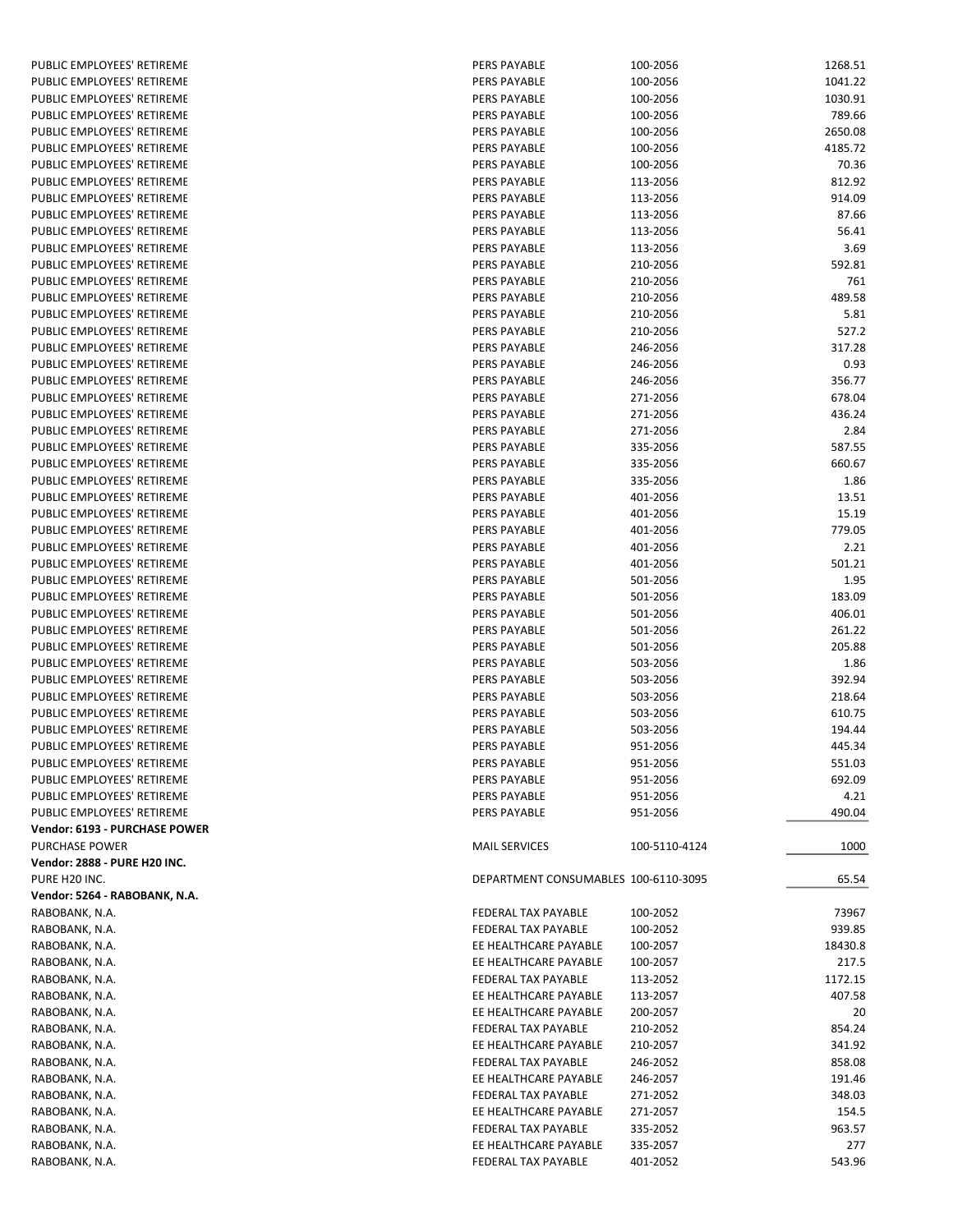| RABOBANK, N.A.                                   | EE HEALTHCARE PAYABLE                          | 401-2057             | 189.52      |
|--------------------------------------------------|------------------------------------------------|----------------------|-------------|
| RABOBANK, N.A.                                   | FEDERAL TAX PAYABLE                            | 501-2052             | 557.55      |
| RABOBANK, N.A.                                   | EE HEALTHCARE PAYABLE                          | 501-2057             | 183.92      |
| RABOBANK, N.A.                                   | FEDERAL TAX PAYABLE                            | 503-2052             | 1413        |
| RABOBANK, N.A.                                   | EE HEALTHCARE PAYABLE                          | 503-2057             | 240.78      |
| RABOBANK, N.A.                                   | FEDERAL TAX PAYABLE                            | 951-2052             | 1261.69     |
| RABOBANK, N.A.                                   | EE HEALTHCARE PAYABLE                          | 951-2057             | 357.76      |
| RABOBANK, N.A.                                   | FEDERAL TAX PAYABLE                            | 973-2052             | 3.63        |
| RABOBANK, N.A.                                   | EE HEALTHCARE PAYABLE                          | 973-2057             | 1.48        |
| Vendor: 6703 - RAUL LOZANO                       |                                                |                      |             |
| RAUL LOZANO                                      | <b>OUTSIDE PRINTING SERVICE</b>                | 100-6110-2053        | 1534.57     |
| RAUL LOZANO                                      | CONSUMABLES                                    | 100-6150-3095        | 421.3       |
| Vendor: 5417 - RENTAL DEPOT                      |                                                |                      |             |
| <b>RENTAL DEPOT</b>                              | DEPARTMENT EQUIPMENT                           | 100-8420-8187        | 9970.7      |
| Vendor: 6027 - RICHARDS, WATSON & GERSHON        |                                                |                      |             |
| RICHARDS, WATSON & GERSHO                        | LEGAL SERVICES                                 | 971-9710-1022        | 467.7       |
| Vendor: 9828 - RICK MENDONZA                     |                                                |                      |             |
| RICK MENDONZA                                    | SWIM CENTER RENTAL DEPOSI 256-2345             |                      | 68.25       |
| Vendor: 6477 - ROBERT S. JAQUES                  |                                                |                      |             |
| ROBERT S. JAQUES                                 | <b>CONSULTING COSTS</b>                        | 670-2130-1030        | 5175        |
| Vendor: 9832 - ROSS' LADDER SERVICE              |                                                |                      |             |
| ROSS' LADDER SERVICE                             | TEMPORARY CONTRACT SERVI 100-6640-2043         |                      | 200         |
| Vendor: 6210 - S & L INVESTMENTS                 |                                                |                      |             |
| <b>S &amp; L INVESTMENTS</b>                     | UNIFORM SERVICE/LANUDRY 100-6120-2049          |                      | 44          |
| S & L INVESTMENTS                                | UNIFORM SERVICE/LANUDRY 100-6120-2049          |                      | 700         |
| Vendor: 9835 - SANTA CRUZ BARRIOS UNIDOS         |                                                |                      |             |
| SANTA CRUZ BARRIOS UNIDOS                        | DEPARTMENT CONSUMABLES 100-9200-3095           |                      | 150         |
| Vendor: 3138 - SEASIDE EMPLOYEES ASSN            |                                                |                      |             |
| SEASIDE EMPLOYEES ASSN                           | MISC PAYROLL PAYABLES                          | 100-2062             | 116.36      |
| SEASIDE EMPLOYEES ASSN                           | MISC PAYROLL PAYABLES                          | 100-2062             | 113.06      |
| SEASIDE EMPLOYEES ASSN                           | MISC PAYROLL PAYABLES                          | 113-2062             | 13.62       |
| SEASIDE EMPLOYEES ASSN                           | MISC PAYROLL PAYABLES                          | 113-2062             | 15.25       |
| SEASIDE EMPLOYEES ASSN                           | MISC PAYROLL PAYABLES                          | 210-2062             | 25.83       |
| SEASIDE EMPLOYEES ASSN                           | MISC PAYROLL PAYABLES                          | 210-2062             | 23.19       |
| SEASIDE EMPLOYEES ASSN                           | MISC PAYROLL PAYABLES                          | 271-2062             | 13.89       |
| SEASIDE EMPLOYEES ASSN                           | MISC PAYROLL PAYABLES                          | 271-2062             | 14.06       |
| SEASIDE EMPLOYEES ASSN                           | MISC PAYROLL PAYABLES                          | 401-2062             | 7.41        |
| SEASIDE EMPLOYEES ASSN                           | MISC PAYROLL PAYABLES<br>MISC PAYROLL PAYABLES | 401-2062             | 6.7<br>9.94 |
| SEASIDE EMPLOYEES ASSN<br>SEASIDE EMPLOYEES ASSN | MISC PAYROLL PAYABLES                          | 501-2062<br>501-2062 | 10          |
| SEASIDE EMPLOYEES ASSN                           | MISC PAYROLL PAYABLES                          | 951-2062             | 17.95       |
| SEASIDE EMPLOYEES ASSN                           | MISC PAYROLL PAYABLES                          | 951-2062             | 17.63       |
| SEASIDE EMPLOYEES ASSN                           | MISC PAYROLL PAYABLES                          | 973-2062             | 0.11        |
| Vendor: 3153 - SEASIDE MANAGEMENT ASSN           |                                                |                      |             |
| SEASIDE MANAGEMENT ASSN                          | MISC PAYROLL PAYABLES                          | 100-2062             | 36.27       |
| SEASIDE MANAGEMENT ASSN                          | MISC PAYROLL PAYABLES                          | 100-2062             | 36.28       |
| SEASIDE MANAGEMENT ASSN                          | MISC PAYROLL PAYABLES                          | 113-2062             | 5.49        |
| SEASIDE MANAGEMENT ASSN                          | <b>MISC PAYROLL PAYABLES</b>                   | 113-2062             | 5.57        |
| SEASIDE MANAGEMENT ASSN                          | MISC PAYROLL PAYABLES                          | 210-2062             | 1.17        |
| SEASIDE MANAGEMENT ASSN                          | <b>MISC PAYROLL PAYABLES</b>                   | 210-2062             | 1.11        |
| SEASIDE MANAGEMENT ASSN                          | MISC PAYROLL PAYABLES                          | 246-2062             | 5           |
| SEASIDE MANAGEMENT ASSN                          | MISC PAYROLL PAYABLES                          | 246-2062             | 5           |
| SEASIDE MANAGEMENT ASSN                          | MISC PAYROLL PAYABLES                          | 271-2062             | 1.24        |
| SEASIDE MANAGEMENT ASSN                          | MISC PAYROLL PAYABLES                          | 271-2062             | 1.25        |
| SEASIDE MANAGEMENT ASSN                          | MISC PAYROLL PAYABLES                          | 335-2062             | 5           |
| SEASIDE MANAGEMENT ASSN                          | MISC PAYROLL PAYABLES                          | 335-2062             | 5           |
| SEASIDE MANAGEMENT ASSN                          | MISC PAYROLL PAYABLES                          | 401-2062             | 3.91        |
| SEASIDE MANAGEMENT ASSN                          | MISC PAYROLL PAYABLES                          | 401-2062             | 3.82        |
| SEASIDE MANAGEMENT ASSN                          | MISC PAYROLL PAYABLES                          | 501-2062             | 0.49        |
| SEASIDE MANAGEMENT ASSN                          | MISC PAYROLL PAYABLES                          | 501-2062             | 0.51        |
| SEASIDE MANAGEMENT ASSN                          | MISC PAYROLL PAYABLES                          | 951-2062             | 1.43        |
| SEASIDE MANAGEMENT ASSN                          | MISC PAYROLL PAYABLES                          | 951-2062             | 1.46        |
| Vendor: 5267 - SEASIDE POLICE                    |                                                |                      |             |
| <b>SEASIDE POLICE</b>                            | MISC PAYROLL PAYABLES                          | 100-2062             | 1790.8      |
| <b>SEASIDE POLICE</b>                            | MISC PAYROLL PAYABLES                          | 100-2062             | 1839.2      |
| Vendor: 9246 - SeeClickFix, Inc.                 |                                                |                      |             |
| SeeClickFix, Inc.                                | COMPUTER SUPPLIES/SOFTWA100-6110-3102          |                      | 999.96      |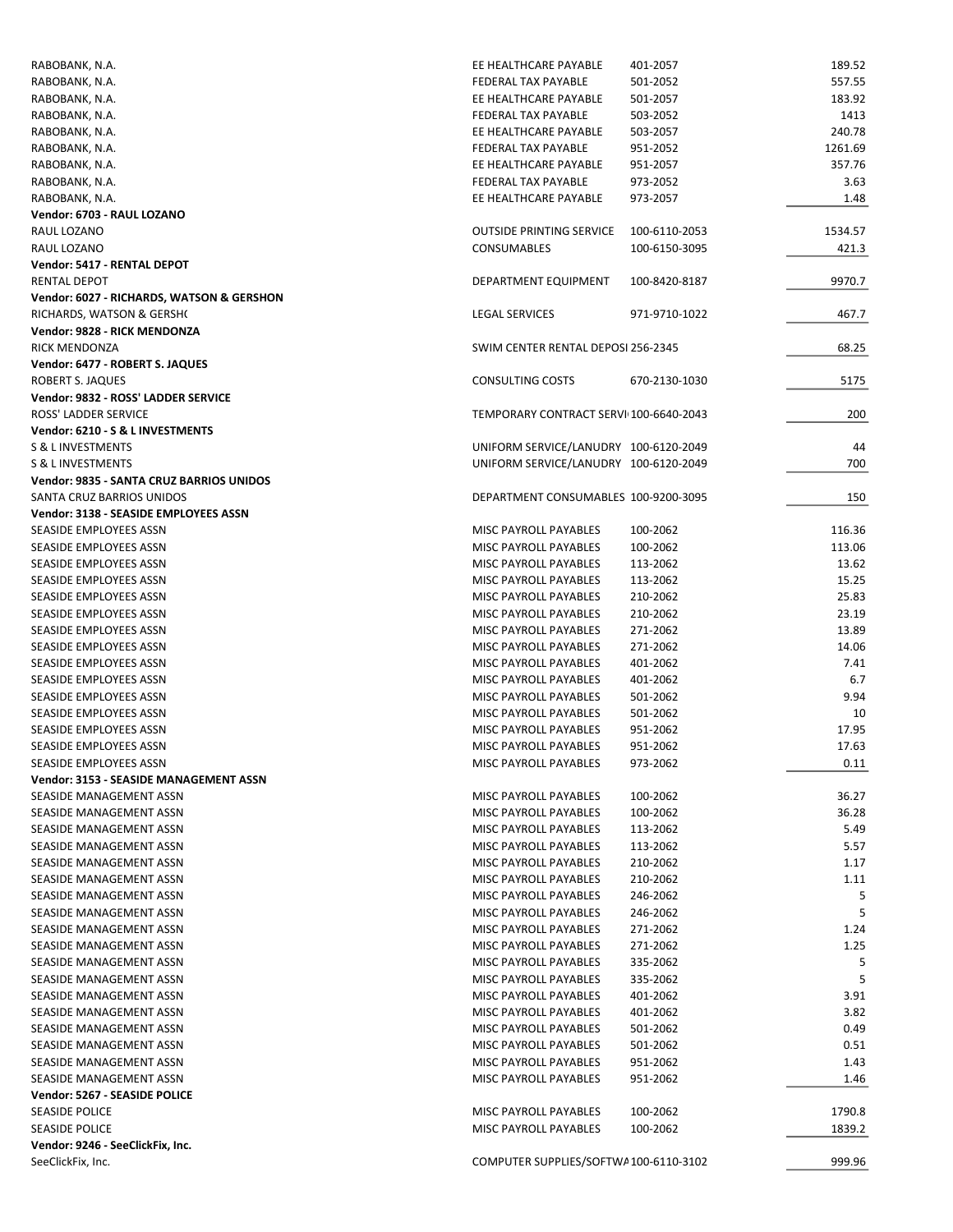| Vendor: 7561 - SERGIO SIGALA                                    |                                          |               |          |
|-----------------------------------------------------------------|------------------------------------------|---------------|----------|
| <b>SERGIO SIGALA</b>                                            | SWIM CENTER RENTAL DEPOSI 256-2345       |               | 242.25   |
| Vendor: 5761 - SHERIFF OF MONTEREY CO. / LEVYING OFFICER        |                                          |               |          |
| SHERIFF OF MONTEREY CO. / L                                     | <b>GARNISHMENT PAYABLE</b>               | 100-2059      | 15.39    |
| SHERIFF OF MONTEREY CO. / L                                     | <b>GARNISHMENT PAYABLE</b>               | 113-2059      | 3.85     |
| SHERIFF OF MONTEREY CO. / L                                     | <b>GARNISHMENT PAYABLE</b>               | 401-2059      | 612.06   |
| Vendor: 8273 - SMILE BUSINESS PRODUCTS, INC.                    |                                          |               |          |
|                                                                 |                                          |               |          |
| SMILE BUSINESS PRODUCTS, IN                                     | <b>COPIER SERVICES</b>                   | 100-8910-2044 | 89.3     |
| Vendor: 3290 - SOCIETY FOR THE PREVENTION OF CRUELTY TO ANIMALS |                                          |               |          |
| SOCIETY FOR THE PREVENTION                                      | SUBCONTRACTED WORK                       | 100-6160-2073 | 1992     |
| SOCIETY FOR THE PREVENTION                                      | SUBCONTRACTED WORK                       | 113-8730-2073 | 166      |
| Vendor: 8361 - SPEAKWRITE LLC                                   |                                          |               |          |
| SPEAKWRITE LLC                                                  | COMPUTER SUPPLIES/SOFTWA100-6110-3102    |               | 241.71   |
| <b>Vendor: 3319 - STAPLES ADVANTAGE</b>                         |                                          |               |          |
| STAPLES ADVANTAGE                                               | DEPARTMENT CONSUMABLES 100-5110-3095     |               | 46.41    |
| STAPLES ADVANTAGE                                               | DEPARTMENT CONSUMABLES 100-6110-3095     |               | 60.61    |
| STAPLES ADVANTAGE                                               | DEPARTMENT CONSUMABLES 100-6110-3095     |               | 211.52   |
| STAPLES ADVANTAGE                                               | DEPARTMENT CONSUMABLES 100-9200-3095     |               | 102.5    |
| <b>Vendor: 5144 - STATE OF CALIFORNIA</b>                       |                                          |               |          |
|                                                                 |                                          |               |          |
| STATE OF CALIFORNIA                                             | STATE TAX PAYABLE                        | 100-2053      | 29310.34 |
| STATE OF CALIFORNIA                                             | STATE TAX PAYABLE                        | 100-2053      | 730.17   |
| STATE OF CALIFORNIA                                             | STATE TAX PAYABLE                        | 100-2053      | 599.7    |
| STATE OF CALIFORNIA                                             | STATE TAX PAYABLE                        | 113-2053      | 467.32   |
| <b>STATE OF CALIFORNIA</b>                                      | STATE TAX PAYABLE                        | 113-2053      | 98.17    |
| <b>STATE OF CALIFORNIA</b>                                      | STATE TAX PAYABLE                        | 200-2053      | 7.27     |
| STATE OF CALIFORNIA                                             | STATE TAX PAYABLE                        | 210-2053      | 304.67   |
| STATE OF CALIFORNIA                                             | STATE TAX PAYABLE                        | 210-2053      | 90.89    |
| STATE OF CALIFORNIA                                             | STATE TAX PAYABLE                        | 246-2053      | 331.1    |
| STATE OF CALIFORNIA                                             | STATE TAX PAYABLE                        | 271-2053      | 131.25   |
| STATE OF CALIFORNIA                                             | STATE TAX PAYABLE                        | 271-2053      | 41.19    |
|                                                                 |                                          |               |          |
| STATE OF CALIFORNIA                                             | STATE TAX PAYABLE                        | 335-2053      | 408.32   |
| STATE OF CALIFORNIA                                             | STATE TAX PAYABLE                        | 401-2053      | 171.69   |
| STATE OF CALIFORNIA                                             | STATE TAX PAYABLE                        | 401-2053      | 30.34    |
| STATE OF CALIFORNIA                                             | STATE TAX PAYABLE                        | 501-2053      | 135.64   |
| STATE OF CALIFORNIA                                             | STATE TAX PAYABLE                        | 501-2053      | 57.28    |
| STATE OF CALIFORNIA                                             | STATE TAX PAYABLE                        | 503-2053      | 421.09   |
| STATE OF CALIFORNIA                                             | STATE TAX PAYABLE                        | 951-2053      | 453.98   |
| STATE OF CALIFORNIA                                             | STATE TAX PAYABLE                        | 951-2053      | 102.08   |
| STATE OF CALIFORNIA                                             | STATE TAX PAYABLE                        | 973-2053      | 0.98     |
| <b>STATE OF CALIFORNIA</b>                                      | <b>STATE TAX PAYABLE</b>                 | 973-2053      | 0.5      |
| <b>Vendor: 9669 - STERLING MANAGEMENT</b>                       |                                          |               |          |
|                                                                 | RENTAL ASSISTANCE PRGM                   |               |          |
| <b>STERLING MANAGEMENT</b>                                      |                                          | 100-7410-4202 | 4065     |
| Vendor: 9409 - STURDY OIL COMPANY                               |                                          |               |          |
| STURDY OIL COMPANY                                              | <b>VEHICLE FUEL</b>                      | 501-8520-6145 | 7679.22  |
| Vendor: 9428 - TERMINIX INTERNATIONAL COMPANY LTD. PARTNERSHIP  |                                          |               |          |
| <b>TERMINIX INTERNATIONAL COI</b>                               | SUBCONTRACTED WORK                       | 100-8310-2073 | 166      |
| Vendor: 9543 - TEXAS LIFE                                       |                                          |               |          |
| <b>TEXAS LIFE</b>                                               | EE HEALTHCARE PAYABLE                    | 100-2057      | $-0.16$  |
| <b>TEXAS LIFE</b>                                               | EE HEALTHCARE PAYABLE                    | 100-2057      | 64.26    |
| <b>TEXAS LIFE</b>                                               | EE HEALTHCARE PAYABLE                    | 100-2057      | 9.23     |
| <b>TEXAS LIFE</b>                                               | EE HEALTHCARE PAYABLE                    | 100-2057      | 401.72   |
| <b>TEXAS LIFE</b>                                               | EE HEALTHCARE PAYABLE                    | 100-2057      | 401.71   |
|                                                                 | EE HEALTHCARE PAYABLE                    |               |          |
| <b>TEXAS LIFE</b>                                               |                                          | 113-2057      | 1.09     |
| <b>TEXAS LIFE</b>                                               | EE HEALTHCARE PAYABLE                    | 210-2057      | 21.94    |
| <b>TEXAS LIFE</b>                                               | EE HEALTHCARE PAYABLE                    | 210-2057      | 29.55    |
| <b>TEXAS LIFE</b>                                               | EE HEALTHCARE PAYABLE                    | 271-2057      | 6.53     |
| <b>TEXAS LIFE</b>                                               | EE HEALTHCARE PAYABLE                    | 951-2057      | 8.88     |
| <b>TEXAS LIFE</b>                                               | EE HEALTHCARE PAYABLE                    | 951-2057      | 8.9      |
| <b>Vendor: 7243 - THALES CONSULTING INC</b>                     |                                          |               |          |
| THALES CONSULTING INC                                           | CONSULTANT                               | 100-5110-1030 | 1700     |
| THALES CONSULTING INC                                           | CONSULTANT                               | 951-8810-1030 | 400      |
| Vendor: 1152 - THE ABY MANUFACTURING GROUP INC.                 |                                          |               |          |
| THE ABY MANUFACTURING GR                                        | <b>EMPLOYEE RECOGNITION</b>              | 100-6110-1037 | 150.97   |
|                                                                 |                                          |               |          |
| THE ABY MANUFACTURING GR                                        | <b>EMPLOYEE RECOGNITION</b>              | 100-6110-1037 | 150.97   |
| <b>Vendor: 1509 - THE MONTEREY COUNTY HERALD</b>                |                                          |               |          |
| THE MONTEREY COUNTY HERA                                        | PUBLISHING & LEGAL ADVERTI 200-5410-2063 |               | 693.82   |
| Vendor: 9830 - THRIVE BRIGHT LLC                                |                                          |               |          |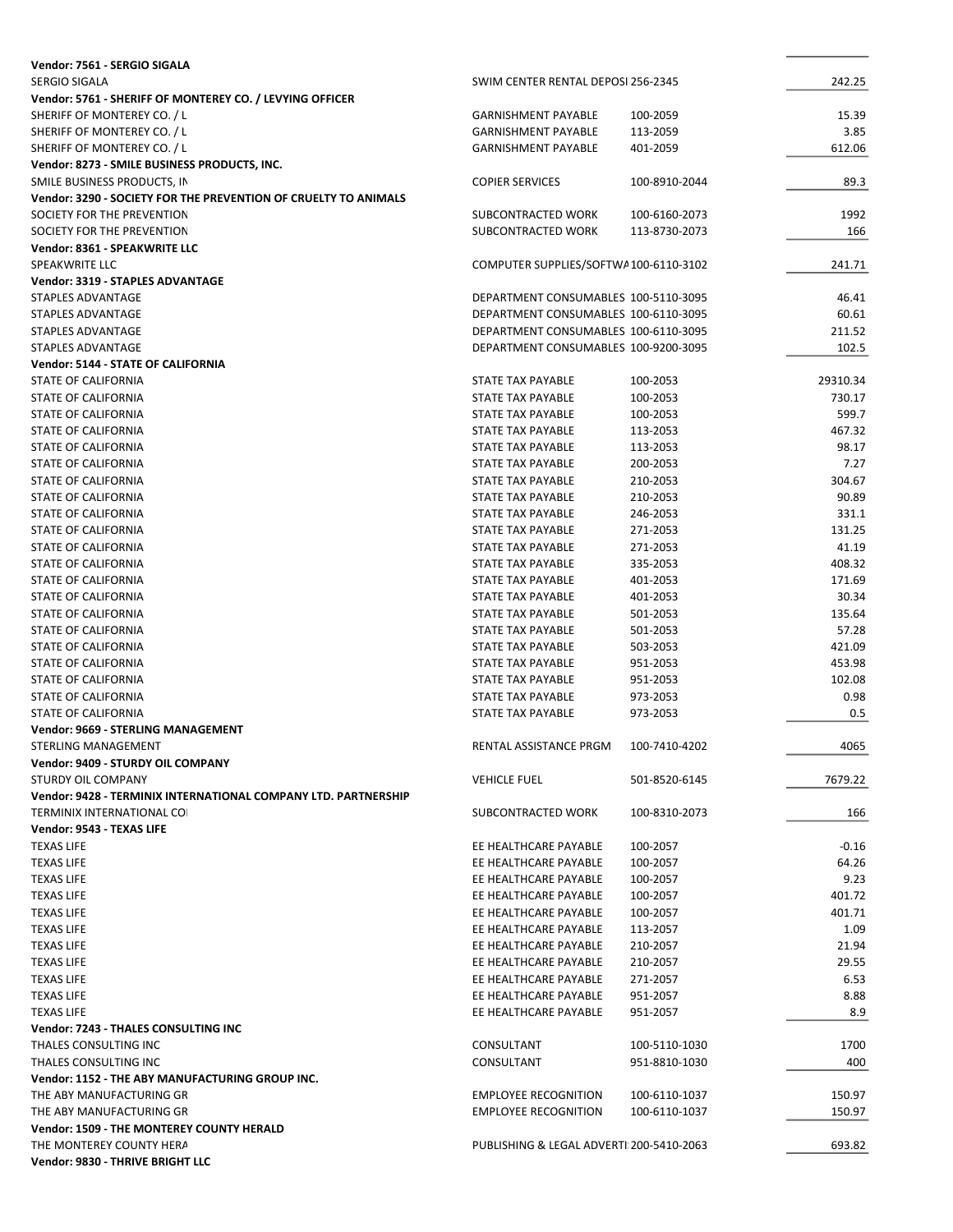| THRIVE BRIGHT LLC                                  | <b>BROADWAY LIGHTS</b>                   | 344-8910-9560 | 6040      |
|----------------------------------------------------|------------------------------------------|---------------|-----------|
| THRIVE BRIGHT LLC                                  | <b>BROADWAY LIGHTS</b>                   | 344-8910-9560 | 17342     |
| <b>THRIVE BRIGHT LLC</b>                           | <b>BROADWAY LIGHTS</b>                   | 344-8910-9560 | 7200      |
| Vendor: 8755 - TRUST TWO - CORONA 1997 TRUST       |                                          |               |           |
| TRUST TWO - CORONA 1997 TF                         | SATELLITE OFFICE                         | 100-7410-4207 | 2730      |
| Vendor: 6197 - U.S. BANK EQUIPMENT FINANCE         |                                          |               |           |
| U.S. BANK EQUIPMENT FINANC                         | <b>COPIER SERVICES</b>                   | 100-7410-2044 | 197.31    |
| U.S. BANK EQUIPMENT FINANC                         | <b>COPIER SERVICES</b>                   | 100-8310-2044 | 125.71    |
| Vendor: 7124 - U.S. BANK N.A. - PARS ARS 457 & SRP |                                          |               |           |
| U.S. BANK N.A. - PARS ARS 457                      | PARS-ARS 457 PAYABLE                     | 100-2063      | $-4020$   |
| U.S. BANK N.A. - PARS ARS 457                      | PARS-ARS 457 PAYABLE                     | 100-2063      | 2537.49   |
| U.S. BANK N.A. - PARS ARS 457                      | PARS-ARS 457 PAYABLE                     | 100-2063      | 2657.72   |
| U.S. BANK N.A. - PARS ARS 457                      | PARS-ARS 457 PAYABLE                     | 100-2063      | 2363.78   |
| U.S. BANK N.A. - PARS ARS 457                      | PARS-ARS 457 PAYABLE                     | 100-2063      | 2686.18   |
| U.S. BANK N.A. - PARS ARS 457                      | PARS-ARS 457 PAYABLE                     | 113-2063      | 39.29     |
| U.S. BANK N.A. - PARS ARS 457                      | PARS-ARS 457 PAYABLE                     | 113-2063      | 39.47     |
| U.S. BANK N.A. - PARS ARS 457                      | PARS-ARS 457 PAYABLE                     | 200-2063      | 47.43     |
|                                                    |                                          |               |           |
| U.S. BANK N.A. - PARS ARS 457                      | PARS-ARS 457 PAYABLE                     | 200-2063      | 51.74     |
| U.S. BANK N.A. - PARS ARS 457                      | PARS-ARS 457 PAYABLE                     | 210-2063      | 88.4      |
| U.S. BANK N.A. - PARS ARS 457                      | PARS-ARS 457 PAYABLE                     | 210-2063      | 83.83     |
| U.S. BANK N.A. - PARS ARS 457                      | PARS-ARS 457 PAYABLE                     | 271-2063      | 39.29     |
| U.S. BANK N.A. - PARS ARS 457                      | PARS-ARS 457 PAYABLE                     | 271-2063      | 39.47     |
| U.S. BANK N.A. - PARS ARS 457                      | PARS-ARS 457 PAYABLE                     | 401-2063      | 29.45     |
| U.S. BANK N.A. - PARS ARS 457                      | PARS-ARS 457 PAYABLE                     | 401-2063      | 24.63     |
| U.S. BANK N.A. - PARS ARS 457                      | PARS-ARS 457 PAYABLE                     | 501-2063      | 39.29     |
| U.S. BANK N.A. - PARS ARS 457                      | PARS-ARS 457 PAYABLE                     | 501-2063      | 39.47     |
| U.S. BANK N.A. - PARS ARS 457                      | PARS-ARS 457 PAYABLE                     | 503-2063      | 399.68    |
| U.S. BANK N.A. - PARS ARS 457                      | PARS-ARS 457 PAYABLE                     | 503-2063      | 399.68    |
| U.S. BANK N.A. - PARS ARS 457                      | PARS-ARS 457 PAYABLE                     | 951-2063      | 58.88     |
| U.S. BANK N.A. - PARS ARS 457                      | PARS-ARS 457 PAYABLE                     | 951-2063      | 49.28     |
| Vendor: 8526 - U.S. BANK ST. PAUL                  |                                          |               |           |
| U.S. BANK ST. PAUL                                 | TRUSTEE CASH                             | 356-1013      | 286084.04 |
| U.S. BANK ST. PAUL                                 | TRUSTEE CASH                             | 357-1013      | 437049.24 |
|                                                    |                                          |               |           |
| Vendor: 3574 - U.S. BANK-CALCARD                   |                                          |               |           |
| U.S. BANK-CALCARD                                  | DEPARTMENT CONSUMABLES 100-1010-3095     |               | $-178.74$ |
|                                                    |                                          |               |           |
| U.S. BANK-CALCARD                                  | <b>CONTRACT SERVICES</b>                 | 100-2021-2075 | 331.07    |
| U.S. BANK-CALCARD                                  | DEPARTMENT CONSUMABLES 100-2021-3095     |               | 109.35    |
| U.S. BANK-CALCARD                                  | DUES AND MEMBERSHIPS                     | 100-2021-4122 | 1500      |
| U.S. BANK-CALCARD                                  | PERSONNEL RECRUITMENT                    | 100-2031-2064 | 1371.4    |
| U.S. BANK-CALCARD                                  | <b>STATIONARY SUPPLIES</b>               | 100-2031-3092 | 54.78     |
| U.S. BANK-CALCARD                                  | DEPARTMENT CONSUMABLES 100-2031-3095     |               | 9.66      |
| U.S. BANK-CALCARD                                  | <b>MAIL SERVICES</b>                     | 100-2031-4124 | 65        |
| U.S. BANK-CALCARD                                  | DEPARTMENT CONSUMABLES 100-3010-3095     |               | 121       |
| U.S. BANK-CALCARD                                  | <b>TRAINING &amp; EDUCATION</b>          | 100-6110-1029 | 1496.78   |
| U.S. BANK-CALCARD                                  | OTHER EXPENSE                            | 100-6110-2078 | 660       |
| U.S. BANK-CALCARD                                  | DEPARTMENT CONSUMABLES 100-6110-3095     |               | 402.88    |
| U.S. BANK-CALCARD                                  | COMPUTER SUPPLIES/SOFTWA100-6110-3102    |               | 186.76    |
| U.S. BANK-CALCARD                                  | <b>DUES &amp; MEMBERSHIP</b>             | 100-6110-4122 | 50        |
| U.S. BANK-CALCARD                                  | <b>BOOKS &amp; PERIODICALS</b>           | 100-6110-4123 | 735.66    |
| U.S. BANK-CALCARD                                  | DEPARTMENT EQUIPMENT                     | 100-6110-8187 | 62.5      |
| U.S. BANK-CALCARD                                  | <b>TRAINING &amp; EDUCATIONS</b>         | 100-6120-1029 | 858.58    |
| U.S. BANK-CALCARD                                  | <b>CANINE MAINTENANCE</b>                | 100-6120-3091 | 260.48    |
| U.S. BANK-CALCARD                                  | DEPARTMENT EQUIPMENT                     | 100-6120-8187 | 317.88    |
| U.S. BANK-CALCARD                                  | DEPARTMENT CONSUMABLES 100-6610-3095     |               | 135.85    |
| U.S. BANK-CALCARD                                  | DEPARTMENT EQUIPMENT                     | 100-6640-8187 | 687.18    |
| U.S. BANK-CALCARD                                  | <b>VEHICLE MAINTENANCE</b>               | 100-6640-9395 | 1075.22   |
| U.S. BANK-CALCARD                                  | DEPARTMENT CONSUMABLES 100-6680-3095     |               | 10        |
| U.S. BANK-CALCARD                                  | DEPARTMENT CONSUMABLES 100-7210-3095     |               | 362.45    |
| U.S. BANK-CALCARD                                  | TRAINING AND EDUCATION                   | 100-7220-1029 | 317       |
| U.S. BANK-CALCARD                                  | DEPT CONSUMABLES - CV RES 100-8110-3095  |               | 11669.91  |
| U.S. BANK-CALCARD                                  | DEPT EQUIPMENT - CV RESPON 100-8110-8187 |               | 12462.71  |
| U.S. BANK-CALCARD                                  | SUBCONTRACTED WORK                       | 100-8310-2073 | 1517.33   |
| U.S. BANK-CALCARD                                  | DEPARTMENT CONSUMABLES 100-8310-3095     |               | 2975.68   |
| U.S. BANK-CALCARD                                  | DEPARTMENT CONSUMABLES 100-8420-3095     |               | 43.68     |
| U.S. BANK-CALCARD                                  | <b>TOOLS</b>                             | 100-8420-3107 | 46.31     |
| U.S. BANK-CALCARD                                  | DEPARTMENT CONSUMABLES 100-9100-3095     |               | 53.68     |
| U.S. BANK-CALCARD                                  | <b>TOOLS</b>                             | 100-9100-3107 | 79.99     |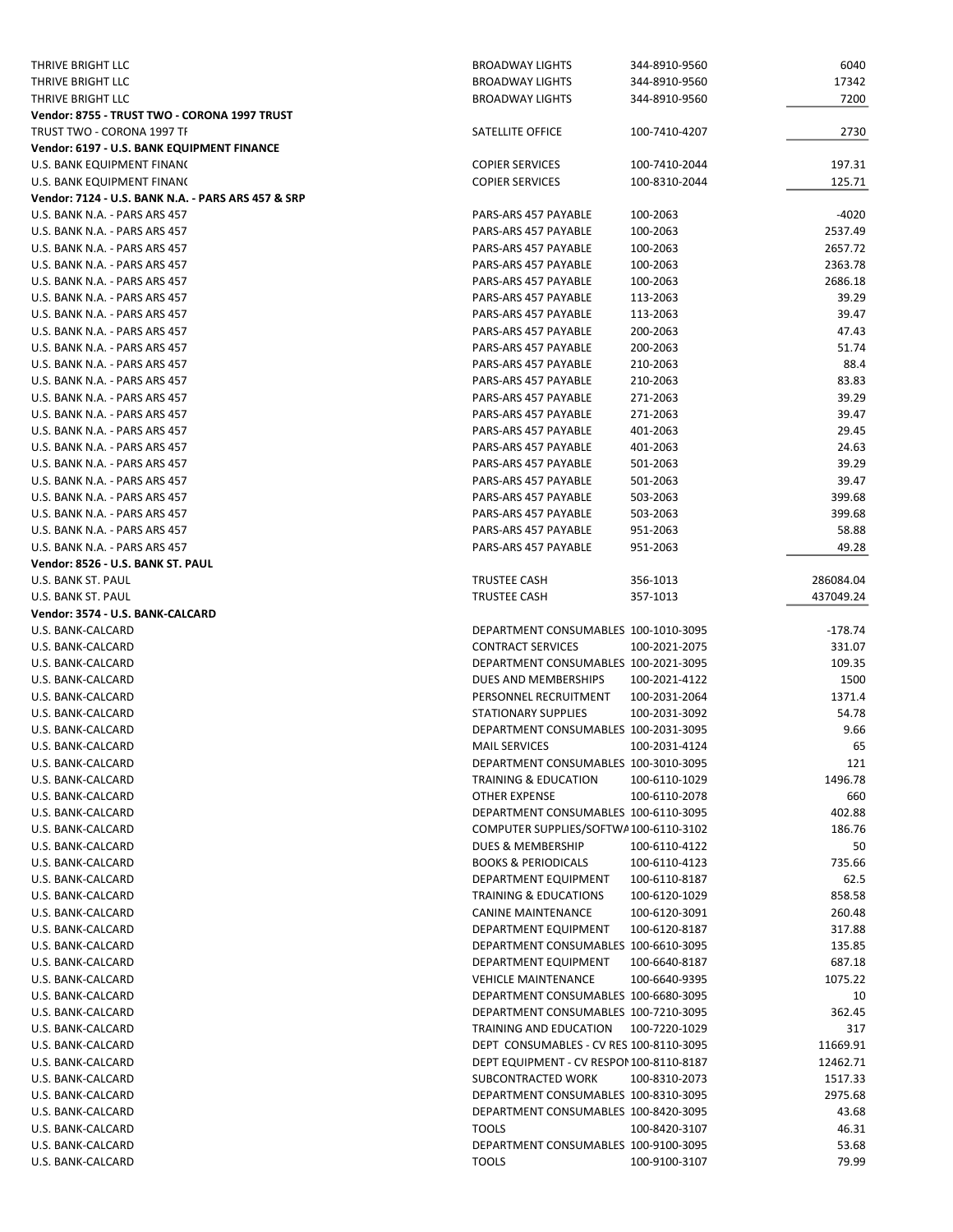| U.S. BANK-CALCARD                                  | <b>JANITORIAL SUPPLIES</b>                                                   | 100-9105-3093        | 319.78           |
|----------------------------------------------------|------------------------------------------------------------------------------|----------------------|------------------|
| U.S. BANK-CALCARD                                  | DEPARTMENT CONSUMABLES 100-9200-3095                                         |                      | 322.94           |
| U.S. BANK-CALCARD                                  | SATELLITE OFFICE                                                             | 100-9250-4207        | 952.67           |
| U.S. BANK-CALCARD                                  | DEPARTMENT CONSUMABLES 100-9310-3095                                         |                      | 40.43            |
| U.S. BANK-CALCARD                                  | <b>TEEN EVENTS</b>                                                           | 100-9310-7133        | 211.43           |
| U.S. BANK-CALCARD                                  | DEPARTMENT CONSUMABLES 100-9320-3095                                         |                      | 191.22           |
| U.S. BANK-CALCARD                                  | UNIFORM SERVICE/LAUNDRY 100-9330-2049                                        |                      | 28.38            |
| U.S. BANK-CALCARD                                  | DEPARTMENT CONSUMABLES 100-9330-3095                                         |                      | 36.88            |
| U.S. BANK-CALCARD                                  | <b>CAMP EVENTS</b>                                                           | 100-9330-7136        | 360              |
| U.S. BANK-CALCARD                                  | DEPARTMENT CONSUMABLES 100-9340-3095                                         |                      | 363.81           |
| U.S. BANK-CALCARD                                  | RENTAL - INDOOR FACILITIES 100-9340-7137                                     |                      | 1700             |
| U.S. BANK-CALCARD                                  | DEPARTMENT CONSUMABLES 100-9350-3095                                         |                      | 625.73           |
| U.S. BANK-CALCARD                                  | TRAINING & EDUCATION                                                         | 100-9400-1029        | 347.94           |
| U.S. BANK-CALCARD                                  | DEPARTMENT CONSUMABLES 100-9400-3095                                         |                      | 71.96            |
| U.S. BANK-CALCARD                                  | DEPARTMENT CONSUMABLES 113-8730-3095                                         |                      | 168.9            |
| U.S. BANK-CALCARD                                  | DEPARTMENT CONSUMABLES 113-8730-3095                                         |                      | 43.69            |
| U.S. BANK-CALCARD                                  | DEPARTMENT CONSUMABLES 113-8730-3095                                         |                      | 126.47           |
| U.S. BANK-CALCARD                                  | DEPARTMENT CONSUMABLES 113-8730-3095                                         |                      | 35.13            |
| U.S. BANK-CALCARD                                  | DEPARTMENT CONSUMABLES 210-8110-3095                                         |                      | 294.14           |
| U.S. BANK-CALCARD                                  | PROGRAM COSTS                                                                | 246-2010-4208        | 75               |
| U.S. BANK-CALCARD                                  | SENIOR ACTIVITIES                                                            | 251-9500-7125        | 527.48           |
| U.S. BANK-CALCARD                                  | <b>EQUIPMENT</b>                                                             | 251-9500-8187        | 55.69            |
| U.S. BANK-CALCARD                                  | DEL MONTE MANOR STORM D 271-8910-9961                                        |                      | 43.27            |
| U.S. BANK-CALCARD                                  | RENTAL PROPERTY EXP & MAII 297-7993-9599                                     |                      | 5.46             |
| U.S. BANK-CALCARD                                  | DEPARTMENT CONSUMABLES 335-2010-3095                                         |                      | 54.57            |
| U.S. BANK-CALCARD                                  | <b>DESIGN CENTER</b>                                                         | 335-2010-4207        | 624.17           |
| U.S. BANK-CALCARD                                  | TRAINING & EDUCATION                                                         | 401-8610-1029        | 159.53           |
| U.S. BANK-CALCARD                                  | <b>DUES &amp; MEMBERSHIP</b>                                                 | 401-8610-4122        | 192              |
| U.S. BANK-CALCARD                                  | MEETINGS & TRAVEL                                                            | 501-8510-4121        | 234              |
| U.S. BANK-CALCARD                                  | <b>BOOKS &amp; PERIODICALS</b>                                               | 501-8510-4123        | 357              |
| U.S. BANK-CALCARD                                  | <b>VEHICLE PARTS</b>                                                         | 501-8520-6144        | 526.39           |
| U.S. BANK-CALCARD                                  | <b>VEHICLE FUEL</b>                                                          | 501-8520-6145        | 382.38           |
| U.S. BANK-CALCARD                                  | <b>OUTSIDE REPAIRS</b>                                                       | 501-8520-6148        | 180              |
| U.S. BANK-CALCARD                                  | COMPUTER SUPPLIES/SOFTWA503-4010-3102                                        |                      | 450              |
| U.S. BANK-CALCARD                                  | <b>COMPUTER EQUIPMENT</b>                                                    | 503-4010-8182        | 3648.79          |
| U.S. BANK-CALCARD                                  | TRAINING AND EDUCATION                                                       | 951-8810-1029        | 50               |
| Vendor: 7370 - UPEC, LOCAL 792                     |                                                                              |                      |                  |
| UPEC, LOCAL 792                                    | MISC PAYROLL PAYABLES                                                        | 100-2062             | 24.25            |
| UPEC, LOCAL 792                                    | <b>MISC PAYROLL PAYABLES</b>                                                 | 100-2062             | 612.87           |
| UPEC, LOCAL 792                                    | MISC PAYROLL PAYABLES                                                        | 100-2062             | 669.53           |
| UPEC, LOCAL 792                                    | MISC PAYROLL PAYABLES                                                        | 113-2062             | 66.03            |
| UPEC, LOCAL 792                                    | MISC PAYROLL PAYABLES                                                        | 113-2062             | 74.01            |
| UPEC, LOCAL 792                                    | MISC PAYROLL PAYABLES                                                        | 210-2062             | 125.3            |
| UPEC, LOCAL 792                                    | MISC PAYROLL PAYABLES                                                        | 210-2062             | 112.59           |
| UPEC, LOCAL 792                                    | MISC PAYROLL PAYABLES                                                        | 271-2062             | 43.1             |
| UPEC, LOCAL 792                                    | MISC PAYROLL PAYABLES                                                        | 271-2062             | 43.92            |
| UPEC, LOCAL 792                                    | MISC PAYROLL PAYABLES                                                        | 401-2062             | 35.95            |
| UPEC, LOCAL 792                                    | <b>MISC PAYROLL PAYABLES</b>                                                 | 401-2062             | 32.51            |
| UPEC, LOCAL 792                                    | MISC PAYROLL PAYABLES                                                        | 501-2062             | 48.21            |
| UPEC, LOCAL 792                                    | MISC PAYROLL PAYABLES                                                        | 501-2062             | 48.5             |
| UPEC, LOCAL 792                                    | MISC PAYROLL PAYABLES                                                        | 951-2062             | 87.04            |
| UPEC, LOCAL 792<br>UPEC, LOCAL 792                 | MISC PAYROLL PAYABLES<br>MISC PAYROLL PAYABLES                               | 951-2062<br>973-2062 | 85.34<br>0.6     |
| Vendor: 8142 - US FOODS, INC. SAN FRANCISCO        |                                                                              |                      |                  |
| US FOODS, INC. SAN FRANCISC                        | SENIOR ACTIVITIES                                                            | 251-9500-7125        | 732.78           |
| Vendor: 9247 - VERIZON CONNECT NWF INC.            |                                                                              |                      |                  |
| VERIZON CONNECT NWF INC.                           | <b>OUTSIDE REPAIRS</b>                                                       | 501-8520-6148        |                  |
| Vendor: 6671 - VERIZON WIRELESS                    |                                                                              |                      | 1924             |
| <b>VERIZON WIRELESS</b>                            | <b>TELEPHONE</b>                                                             | 100-6110-5132        | 1563.33          |
| <b>VERIZON WIRELESS</b>                            | MOBILE COMMUNICATION                                                         | 100-6120-5135        | 798.21           |
| <b>VERIZON WIRELESS</b>                            | MOBILE COMMUNICATIONS                                                        | 100-6640-5135        | 650.69           |
| <b>VERIZON WIRELESS</b>                            |                                                                              |                      |                  |
| <b>VERIZON WIRELESS</b>                            |                                                                              |                      |                  |
|                                                    | MOBILE COMMUNICATIONS                                                        | 100-6640-5135        | 808.89           |
|                                                    | DEPARTMENT CONSUMABLES 100-6670-3095                                         |                      | 38.01            |
| <b>VERIZON WIRELESS</b>                            | DEPARTMENT CONSUMABLES 100-8310-3095                                         |                      | 51.84            |
| <b>VERIZON WIRELESS</b>                            | DEPARTMENT CONSUMABLES 100-8420-3095                                         |                      | 116.69           |
| <b>VERIZON WIRELESS</b><br><b>VERIZON WIRELESS</b> | DEPARTMENT CONSUMABLES 100-8910-3095<br>DEPARTMENT CONSUMABLES 113-8730-3095 |                      | 155.58<br>220.41 |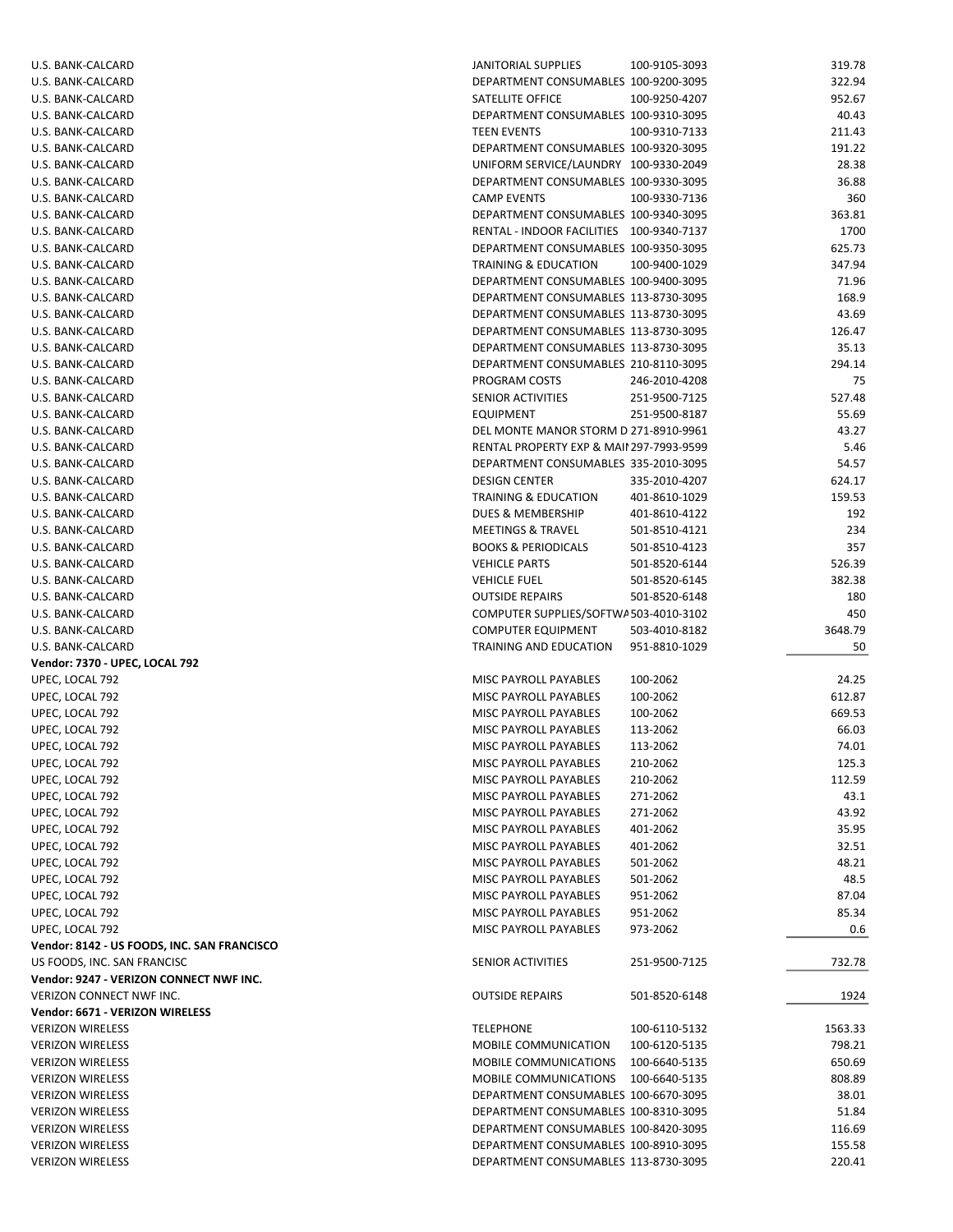| <b>VERIZON WIRELESS</b>                              | DEPARTMENT CONSUMABLES 210-8110-3095   | 38.01  |
|------------------------------------------------------|----------------------------------------|--------|
| <b>VERIZON WIRELESS</b>                              | DEPARTMENT CONSUMABLES 210-8110-3095   | 116.69 |
| <b>VERIZON WIRELESS</b>                              | DEPARTMENT CONSUMABLES 401-8620-3095   | 142.62 |
| <b>VERIZON WIRELESS</b>                              | DEPARTMENT CONSUMABLES 951-8820-3095   | 233.37 |
| Vendor: 1388 - W.W.GRAINGER, INC.                    |                                        |        |
| W.W.GRAINGER, INC.                                   | DEPARTMENT CONSUMABLES 113-8730-3095   | 52.25  |
| W.W.GRAINGER, INC.                                   | DEPARTMENT CONSUMABLES 113-8730-3095   | 296.12 |
| W.W.GRAINGER, INC.                                   | DEPARTMENT CONSUMABLES 113-8730-3095   | 55.32  |
| W.W.GRAINGER, INC.                                   | DEPARTMENT CONSUMABLES 113-8730-3095   | 63.06  |
| W.W.GRAINGER, INC.                                   | DEPARTMENT CONSUMABLES 113-8730-3095   | 63.06  |
| W.W.GRAINGER, INC.                                   | DEPARTMENT CONSUMABLES 113-8730-3095   | 65.94  |
| W.W.GRAINGER, INC.                                   | DEPARTMENT CONSUMABLES 113-8730-3095   | 59.39  |
| W.W.GRAINGER, INC.                                   | DEPARTMENT CONSUMABLES 113-8730-3095   | 495.82 |
| W.W.GRAINGER, INC.                                   | DEPARTMENT CONSUMABLES 113-8730-3095   | 486.77 |
| W.W.GRAINGER, INC.                                   | DEPARTMENT CONSUMABLES 113-8730-3095   | 464.09 |
| W.W.GRAINGER, INC.                                   | <b>VEHICLE PARTS</b><br>501-8520-6144  | 253.62 |
| Vendor: 2328 - WALLACE GROUP                         |                                        |        |
| <b>WALLACE GROUP</b>                                 | CONSULTANT<br>100-8910-1030            | 585.75 |
| Vendor: 9492 - WESTERN FIRE CHIEFS ASSOCIATION, INC. |                                        |        |
| WESTERN FIRE CHIEFS ASSOCIA                          | PERSONNEL RECRUITMENT<br>100-2031-2064 | 233.33 |
| Vendor: 3785 - ZAP MANUFACTURING INC.                |                                        |        |
| ZAP MANUFACTURING INC.                               | DEPARTMENT CONSUMABLES 210-8110-3095   | 144.71 |
|                                                      |                                        |        |

## Report Summary

### Fund Summary

| Fund                                  |                              | <b>Payment Amount</b> |
|---------------------------------------|------------------------------|-----------------------|
| 100 - GENERAL FUND                    |                              | 597676.21             |
| 113 - POMA & DMDC FUND                |                              | 14650.54              |
| 200 - CDBG FUND                       |                              | 2021.26               |
| 210 - STREETS FUND                    |                              | 40220.55              |
| 212 - TRANSPORTATION CAPITAL PROJECTS |                              | 434343.42             |
| 221 - CA SUPP LAW ENF. FUND           |                              | 960                   |
| 246 - CITY AFFORDABLE HOUSING FUND    |                              | 2907.28               |
| 251 - SENIOR PROGRAMS                 |                              | 1315.95               |
| 256 - SWIMMING POOL FUND              |                              | 656.75                |
| 271 - STORMWATER FUND                 |                              | 4766.83               |
| 297 - HS - MERGED HOUSING             |                              | 6295.46               |
| 332 - FORA HABITAT                    |                              | 400                   |
| 335 - ESCA (FORA)                     |                              | 6056.52               |
| 342 - PARKS-PLAYGROUND IMPRVMNT       |                              | 2800.5                |
| 344 - GOVERNMENT FACILITIES IMPRVMNT  |                              | 30582                 |
| 348 - CUTINO PARK IMPRVMTS            |                              | 14783.75              |
| 356 - Cutino Park Bond Fund           |                              | 286084.04             |
| 357 - Measure X Bond Fund             |                              | 437049.24             |
| 401 - WATER FUND                      |                              | 6562.69               |
| 501 - EQUIPMT MAINT FUND              |                              | 18088.77              |
| <b>503 - MIS FUND</b>                 |                              | 17057.07              |
| 670 - WATERMASTER FUND                |                              | 61102.9               |
| 951 - SAN, DISTRICT GEN, FUND         |                              | 25808.86              |
| 953 - SAN, DISTRICT CAP, IMPROV       |                              | 95189.22              |
| 971 - SA MERGED CAPITAL PROJ          |                              | 489.87                |
| 973 - SA MERGED - LMIHF               |                              | 10.96                 |
|                                       | <b>Account Summary</b>       |                       |
| <b>Account Number</b>                 | <b>Account Name</b>          | <b>Payment Amount</b> |
| 100-1010-3095                         | DEPARTMENT CONSUMA           | $-178.74$             |
| 100-2021-2075                         | <b>CONTRACT SERVICES</b>     | 331.07                |
| 100-2021-3095                         | DEPARTMENT CONSUMA           | 109.35                |
| 100-2021-4122                         | DUES AND MEMBERSHIPS         | 1500                  |
| 100-2031-1030                         | CONSULTANT                   | 10940                 |
| 100-2031-1038                         | <b>EMPLOYEE ASSISTANCE P</b> | 770                   |
| 100-2031-2064                         | PERSONNEL RECRUITMEN         | 1728.73               |
| 100-2031-3092                         | <b>STATIONARY SUPPLIES</b>   | 54.78                 |
| 100-2031-3095                         | DEPARTMENT CONSUMA           | 9.66                  |
| 100-2031-4124                         | <b>MAIL SERVICES</b>         | 65                    |
| 100-2052                              | <b>FEDERAL TAX PAYABLE</b>   | 74906.85              |
| 100-2053                              | STATE TAX PAYABLE            | 30640.21              |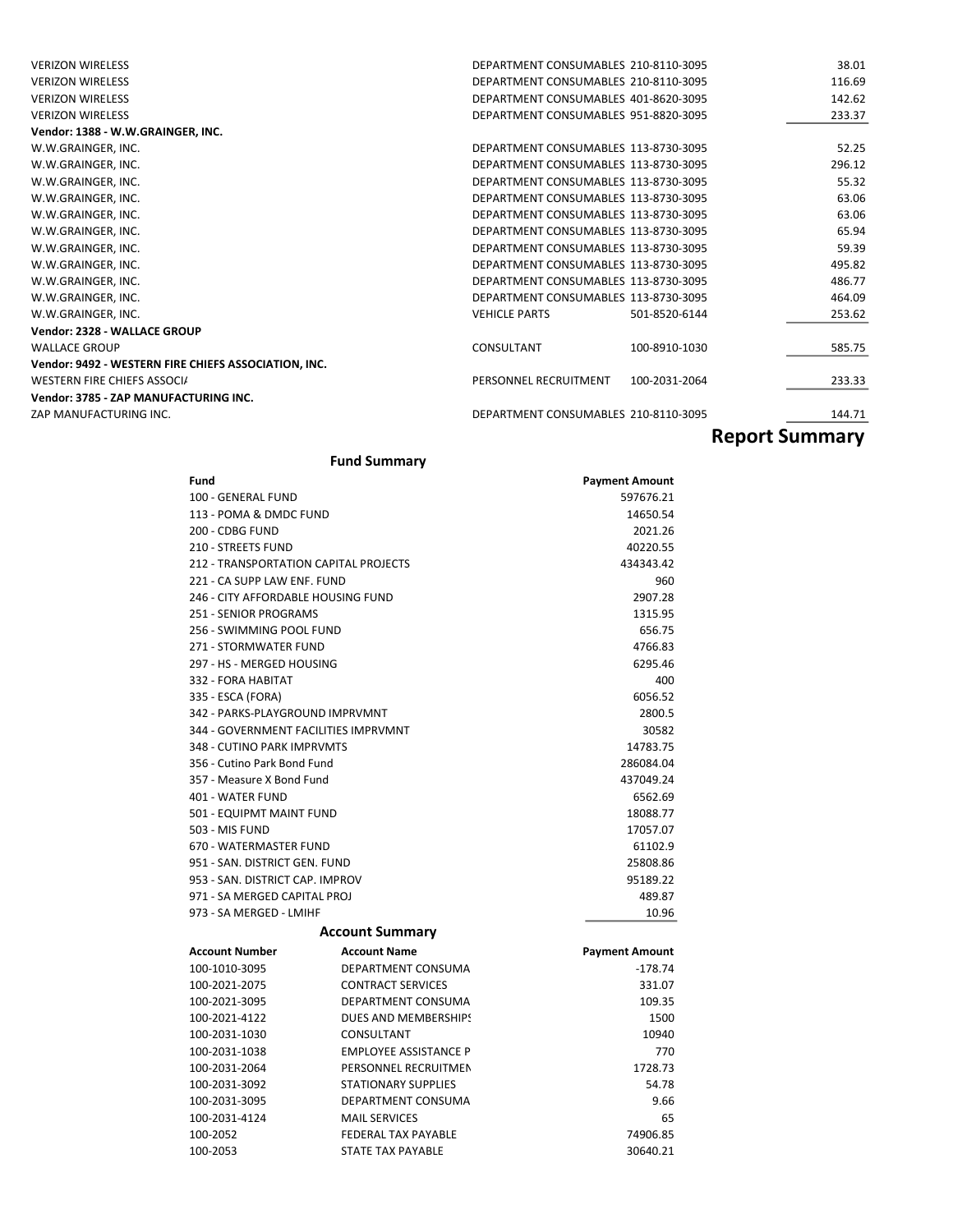| 100-2056              | <b>PERS PAYABLE</b>              | 116027.15             |
|-----------------------|----------------------------------|-----------------------|
| 100-2057              | EE HEALTHCARE PAYABLE            | 32195.56              |
| 100-2059              | <b>GARNISHMENT PAYABLE</b>       | 1505.75               |
| 100-2060              | DEFERRED COMP PAYABL             | 60015.95              |
| 100-2062              | MISC PAYROLL PAYABLES            | 8028.98               |
| 100-2063              | PARS-ARS 457 PAYABLE             | 6225.17               |
| 100-2064              | LIUNA PENSION PAYABLE            | 2269.87               |
| 100-3010-1023         | LEGAL SERVICES - SPECIAI         | 3690.5                |
| 100-3010-3095         | DEPARTMENT CONSUMA               | 121                   |
| 100-5110-1015         | <b>BENEFITS ADMINISTRATI(</b>    | 1702.1                |
| 100-5110-1030         | CONSULTANT                       | 1700                  |
| 100-5110-2044         | <b>COPIER SERVICES</b>           | 476.52                |
| 100-5110-3095         | DEPARTMENT CONSUMA               | 46.41                 |
| 100-5110-4124         | <b>MAIL SERVICES</b>             | 1000                  |
| 100-6110-1027         | BACKGROUND INVESTIGA             | 98                    |
|                       | <b>Account Summary</b>           |                       |
| <b>Account Number</b> | <b>Account Name</b>              | <b>Payment Amount</b> |
| 100-6110-1029         | <b>TRAINING &amp; EDUCATION</b>  | 1755.78               |
| 100-6110-1037         | <b>EMPLOYEE RECOGNITION</b>      | 301.94                |
| 100-6110-2043         | <b>TEMPORARY CONTRACT S</b>      | 440                   |
| 100-6110-2053         | <b>OUTSIDE PRINTING SERVI</b>    | 1534.57               |
| 100-6110-2078         | <b>OTHER EXPENSE</b>             | 738                   |
| 100-6110-3095         | DEPARTMENT CONSUMA               | 740.55                |
| 100-6110-3102         | COMPUTER SUPPLIES/SO             | 4680.43               |
| 100-6110-4122         | <b>DUES &amp; MEMBERSHIP</b>     | 50                    |
| 100-6110-4123         | <b>BOOKS &amp; PERIODICALS</b>   | 735.66                |
| 100-6110-4124         | <b>MAIL SERVICES</b>             | 29.69                 |
| 100-6110-4202         | <b>CALEA PROGRAM</b>             | 3669.6                |
| 100-6110-5132         | <b>TELEPHONE</b>                 | 1606.44               |
| 100-6110-8187         | DEPARTMENT EQUIPMEN              | 62.5                  |
| 100-6120-1029         | <b>TRAINING &amp; EDUCATIONS</b> | 858.58                |
| 100-6120-2049         | UNIFORM SERVICE/LANU             | 744                   |
| 100-6120-2060         | <b>BLOOD ALCOHOL</b>             | 1446.88               |
| 100-6120-3091         | <b>CANINE MAINTENANCE</b>        | 260.48                |
| 100-6120-5135         | MOBILE COMMUNICATIO              | 798.21                |
| 100-6120-8134         | <b>BODY CAMERAS</b>              | 59115.6               |
| 100-6120-8187         | DEPARTMENT EQUIPMEN              | 317.88                |
| 100-6130-4125         | <b>INVESTIGATION EXPENSE</b>     | 150                   |
| 100-6150-3095         | <b>CONSUMABLES</b>               | 421.3                 |
| 100-6160-2073         | SUBCONTRACTED WORK               | 1992                  |
| 100-6610-2043         | <b>TEMPORARY CONTRACT S</b>      | 518                   |
| 100-6610-3095         | DEPARTMENT CONSUMA               | 135.85                |
| 100-6640-2043         | <b>TEMPORARY CONTRACT S</b>      | 200                   |
| 100-6640-2049         | UNIFORM SERVICE/LAUN             | 180.08                |
| 100-6640-3095         | DEPARTMENT CONSUMA               | 1179.9                |
| 100-6640-3096         | <b>CSA 74 PURCHASES</b>          | 25.8                  |
| 100-6640-5135         | <b>MOBILE COMMUNICATIO</b>       | 1459.58               |
| 100-6640-8187         | <b>DEPARTMENT EQUIPMEN</b>       | 687.18                |
| 100-6640-9395         | <b>VEHICLE MAINTENANCE</b>       | 1075.22               |
| 100-6670-3095         | DEPARTMENT CONSUMA               | 38.01                 |
| 100-6680-3095         | DEPARTMENT CONSUMA               | 10                    |
| 100-7110-8185         | PLASTICS ORDINANCE SM            | 5347.5                |
| 100-7210-2043         | <b>TEMPORARY CONTRACT S</b>      | 999.96                |
| 100-7210-3095         | DEPARTMENT CONSUMA               | 362.45                |
| 100-7220-1029         | <b>TRAINING AND EDUCATIC</b>     | 317                   |
| 100-7310-3102         | <b>COMPUTER SUPPLIES/SO</b>      | 408.93                |
| 100-7410-1030         | CONSULTANT                       | 4173.75               |
| 100-7410-2044         | <b>COPIER SERVICES</b>           | 197.31                |
| 100-7410-4201         | UTILITY ASSISTANCE PRGI          | 4576.86               |
| 100-7410-4202         | <b>RENTAL ASSISTANCE PRG</b>     | 8943.5                |
| 100-7410-4207         | <b>SATELLITE OFFICE</b>          | 2730                  |
| 100-7410-4208         | <b>FACADE IMPROVEMENT I</b>      | 22275                 |
| 100-8110-1030         | CONSULTANT - CV RESPO            | 375                   |
| 100-8110-2073         | SUBCONTRACTED WORK               | 218.28                |
| 100-8110-3095         | DEPT CONSUMABLES - CV            | 11669.91              |
| 100-8110-8187         | DEPT EQUIPMENT - CV RE           | 12462.71              |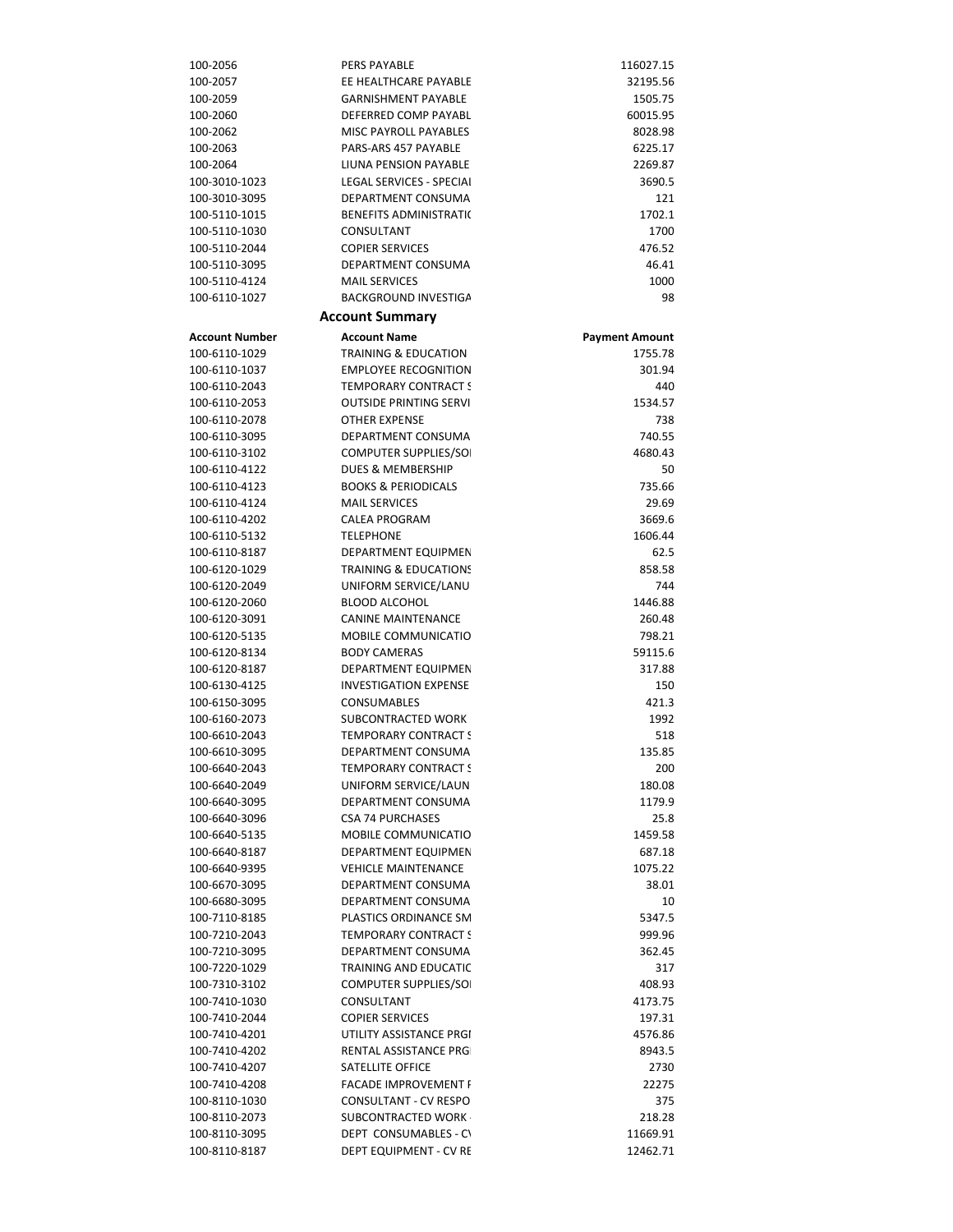| 100-8310-2044                  | <b>COPIER SERVICES</b>                                  | 125.71                |
|--------------------------------|---------------------------------------------------------|-----------------------|
| 100-8310-2049                  | UNIFORM SERVICE / LAUI                                  | 187.95                |
| 100-8310-2057                  | <b>PEST CONTROL</b>                                     | 319                   |
| 100-8310-2070                  | <b>ALARM SERVICE</b>                                    | 251.01                |
| 100-8310-2073                  | SUBCONTRACTED WORK                                      | 10737.89              |
| 100-8310-3095                  | DEPARTMENT CONSUMA                                      | 3624.37               |
| 100-8310-5131                  | <b>GAS &amp; ELECTRIC</b>                               | 1886.54               |
| 100-8310-5133                  | <b>WATER</b>                                            | 512.77                |
| 100-8410-2049                  | UNIFORM SERVICE/LAUN                                    | 68.94                 |
|                                | <b>Account Summary</b>                                  |                       |
| <b>Account Number</b>          | <b>Account Name</b>                                     | <b>Payment Amount</b> |
| 100-8420-2049                  | UNIFORM SERVICE/LAUN                                    | 250.74                |
| 100-8420-2073                  | SUBCONTRACTED WORK                                      | 5900.7                |
| 100-8420-3095                  | DEPARTMENT CONSUMA                                      | 3068.56               |
| 100-8420-3107                  | <b>TOOLS</b>                                            | 46.31                 |
| 100-8420-5131                  | <b>GAS &amp; ELECTRIC</b>                               | 325.23                |
| 100-8420-8187                  | DEPARTMENT EQUIPMEN                                     | 11380.03              |
| 100-8430-2073                  | SUBCONTRACTED WORK                                      | 22603.5               |
| 100-8440-2049                  | UNIFORM SERVICE / LAUI                                  | 125.3                 |
| 100-8440-3095                  | <b>DEPARTMENT CONSUMA</b>                               | 6.54                  |
| 100-8440-5133                  | <b>WATER</b>                                            | 2608.21               |
| 100-8450-2049                  | UNIFORM SERVICE / LAUI                                  | 62.66                 |
| 100-8450-2073                  | <b>SUBCONTRACTED WORK</b>                               | 3300                  |
| 100-8910-1030                  | CONSULTANT                                              | 585.75                |
| 100-8910-2044                  | <b>COPIER SERVICES</b><br><b>OUTSIDE PRINTING SERVI</b> | 477.79                |
| 100-8910-2053<br>100-8910-3095 | DEPARTMENT CONSUMA                                      | 112<br>155.58         |
| 100-9100-2043                  | <b>TEMPORARY CONTRACT S</b>                             | 84.5                  |
| 100-9100-3095                  | DEPARTMENT CONSUMA                                      | 53.68                 |
| 100-9100-3107                  | <b>TOOLS</b>                                            | 79.99                 |
| 100-9105-2049                  | UNIFORM SERVICE/LAUN                                    | 418.05                |
| 100-9105-3093                  | <b>JANITORIAL SUPPLIES</b>                              | 435.39                |
| 100-9200-2043                  | <b>TEMPORARY CONTRACT S</b>                             | 210                   |
| 100-9200-2063                  | PUBLISHING & LEGAL AD\                                  | 1207                  |
| 100-9200-2070                  | <b>ALARM SERVICE</b>                                    | 769.59                |
| 100-9200-3095                  | DEPARTMENT CONSUMA                                      | 575.44                |
| 100-9250-4207                  | SATELLITE OFFICE                                        | 952.67                |
| 100-9310-3095                  | DEPARTMENT CONSUMA                                      | 40.43                 |
| 100-9310-7133                  | <b>TEEN EVENTS</b>                                      | 211.43                |
| 100-9320-3095                  | DEPARTMENT CONSUMA                                      | 191.22                |
| 100-9330-2049                  | UNIFORM SERVICE/LAUN                                    | 28.38                 |
| 100-9330-3095                  | DEPARTMENT CONSUMA                                      | 36.88                 |
| 100-9330-7136                  | <b>CAMP EVENTS</b>                                      | 360                   |
| 100-9340-2073                  | SUBCONTRACTED WORK                                      | 870                   |
| 100-9340-3095                  | DEPARTMENT CONSUMA                                      | 363.81                |
| 100-9340-7137                  | RENTAL - INDOOR FACILIT                                 | 1700                  |
| 100-9350-3095                  | DEPARTMENT CONSUMA                                      | 625.73                |
| 100-9400-1029                  | <b>TRAINING &amp; EDUCATION</b>                         | 347.94                |
| 100-9400-3095                  | DEPARTMENT CONSUMA<br><b>RECREATION CONTRACT !</b>      | 71.96                 |
| 100-9603-2075<br>113-2052      | <b>FEDERAL TAX PAYABLE</b>                              | 321.3<br>1172.15      |
| 113-2053                       | STATE TAX PAYABLE                                       | 565.49                |
| 113-2056                       | <b>PERS PAYABLE</b>                                     | 1874.77               |
| 113-2057                       | EE HEALTHCARE PAYABLE                                   | 569.25                |
| 113-2059                       | <b>GARNISHMENT PAYABLE</b>                              | 138.35                |
| 113-2060                       | DEFERRED COMP PAYABL                                    | 972.81                |
| 113-2062                       | <b>MISC PAYROLL PAYABLES</b>                            | 179.97                |
| 113-2063                       | PARS-ARS 457 PAYABLE                                    | 78.76                 |
| 113-2064                       | LIUNA PENSION PAYABLE                                   | 15.29                 |
| 113-8730-2049                  | UNIFORM SERVICE / LAUI                                  | 358.86                |
| 113-8730-2073                  | SUBCONTRACTED WORK                                      | 4433                  |
| 113-8730-3095                  | DEPARTMENT CONSUMA                                      | 4291.84               |
| 200-2053                       | STATE TAX PAYABLE                                       | 7.27                  |
| 200-2057                       | EE HEALTHCARE PAYABLE                                   | 20                    |
| 200-2063                       | PARS-ARS 457 PAYABLE                                    | 99.17                 |
| 200-5410-2063                  | PUBLISHING & LEGAL AD\                                  | 1044.82               |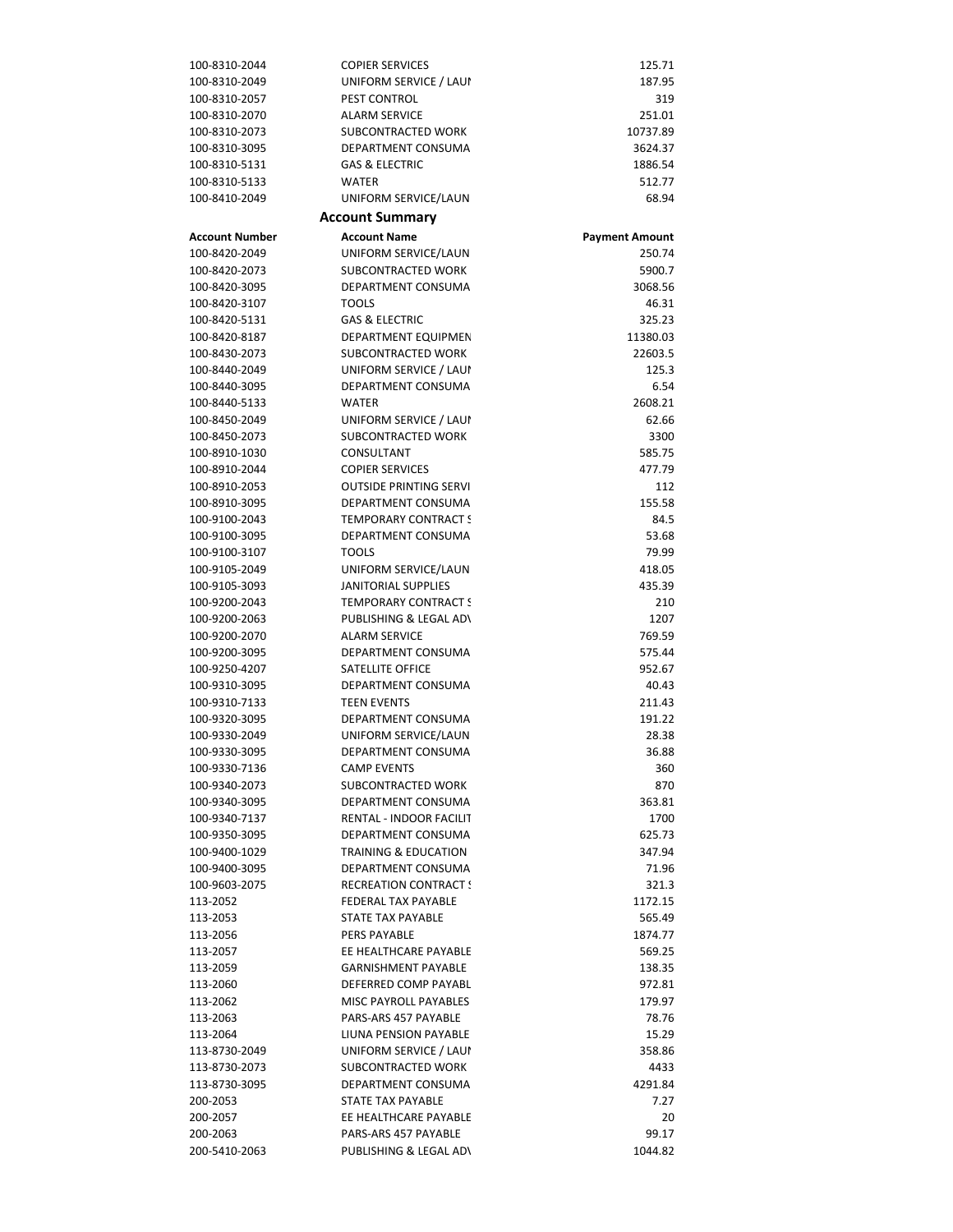| 200-5410-7180                  | <b>CV3 ALL PROGRAMS</b>                            | 850                   |
|--------------------------------|----------------------------------------------------|-----------------------|
| 210-2052                       | <b>FEDERAL TAX PAYABLE</b>                         | 854.24                |
| 210-2053                       | STATE TAX PAYABLE                                  | 395.56                |
|                                | <b>Account Summary</b>                             |                       |
| <b>Account Number</b>          | <b>Account Name</b>                                | <b>Payment Amount</b> |
| 210-2056                       | <b>PERS PAYABLE</b>                                | 2376.4                |
| 210-2057                       | EE HEALTHCARE PAYABLE                              | 767.02                |
| 210-2059                       | <b>GARNISHMENT PAYABLE</b>                         | 155.88                |
| 210-2060                       | DEFERRED COMP PAYABL                               | 1210.56               |
| 210-2062                       | MISC PAYROLL PAYABLES                              | 289.19                |
| 210-2063                       | PARS-ARS 457 PAYABLE                               | 172.23                |
| 210-2064                       | <b>LIUNA PENSION PAYABLE</b>                       | 523.58                |
| 210-8110-2049                  | UNIFORM SERVICE/LAUN                               | 156.61                |
| 210-8110-2068                  | <b>REFUSE DISPOSAL</b>                             | 1587.75               |
| 210-8110-2073                  | SUBCONTRACTED WORK                                 | 8650                  |
| 210-8110-3095                  | DEPARTMENT CONSUMA                                 | 763.22                |
| 210-8210-2059                  | <b>STREET LIGHTINGS</b>                            | 5707.32               |
| 210-8210-2077                  | <b>TRAFFIC SIGNAL MAINTEI</b>                      | 3190                  |
| 210-8210-9577                  | <b>SB1 CAPITAL PROJECTS</b>                        | 13010.93              |
| 210-8420-2049                  | UNIFORM SERVICE/LAUN                               | 44.08                 |
| 210-8420-5131                  | <b>GAS &amp; ELECTRIC</b>                          | 184.7                 |
| 210-8420-5133                  | <b>WATER</b>                                       | 181.28                |
| 212-8920-9600                  | <b>CONSTRUCTION IN PROG</b>                        | 431074.17             |
| 212-8990-9600                  | CIP - PAVEMENT MANAGI                              | 3269.25               |
| 221-6120-8184                  | POLICE EQUIPMENT                                   | 960                   |
| 246-2010-4208                  | PROGRAM COSTS                                      | 75                    |
| 246-2052                       | <b>FEDERAL TAX PAYABLE</b>                         | 858.08                |
| 246-2053                       | STATE TAX PAYABLE                                  | 331.1                 |
| 246-2056                       | <b>PERS PAYABLE</b>                                | 674.98                |
| 246-2057                       | EE HEALTHCARE PAYABLE                              | 191.46                |
| 246-2060                       | DEFERRED COMP PAYABL                               | 766.66                |
| 246-2062                       | <b>MISC PAYROLL PAYABLES</b>                       | 10                    |
| 251-9500-7125                  | SENIOR ACTIVITIES                                  | 1260.26               |
| 251-9500-8187                  | <b>EQUIPMENT</b>                                   | 55.69                 |
| 256-2345                       | SWIM CENTER RENTAL DI                              | 656.75                |
| 271-2052                       | <b>FEDERAL TAX PAYABLE</b>                         | 348.03                |
| 271-2053                       | <b>STATE TAX PAYABLE</b>                           | 172.44                |
| 271-2056                       | <b>PERS PAYABLE</b>                                | 1117.12               |
| 271-2057                       | EE HEALTHCARE PAYABLE                              | 468.84                |
| 271-2059                       | <b>GARNISHMENT PAYABLE</b>                         | 105.49                |
| 271-2060                       | DEFERRED COMP PAYABL                               | 777.18                |
| 271-2062                       | MISC PAYROLL PAYABLES                              | 117.46                |
| 271-2063                       | PARS-ARS 457 PAYABLE                               | 78.76                 |
| 271-2064                       | LIUNA PENSION PAYABLE                              | 1065.92               |
| 271-8110-2049                  | UNIFORM SERVICE/LAUN                               | 125.3                 |
| 271-8110-3095                  | <b>CONSUMABLES</b><br><b>DEL MONTE MANOR STOI</b>  | 61.39                 |
| 271-8910-9961                  | <b>RENTAL PROPERTY EXP &amp;</b>                   | 328.9                 |
| 297-7993-9599<br>332-8110-1030 |                                                    | 6295.46               |
| 335-2010-3095                  | CONSULTANT<br>DEPARTMENT CONSUMA                   | 400<br>54.57          |
| 335-2010-4207                  |                                                    |                       |
| 335-2052                       | <b>DESIGN CENTER</b><br><b>FEDERAL TAX PAYABLE</b> | 624.17<br>963.57      |
| 335-2053                       | STATE TAX PAYABLE                                  | 408.32                |
| 335-2056                       | <b>PERS PAYABLE</b>                                | 1250.08               |
| 335-2057                       | EE HEALTHCARE PAYABLE                              | 277                   |
| 335-2059                       | <b>GARNISHMENT PAYABLE</b>                         | 226.15                |
| 335-2060                       | DEFERRED COMP PAYABL                               | 2242.66               |
| 335-2062                       | <b>MISC PAYROLL PAYABLES</b>                       | 10                    |
| 342-8910-9544                  | <b>HIGHLAND OTIS PARK IMI</b>                      | 2800.5                |
| 344-8910-9560                  | <b>BROADWAY LIGHTS</b>                             | 30582                 |
| 348-8910-9570                  | <b>PARKS IMPROVEMENTS</b>                          | 14783.75              |
| 356-1013                       | <b>TRUSTEE CASH</b>                                | 286084.04             |
| 357-1013                       | <b>TRUSTEE CASH</b>                                | 437049.24             |
|                                |                                                    |                       |
|                                | <b>Account Summary</b>                             |                       |
| <b>Account Number</b>          | <b>Account Name</b>                                | <b>Payment Amount</b> |
| 401-2052                       | <b>FEDERAL TAX PAYABLE</b>                         | 543.96                |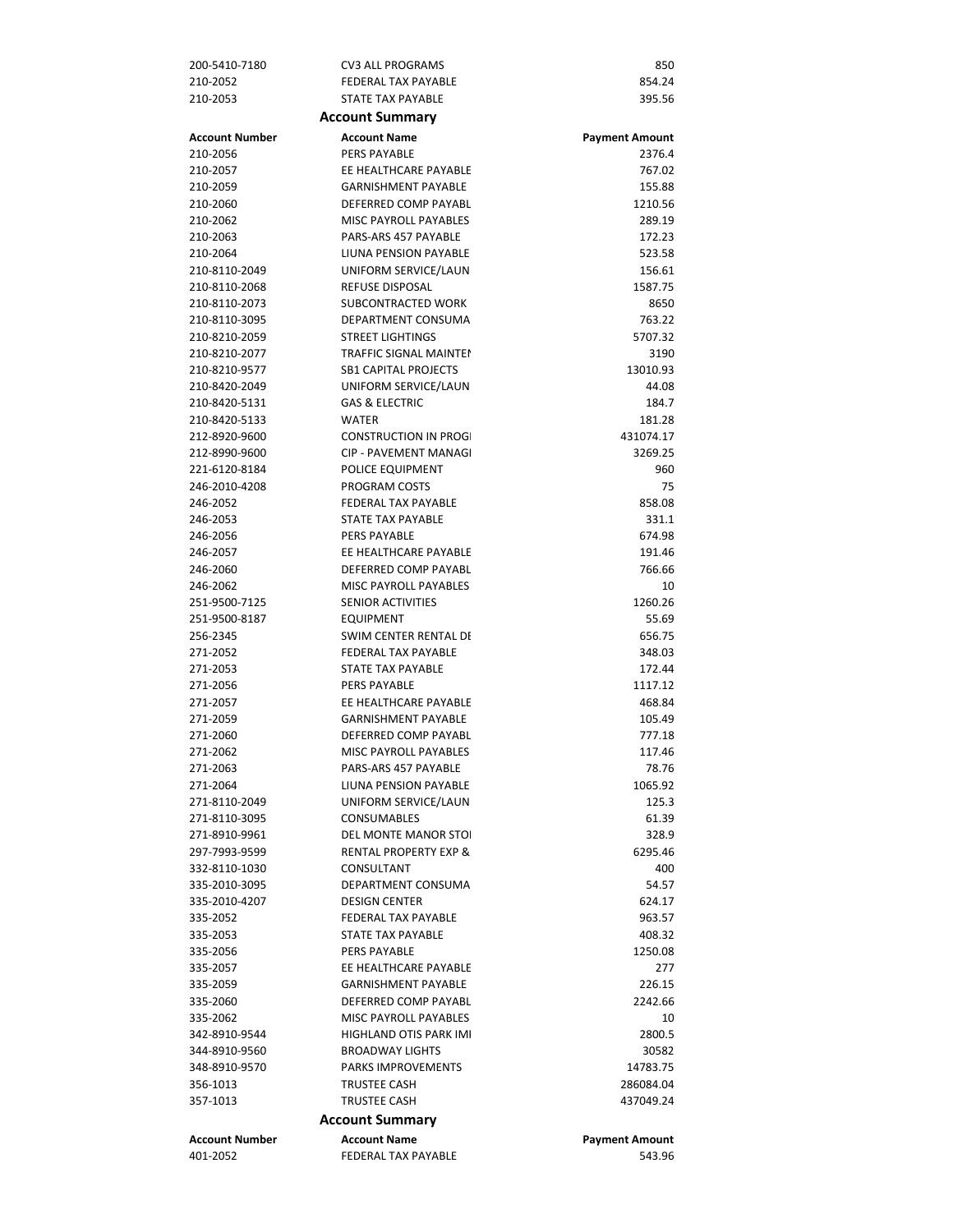| 401-2053                       | STATE TAX PAYABLE                               | 202.03                |
|--------------------------------|-------------------------------------------------|-----------------------|
| 401-2056                       | <b>PERS PAYABLE</b>                             | 1311.17               |
| 401-2057                       | EE HEALTHCARE PAYABLE                           | 311.77                |
| 401-2059                       | <b>GARNISHMENT PAYABLE</b>                      | 612.06                |
| 401-2060                       | DEFERRED COMP PAYABL                            | 1057.94               |
| 401-2062                       | MISC PAYROLL PAYABLES                           | 90.3                  |
| 401-2063                       | PARS-ARS 457 PAYABLE                            | 54.08                 |
| 401-2064                       | LIUNA PENSION PAYABLE                           | 450.28                |
| 401-8610-1029                  | <b>TRAINING &amp; EDUCATION</b>                 | 159.53                |
| 401-8610-4122                  | <b>DUES &amp; MEMBERSHIP</b>                    | 192                   |
| 401-8620-2049                  | UNIFORM SERVICE/LAUN                            | 156.61                |
| 401-8620-2072                  | <b>WATER SAMPLING</b>                           | 646.5                 |
| 401-8620-3095                  | DEPARTMENT CONSUMA                              | 774.46                |
| 501-2052                       | <b>FEDERAL TAX PAYABLE</b><br>STATE TAX PAYABLE | 557.55                |
| 501-2053<br>501-2056           | <b>PERS PAYABLE</b>                             | 192.92<br>1058.15     |
| 501-2057                       | EE HEALTHCARE PAYABLE                           | 376.92                |
| 501-2060                       | DEFERRED COMP PAYABL                            | 786.78                |
| 501-2062                       | <b>MISC PAYROLL PAYABLES</b>                    | 117.65                |
| 501-2063                       | PARS-ARS 457 PAYABLE                            | 78.76                 |
| 501-2064                       | LIUNA PENSION PAYABLE                           | 572.66                |
| 501-8510-4121                  | <b>MEETINGS &amp; TRAVEL</b>                    | 234                   |
| 501-8510-4123                  | <b>BOOKS &amp; PERIODICALS</b>                  | 357                   |
| 501-8520-2049                  | UNIFORM SERVICE/LAUN                            | 156.61                |
| 501-8520-6144                  | <b>VEHICLE PARTS</b>                            | 2718.01               |
| 501-8520-6145                  | <b>VEHICLE FUEL</b>                             | 8061.6                |
| 501-8520-6147                  | <b>TIRES</b>                                    | 641.16                |
| 501-8520-6148                  | <b>OUTSIDE REPAIRS</b>                          | 2179                  |
| 503-2052                       | <b>FEDERAL TAX PAYABLE</b>                      | 1413                  |
| 503-2053                       | STATE TAX PAYABLE                               | 421.09                |
| 503-2056                       | <b>PERS PAYABLE</b>                             | 1418.63               |
| 503-2057                       | EE HEALTHCARE PAYABLE                           | 263.69                |
| 503-2060                       | DEFERRED COMP PAYABL                            | 450                   |
| 503-2063                       | PARS-ARS 457 PAYABLE                            | 799.36                |
| 503-4010-3102                  | COMPUTER SUPPLIES/SO                            | 450                   |
| 503-4010-5132                  | <b>TELEPHONE</b>                                | 2895.98               |
| 503-4010-5135                  | <b>MOBILE COMMUNICATIO</b>                      | 194.65                |
| 503-4010-5138                  | DATA COMMUNICATION                              | 5101.88               |
| 503-4010-8182                  | <b>COMPUTER EQUIPMENT</b>                       | 3648.79               |
| 670-2120-1022<br>670-2120-1030 | <b>LEGAL SERVICES</b><br>CONSULTANT             | 999.9<br>5785         |
| 670-2130-1030                  | <b>CONSULTING COSTS</b>                         | 54318                 |
| 951-2052                       | FEDERAL TAX PAYABLE                             | 1261.69               |
| 951-2053                       | STATE TAX PAYABLE                               | 556.06                |
| 951-2056                       | <b>PERS PAYABLE</b>                             | 2182.71               |
| 951-2057                       | EE HEALTHCARE PAYABLE                           | 686.01                |
| 951-2059                       | <b>GARNISHMENT PAYABLE</b>                      | 46.11                 |
| 951-2060                       | DEFERRED COMP PAYABL                            | 1322.99               |
| 951-2062                       | MISC PAYROLL PAYABLES                           | 210.85                |
| 951-2063                       | PARS-ARS 457 PAYABLE                            | 108.16                |
| 951-2064                       | LIUNA PENSION PAYABLE                           | 574.4                 |
| 951-8810-1022                  | <b>LEGAL SERVICES</b>                           | 952                   |
| 951-8810-1029                  | <b>TRAINING AND EDUCATIC</b>                    | 50                    |
| 951-8810-1030                  | CONSULTANT                                      | 400                   |
| 951-8820-2049                  | UNIFORM SERVICE / LAUI                          | 200.72                |
| 951-8820-2073                  | SUBCONTRACTED WORK                              | 15566.1               |
| 951-8820-3095                  | DEPARTMENT CONSUMA                              | 789.23                |
|                                | <b>Account Summary</b>                          |                       |
| <b>Account Number</b>          | <b>Account Name</b>                             | <b>Payment Amount</b> |
| 951-8820-5131                  | <b>GAS AND ELECTRIC</b>                         | 901.83                |
| 953-8820-9204                  | <b>LIFT STATION UPGRADES</b>                    | 91674.57              |
| 953-8820-9207                  | FREMONT BL SEWR MAIN                            | 3514.65               |
| 971-9710-1022                  | <b>LEGAL SERVICES</b>                           | 467.7                 |
| 971-9710-9599                  | <b>RENTAL PROPERTY EXP &amp;</b>                | 22.17                 |
| 973-2052                       | <b>FEDERAL TAX PAYABLE</b>                      | 3.63                  |
| 973-2053                       | <b>STATE TAX PAYABLE</b>                        | 1.48                  |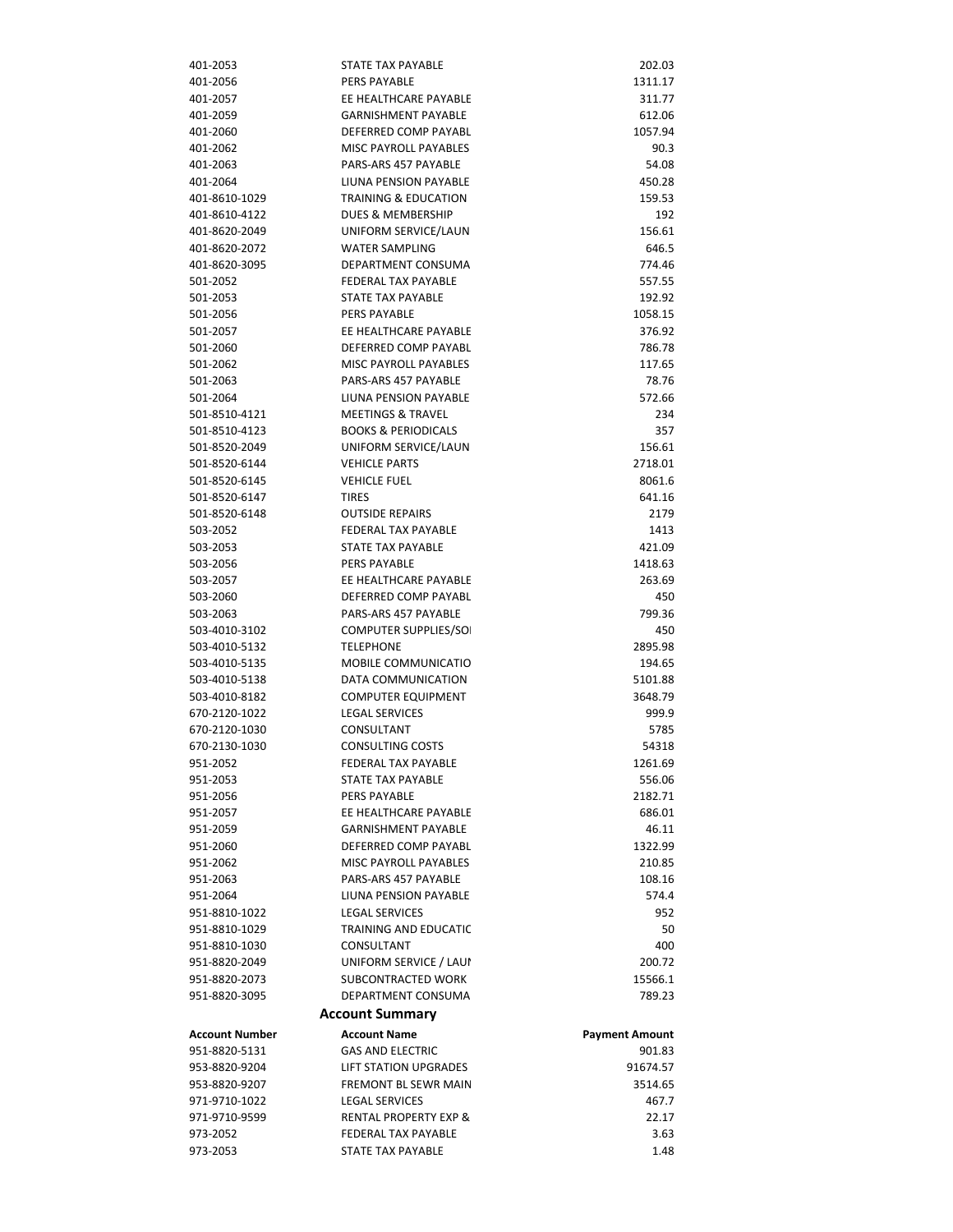| 973-2057                   | EE HEALTHCARE PAYABLE          | 1.48                  |
|----------------------------|--------------------------------|-----------------------|
| 973-2060                   | DEFERRED COMP PAYABL           | 3.66                  |
| 973-2062                   | <b>MISC PAYROLL PAYABLES</b>   | 0.71                  |
|                            | <b>Project Account Summary</b> |                       |
| <b>Project Account Key</b> |                                | <b>Payment Amount</b> |
| **None**                   |                                | 2097946.94            |
| 2005412                    |                                | 850                   |
| 5005004 AA                 |                                | 827                   |
| 5005005 AA                 |                                | 72.54                 |
| 5005010 AA                 |                                | 430.93                |
| 5005011 AA                 |                                | 404.19                |
| 5005012 AA                 |                                | 375.3                 |
| 5005014 AA                 |                                | 432.09                |
| 5005015 AA                 |                                | 5489.57               |
| 5005050 AA                 |                                | 296.9                 |
| 5005054 AA                 |                                | 52.68                 |
| 5005060 AA                 |                                | 658.81                |
| 5005061 NB                 |                                | 43.69                 |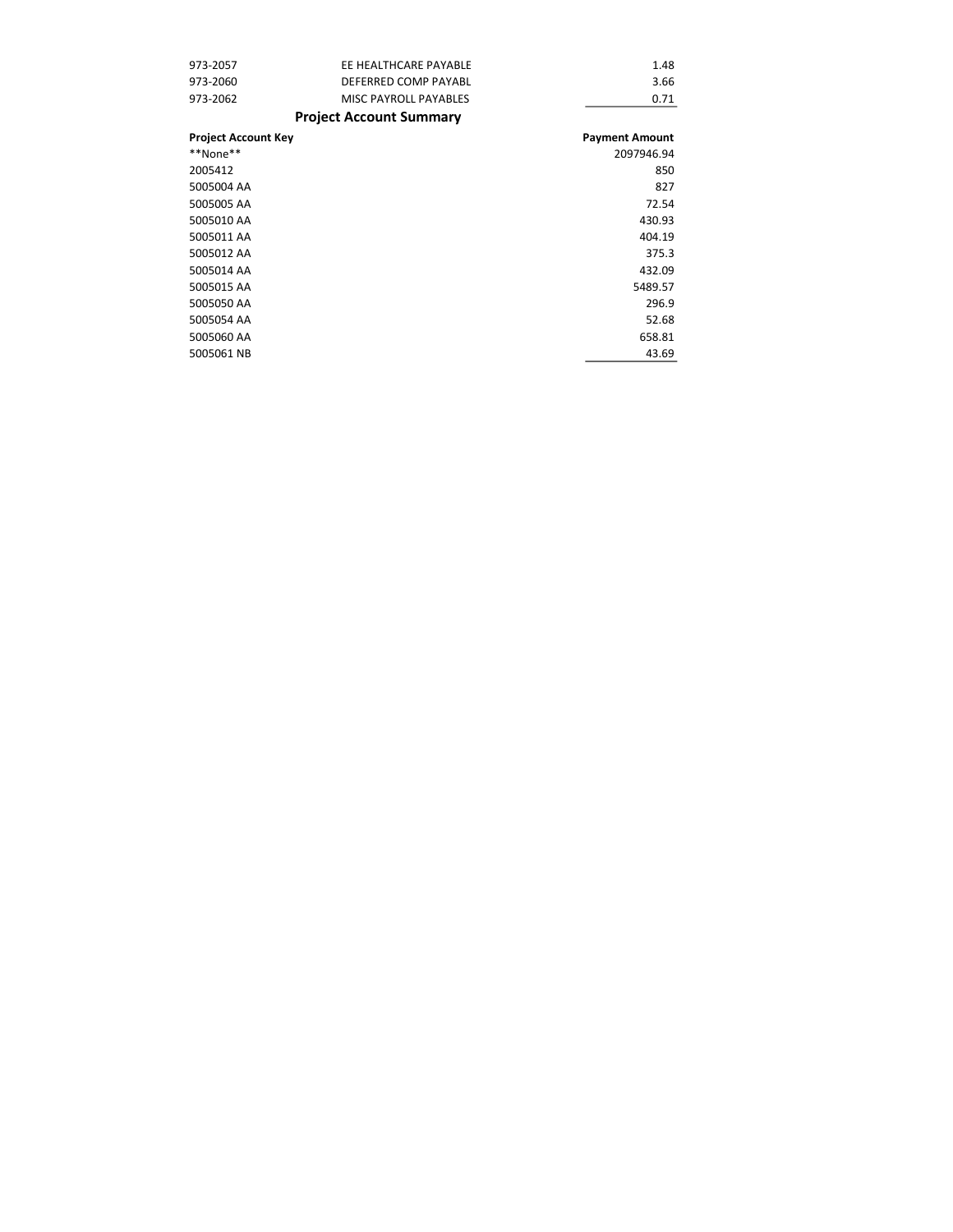**Fund: 100 - GENERAL FUND**

# **Distribution Report**

Seaside, CA Payroll Set: 01 Expense Range - Payment Range 03/12/2022-03/25/2022

**Amount**

| 100-1010-3095 | DEPARTMENT CONSUMABLES       | 119.00     |
|---------------|------------------------------|------------|
| 100-2010-0001 | SALARIES                     | 19,182.75  |
| 100-2010-0002 | <b>OVERTIME</b>              | 125.47     |
| 100-2010-0010 | MANAGEMENT LEAVE PAYOFF      | 1,533.81   |
| 100-2010-0018 | <b>AUTO ALLOWANCE</b>        | 200.00     |
| 100-2010-1033 | <b>FITNESS PROGRAM</b>       | 67.50      |
| 100-2021-0001 | <b>SALARIES</b>              | 4,284.24   |
| 100-2021-0010 | MANAGEMENT LEAVE PAYOFF      | 2,142.12   |
| 100-2031-0001 | <b>SALARIES</b>              | 6,005.79   |
| 100-2031-0010 | MANAGEMENT LEAVE PAYOFF      | 1,338.95   |
| 100-2031-0012 | VACATION / COMP PAYOUT       | 2,073.58   |
| 100-2031-0020 | PART-TIME HOURLY WAGES       | 1,658.45   |
| 100-2031-1033 | <b>FITNESS PROGRAM</b>       | 22.50      |
| 100-3010-0001 | SALARIES                     | 10,821.00  |
| 100-5110-0001 | SALARIES                     | 23,110.67  |
| 100-5110-0010 | MANAGEMENT LEAVE PAYOFF      | 1,481.88   |
| 100-5110-0041 | MEDICAL INSURANCE            | 46.15      |
| 100-6110-0001 | SALARIES                     | 29,593.30  |
| 100-6110-0002 | <b>OVERTIME</b>              | 1,049.20   |
| 100-6110-0004 | UNIFORM ALLOWANCE            | 324.00     |
| 100-6110-1033 | <b>FITNESS PROGRAM</b>       | 135.00     |
| 100-6120-0001 | SALARIES                     | 112,376.38 |
| 100-6120-0002 | <b>OVERTIME</b>              | 30,616.18  |
| 100-6120-0004 | UNIFORM ALLOWANCE            | 693.60     |
| 100-6120-0010 | MANAGMENT LEAVE PAYOFF       | 3,776.76   |
| 100-6130-0001 | SALARIES                     | 40,070.50  |
| 100-6130-0002 | <b>OVERTIME</b>              | 7,989.61   |
| 100-6130-0004 | UNIFORM ALLOWANCE            | 200.74     |
| 100-6130-4125 | <b>INVESTIGATION EXPENSE</b> | 79.73      |
| 100-6150-0001 | SALARIES                     | 3,910.77   |
| 100-6150-0004 | UNIFORM ALLOWANCE            | 36.00      |
| 100-6610-0001 | SALARIES                     | 10,234.03  |
| 100-6610-0004 | UNIFORM ALLOWANCE            | 37.38      |
| 100-6640-0001 | SALARIES                     | 101,849.29 |
| 100-6640-0002 | <b>OVERTIME</b>              | 41,698.14  |
| 100-6640-0004 | UNIFORM ALLOWANCE            | 1,869.24   |
| 100-6640-0008 | OPER COMP DIV CHIEFS ST TIME | 252.04     |
| 100-6640-0012 | VACATION\COMP TIME PAYOFF    | 17,649.96  |
| 100-7110-0001 | SALARIES                     | 4,514.40   |
| 100-7110-0020 | PART-TIME HOURLY WAGES       | 2,839.29   |
| 100-7210-0001 | <b>SALARIES</b>              | 10,629.34  |
| 100-7210-0041 | <b>MEDICAL INSURANCE</b>     | 69.22      |
| 100-7210-1033 | <b>FITNESS PROGRAM</b>       | 326.25     |
| 100-7220-0001 | SALARIES                     | 6,509.49   |
| 100-7310-0001 | SALARIES                     | 11,024.16  |
| 100-7310-0020 | PART-TIME HOURLY WAGES       | 2,167.48   |
| 100-7310-1033 | <b>FITNESS PROGRAM</b>       | 45.00      |
| 100-7410-0001 | SALARIES                     | 8,355.31   |
| 100-7410-0010 | MANAGEMENT LEAVE PAYOFF      | 4,587.07   |
|               |                              |            |
| 100-7410-0041 | MEDICAL INSURANCE            | 23.08      |
| 100-7410-1033 | <b>FITNESS PROGRAM</b>       | 33.75      |
| 100-7410-2040 | <b>MARKETING MATERIALS</b>   | 13.84      |
| 100-7410-4202 | RENTAL ASSISTANCE PRGM       | 1,805.12   |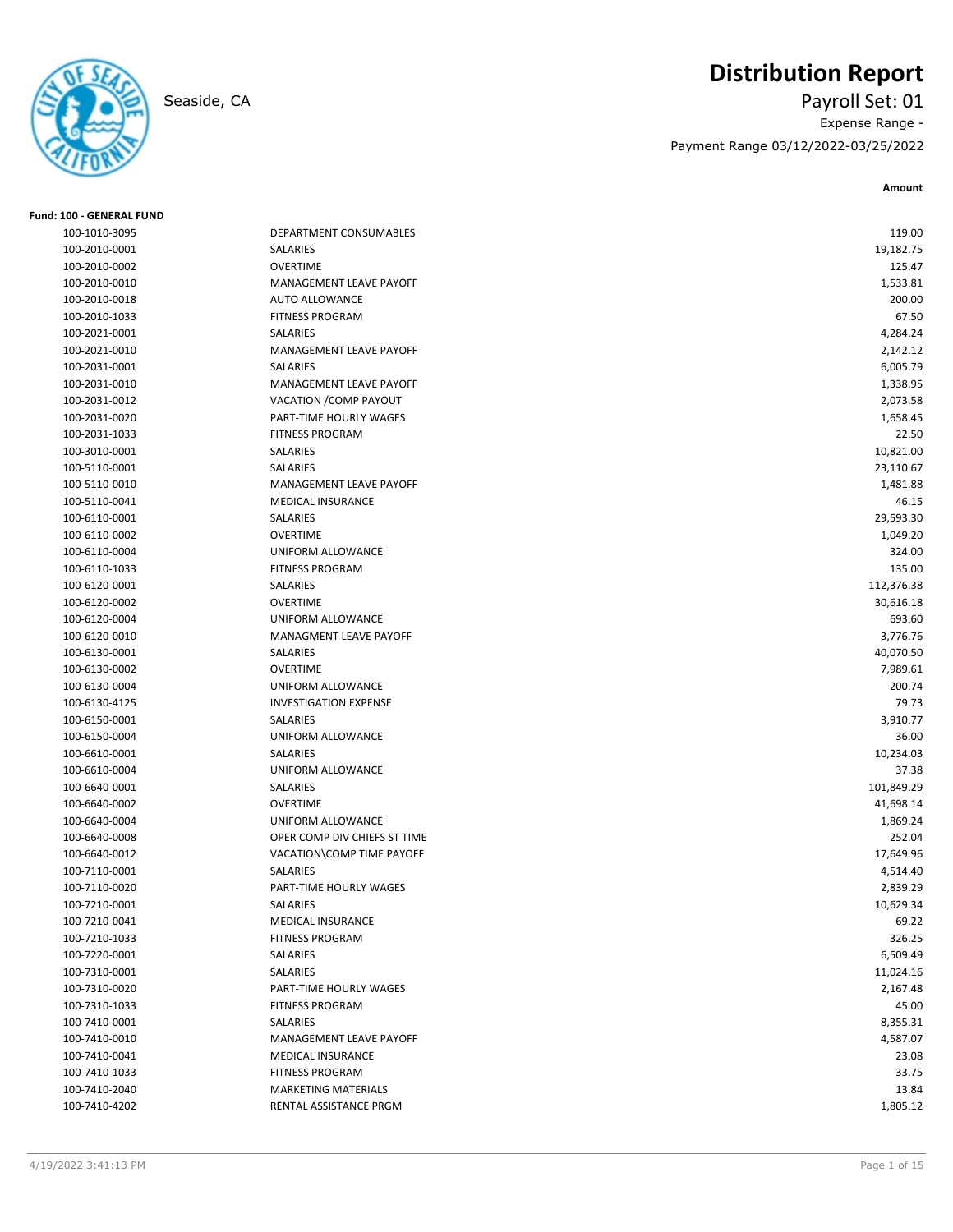| 100-8310-0001 |
|---------------|
| 100-8310-0002 |
| 100-8310-0097 |
| 100-8410-0001 |
| 100-8420-0001 |
| 100-8420-0002 |
| 100-8420-3097 |
| 100-8430-0001 |
| 100-8440-0001 |
| 100-8450-0001 |
| 100-8910-0001 |
| 100-8910-0002 |
| 100-8910-0010 |
| 100-8910-0022 |
| 100-9100-0001 |
| 100-9100-0002 |
| 100-9100-0010 |
| 100-9100-0020 |
| 100-9100-0041 |
| 100-9105-0001 |
| 100-9105-0002 |
| 100-9105-0020 |
| 100-9200-0001 |
| 100-9200-0002 |
| 100-9200-0020 |
| 100-9250-0001 |
| 100-9310-0001 |
| 100-9310-0020 |
| 100-9320-0020 |
| 100-9330-0020 |
| 100-9340-0020 |
| 100-9350-0020 |
| 100-9400-0002 |
| 100-9400-0020 |
|               |

|               |                          |                                          | Amount     |
|---------------|--------------------------|------------------------------------------|------------|
| 100-8310-0001 | SALARIES                 |                                          | 3,725.26   |
| 100-8310-0002 | <b>OVERTIME</b>          |                                          | 564.17     |
| 100-8310-0097 | <b>UNALLOCATED PAGER</b> |                                          | 1,977.19   |
| 100-8410-0001 | <b>SALARIES</b>          |                                          | 1,288.41   |
| 100-8420-0001 | <b>SALARIES</b>          |                                          | 13,168.32  |
| 100-8420-0002 | <b>OVERTIME</b>          |                                          | 116.97     |
| 100-8420-3097 | <b>SAFETY EQUIPMENT</b>  |                                          | 111.92     |
| 100-8430-0001 | SALARIES                 |                                          | 770.63     |
| 100-8440-0001 | SALARIES                 |                                          | 3,446.50   |
| 100-8450-0001 | SALARIES                 |                                          | 664.24     |
| 100-8910-0001 | <b>SALARIES</b>          |                                          | 19,463.26  |
| 100-8910-0002 | <b>OVERTIME</b>          |                                          | 510.50     |
| 100-8910-0010 | MANAGEMENT LEAVE PAYOFF  |                                          | 521.35     |
| 100-8910-0022 | <b>BONUS</b>             |                                          | 7,500.00   |
| 100-9100-0001 | SALARIES                 |                                          | 9,384.94   |
| 100-9100-0002 | <b>OVERTIME</b>          |                                          | 137.34     |
| 100-9100-0010 | MAMAGMENT LEAVE PAYOFF   |                                          | 718.90     |
| 100-9100-0020 | PART-TIME HOURLY WAGES   |                                          | 2,987.15   |
| 100-9100-0041 | <b>MEDICAL INSURANCE</b> |                                          | 46.15      |
| 100-9105-0001 | SALARIES                 |                                          | 2,398.97   |
| 100-9105-0002 | <b>OVERTIME</b>          |                                          | 112.45     |
| 100-9105-0020 | PART-TIME HOURLY WAGES   |                                          | 7,799.65   |
| 100-9200-0001 | SALARIES                 |                                          | 3,019.44   |
| 100-9200-0002 | <b>OVERTIME</b>          |                                          | 189.69     |
| 100-9200-0020 | PART-TIME HOURLY WAGES   |                                          | 6,091.95   |
| 100-9250-0001 | SALARIES                 |                                          | 8,013.91   |
| 100-9310-0001 | SALARIES                 |                                          | 2,953.72   |
| 100-9310-0020 | PART-TIME HOURLY WAGES   |                                          | 12,869.58  |
| 100-9320-0020 | PART-TIME HOURLY WAGES   |                                          | 1,373.43   |
| 100-9330-0020 | PART-TIME HOURLY WAGES   |                                          | 2,152.56   |
| 100-9340-0020 | PART-TIME HOURLY WAGES   |                                          | 3,693.12   |
| 100-9350-0020 | PART-TIME HOURLY WAGES   |                                          | 3,920.84   |
| 100-9400-0002 | <b>OVERTIME</b>          |                                          | 93.02      |
| 100-9400-0020 | PART-TIME HOURLY WAGES   |                                          | 11,362.82  |
| 100-9500-0020 | PART-TIME HOURLY WAGES   |                                          | 4,000.56   |
|               |                          | Fund 100 - GENERAL FUND Total: 14,216.63 | 668,747.42 |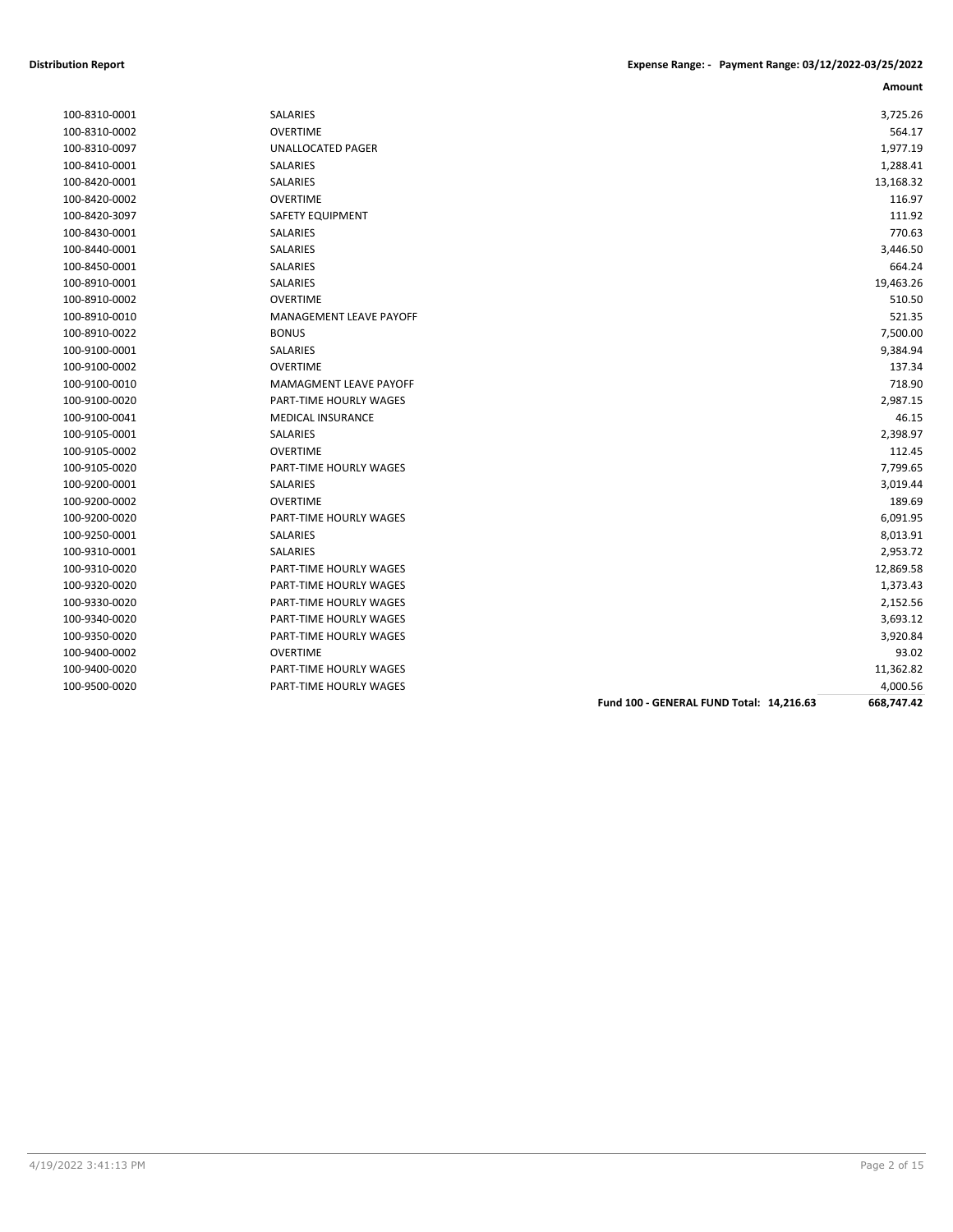| 113 - POMA & DMDC FUND |                   |                                    |        |           |
|------------------------|-------------------|------------------------------------|--------|-----------|
| 113-8730-0001          | <b>SALARIES</b>   |                                    |        | 14,385.48 |
| 113-8730-0002          | <b>OVERTIME</b>   |                                    |        | 116.97    |
| 113-8730-0041          | MEDICAL INSURANCE |                                    |        | 46.15     |
|                        |                   | Fund 113 - POMA & DMDC FUND Total: | 353.50 | 14.548.60 |

**Fund: 113 - POMA & DMDC FUND**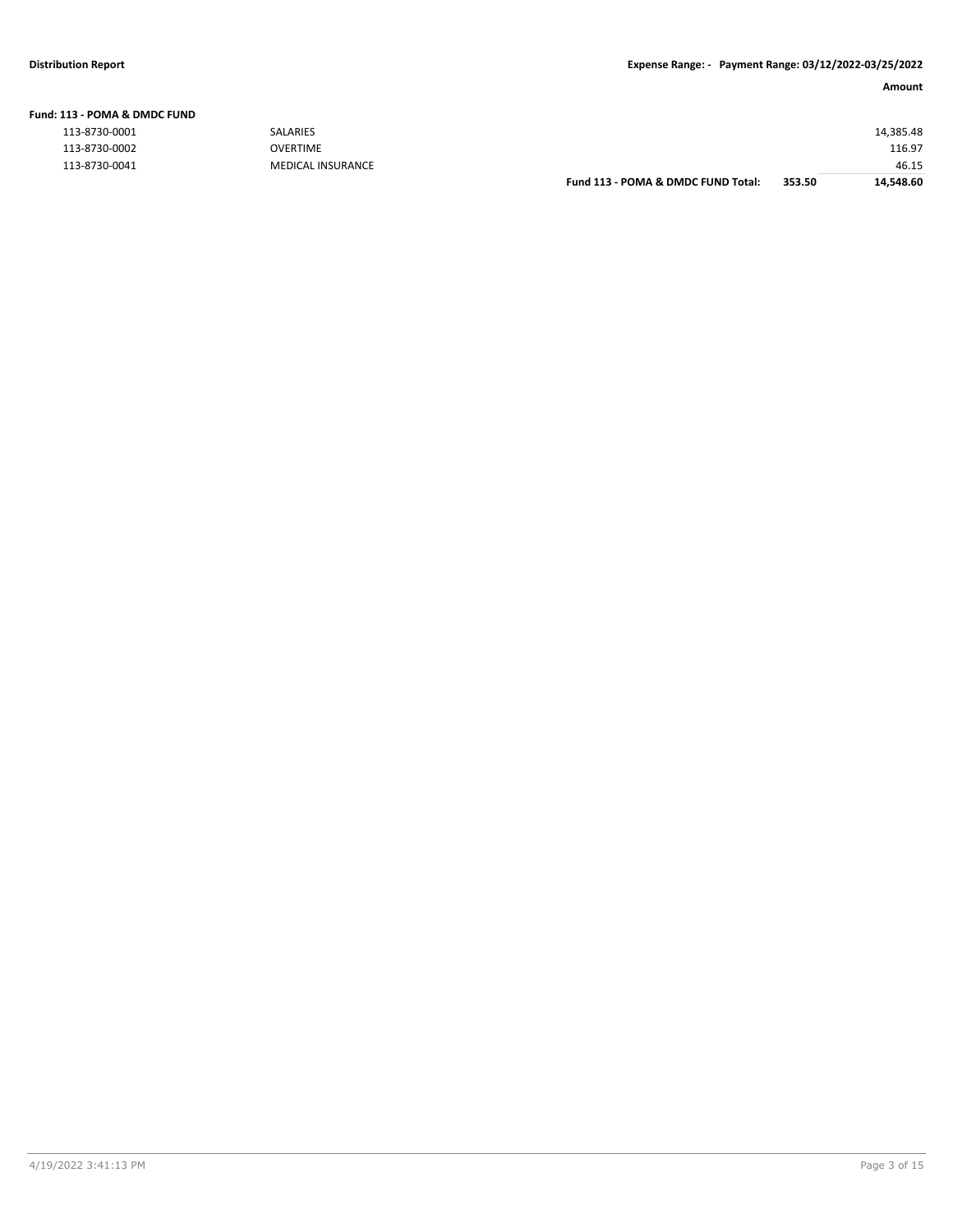**Fund: 200 - CDBG FUND** 200-5410-0001 SALARIES 689.85

**Fund 200 - CDBG FUND Total: 14.40 689.85**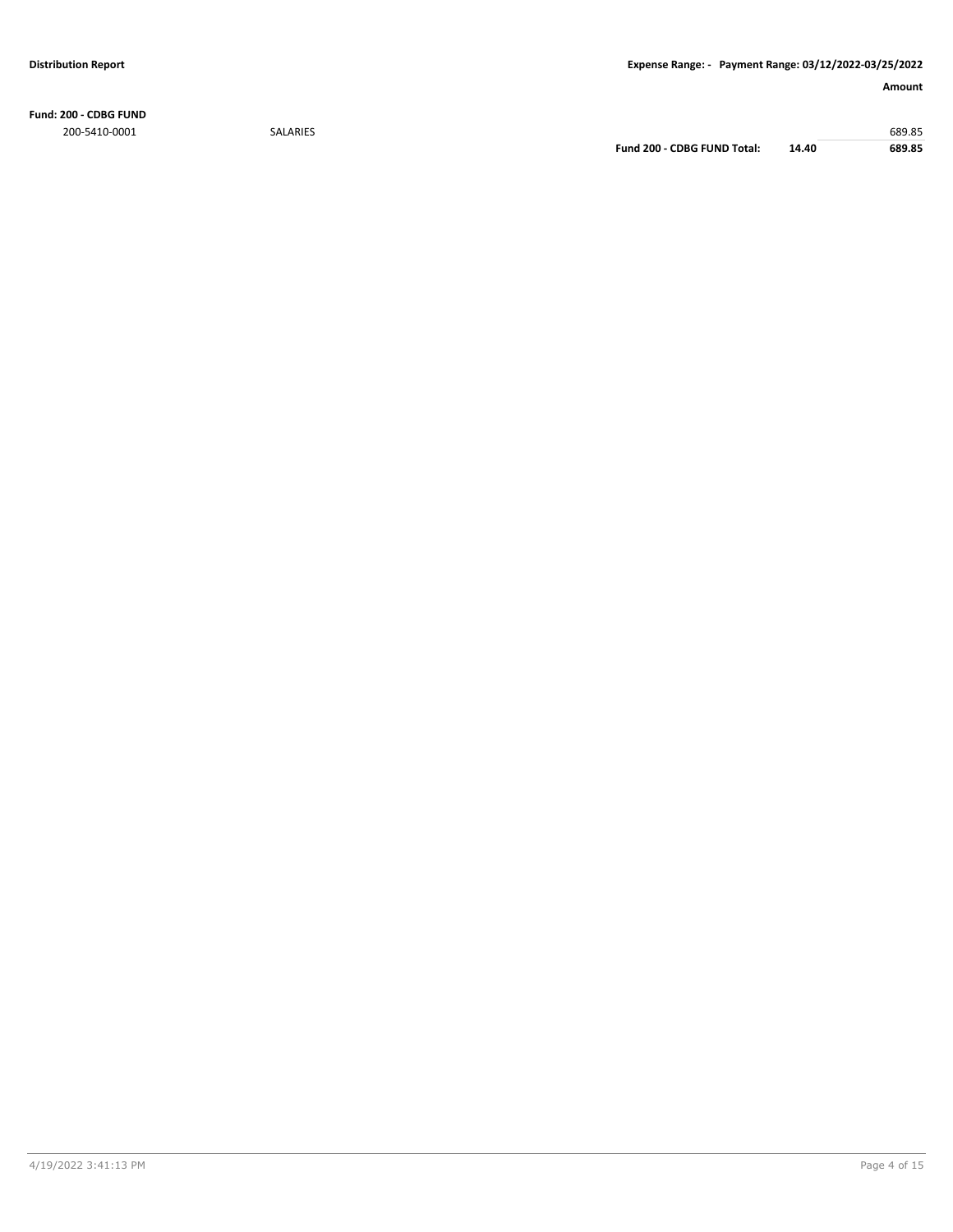#### **Fund: 210 - STREETS FUND**

|               |                        | <b>Fund 210 - STREETS FUND Total:</b> | 347.87 | 12,493.36 |
|---------------|------------------------|---------------------------------------|--------|-----------|
| 210-8420-0001 | <b>SALARIES</b>        |                                       |        | 2,361.61  |
| 210-8110-0010 | MAMAGMENT LEAVE PAYOFF |                                       |        | 160.42    |
| 210-8110-0002 | OVERTIME               |                                       |        | 118.59    |
| 210-8110-0001 | SALARIES               |                                       |        | 9,852.74  |
|               |                        |                                       |        |           |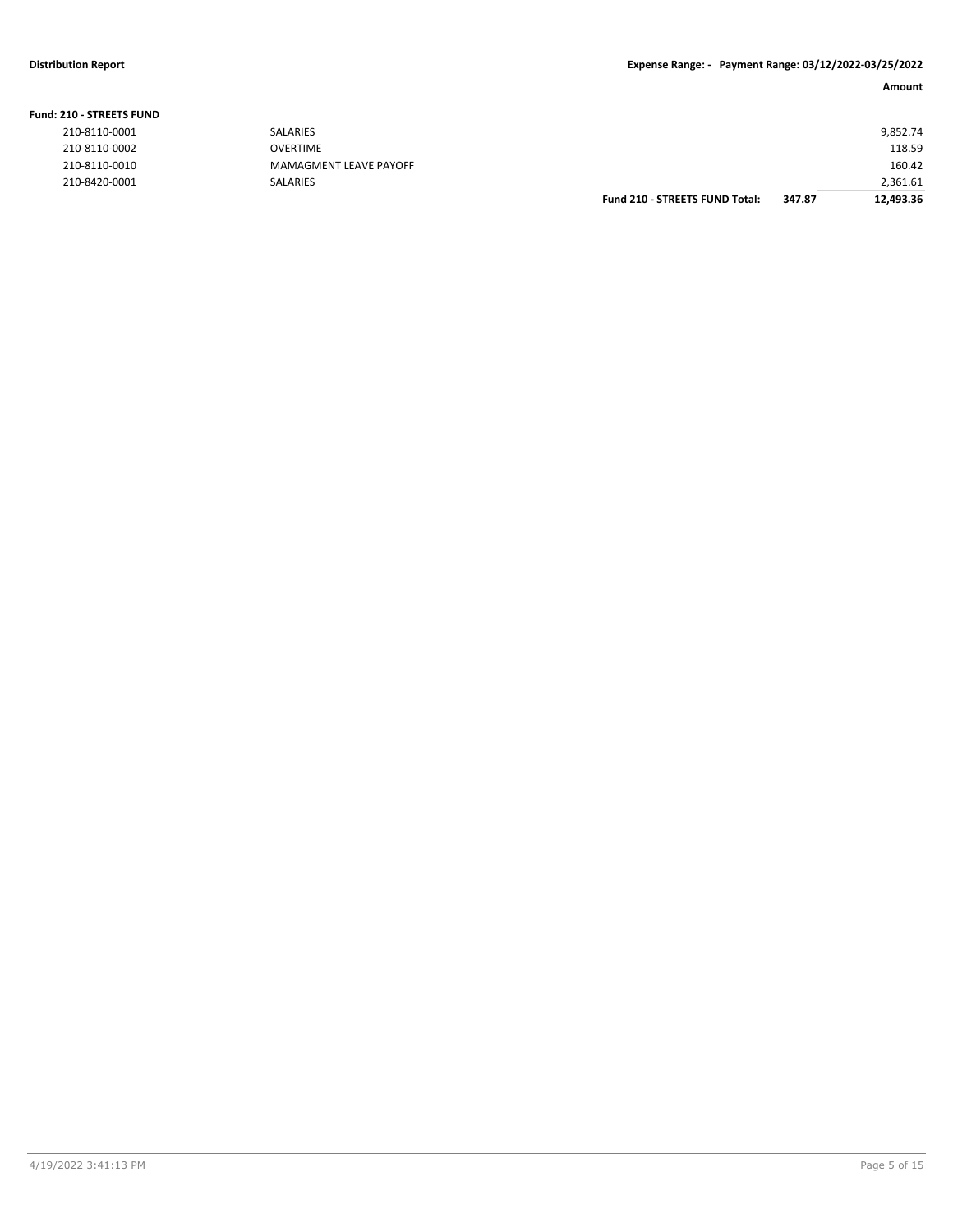### **Fund: 246 - CITY AFFORDABLE HOUSING FUND**

246-2010-0001 SALARIES 4,700.49 246-2010-0010 MANAGEMENT LEAVE PAYOFF 1,821.44

| Fund 246 - CITY AFFORDABLE HOUSING FUND Total: | 111.0 |
|------------------------------------------------|-------|
|                                                |       |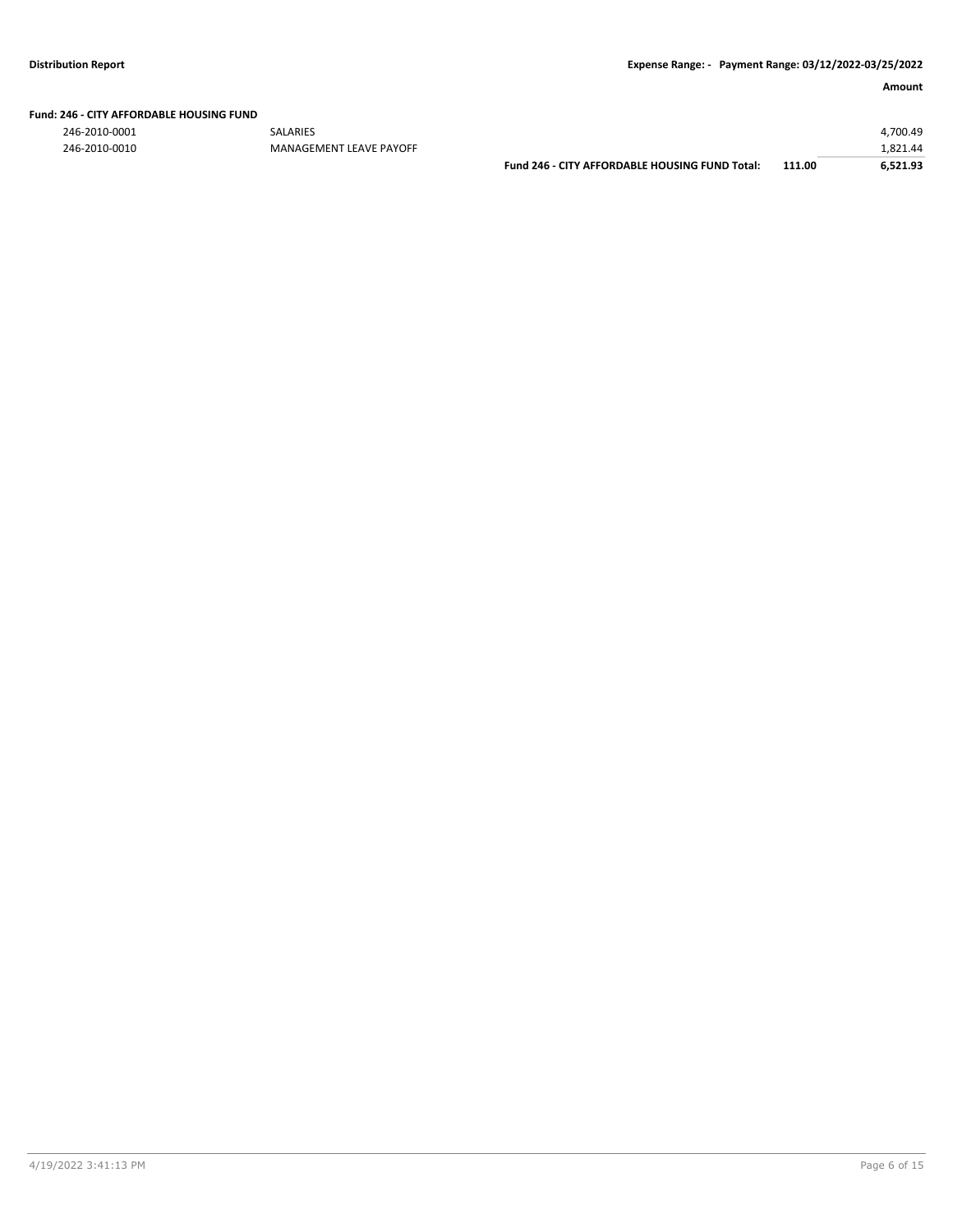**Fund: 271 - STORMWATER FUND** 271-8110-0001 SALARIES 5,934.14

**Fund 271 - STORMWATER FUND Total: 173.05 5,934.14**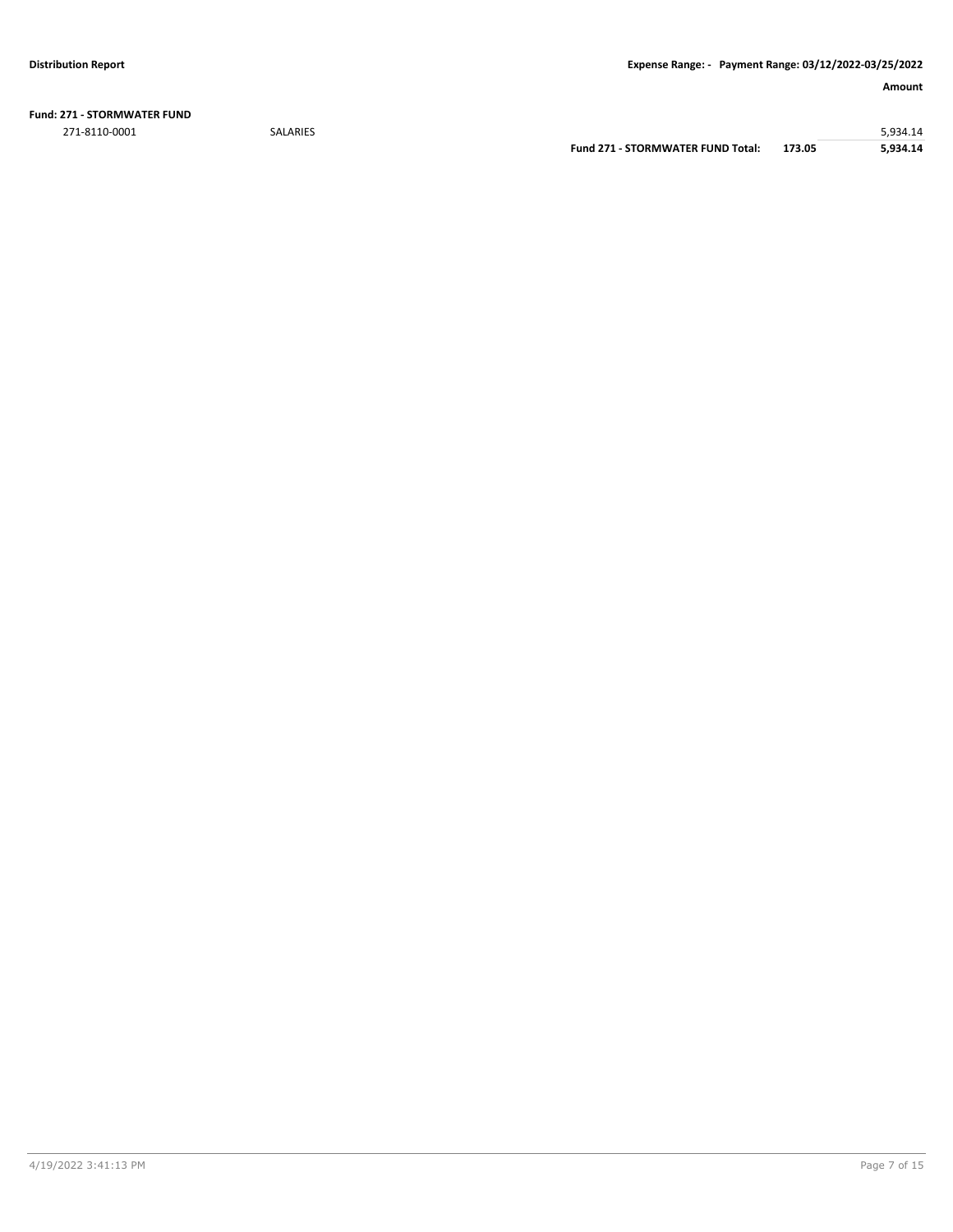**Fund: 335 - ESCA (FORA)**

335-2010-0010 MANAGEMENT LEAVE PAYOFF

|               |                         | Fund 335 - ESCA (FORA) Total: | 180.00 | 9.792.53 |
|---------------|-------------------------|-------------------------------|--------|----------|
| 335-2010-0010 | MANAGEMENT LEAVE PAYOFF |                               |        | ,088.06  |
| 335-2010-0001 | <b>SALARIES</b>         |                               |        | 8.704.47 |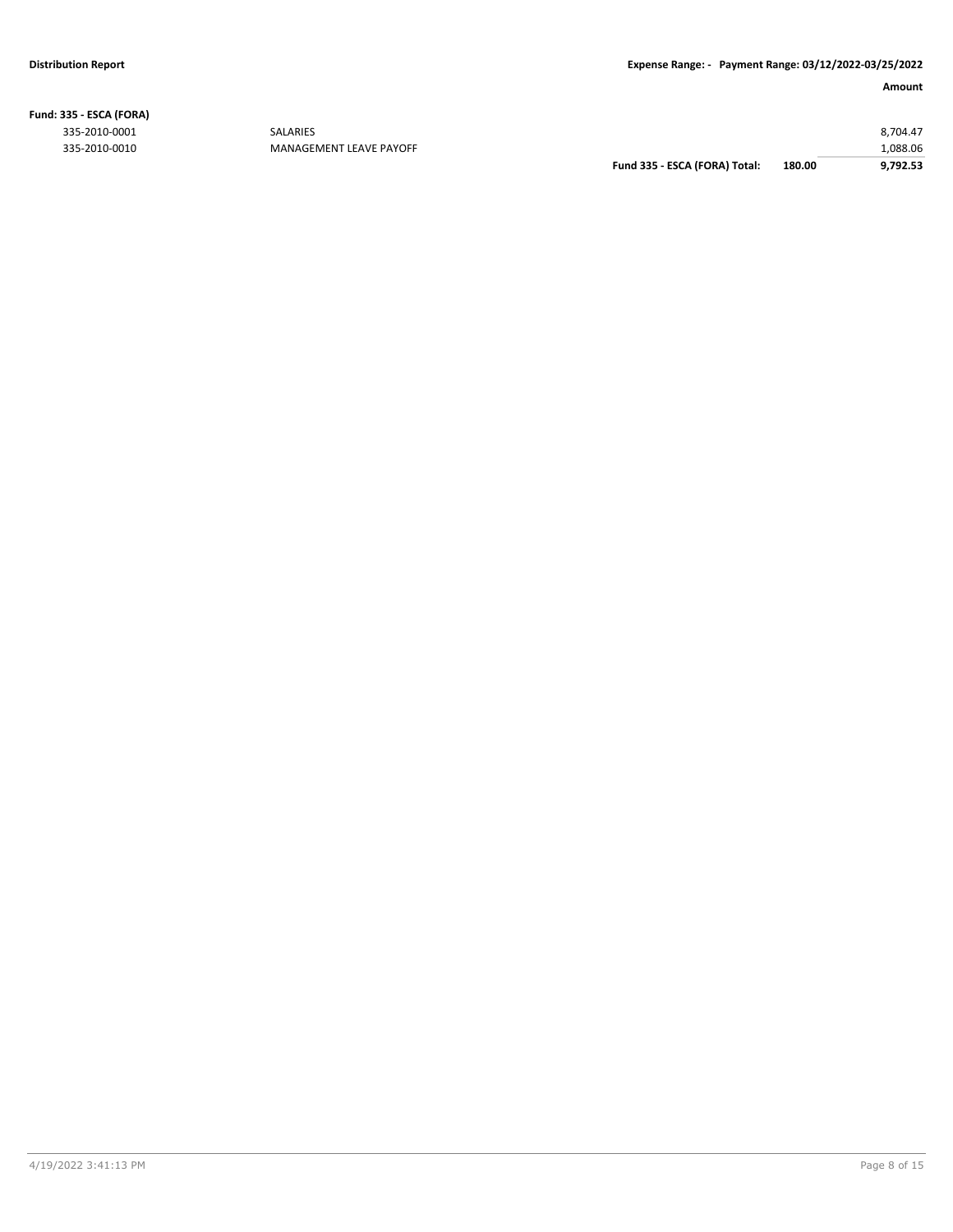| <b>Fund: 401 - WATER FUND</b> |                        |          |  |  |
|-------------------------------|------------------------|----------|--|--|
| 401-8610-0001                 | <b>SALARIES</b>        | 326.57   |  |  |
| 401-8610-0002                 | <b>OVERTIME</b>        | 101.28   |  |  |
| 401-8620-0001                 | SALARIES               | 6,401.84 |  |  |
| 401-8620-0010                 | MAMAGMENT LEAVE PAYOFF | 40.10    |  |  |

| Fund 401 - WATER FUND Total: | 175.75 | 6,869.79 |
|------------------------------|--------|----------|
|                              |        | 40.10    |
|                              |        | 6,401.84 |
|                              |        | 101.28   |
|                              |        | 326.57   |
|                              |        |          |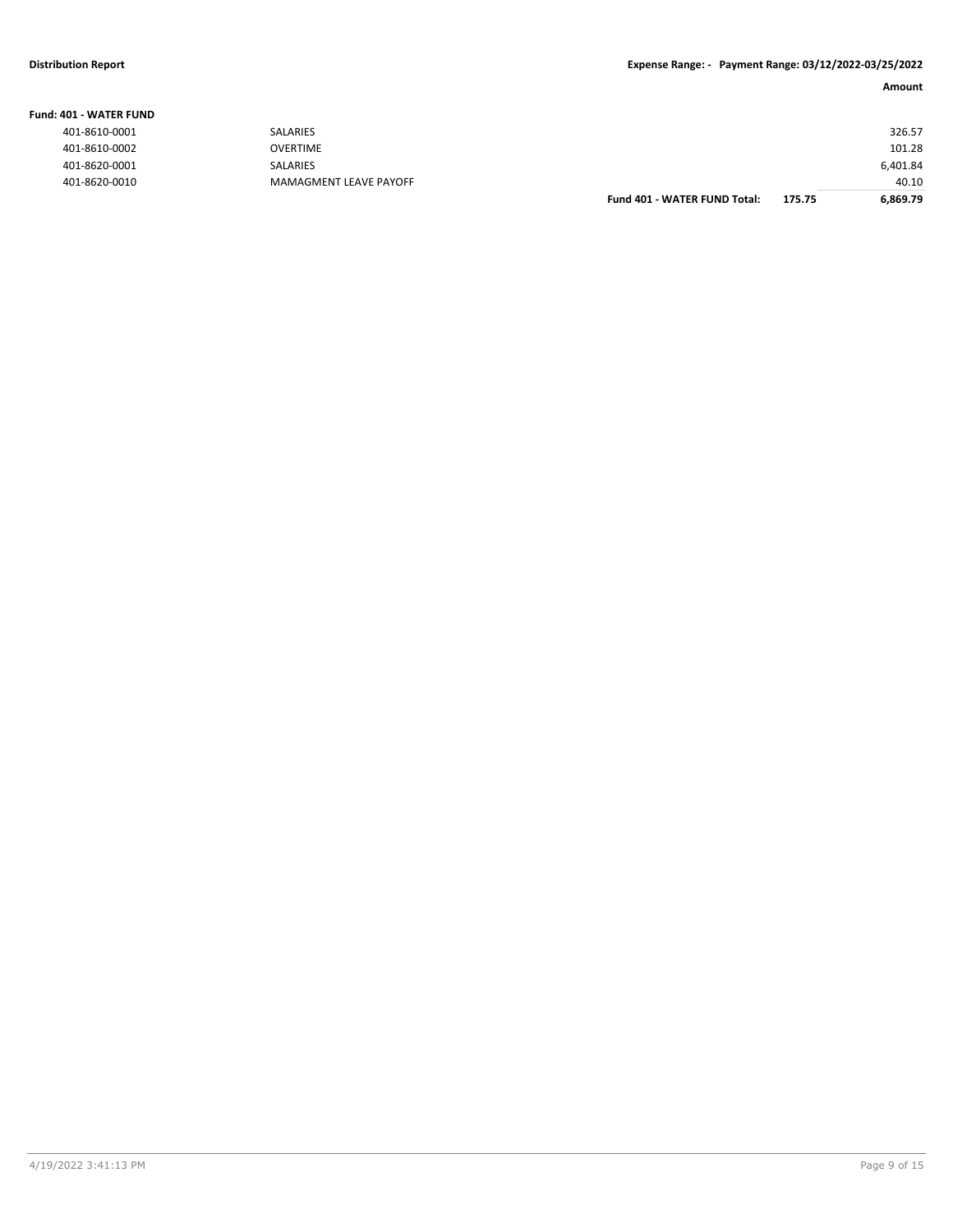| Fund: 501 - EQUIPMT MAINT FUND |                              |                                      |        |          |
|--------------------------------|------------------------------|--------------------------------------|--------|----------|
| 501-8510-0001                  | <b>SALARIES</b>              |                                      |        | 551.86   |
| 501-8510-1029                  | TRAINING & EDUCATION         |                                      |        | 500.00   |
| 501-8510-4121                  | <b>MEETINGS &amp; TRAVEL</b> |                                      |        | 53.85    |
| 501-8520-0001                  | <b>SALARIES</b>              |                                      |        | 5,885.29 |
| 501-8520-0002                  | <b>OVERTIME</b>              |                                      |        | 406.87   |
|                                |                              | Fund 501 - EQUIPMT MAINT FUND Total: | 176.00 | 7.397.87 |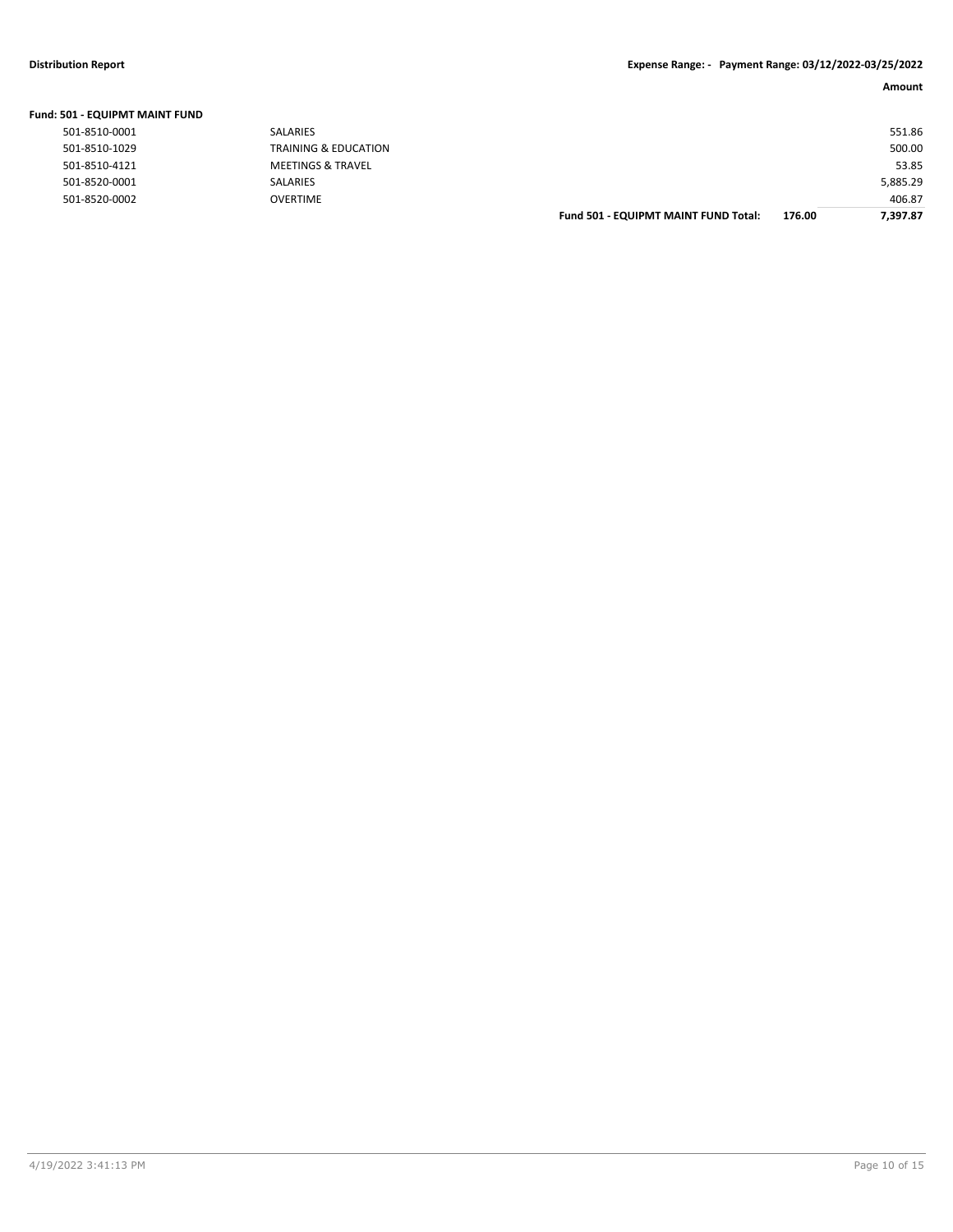# **Fund: 502 - PROP/CASUALTY INS FUND**

502-5120-1029 TRAINING AND EDUCATION 353.29 **Fund 502 - PROP/CASUALTY INS FUND Total: 353.29**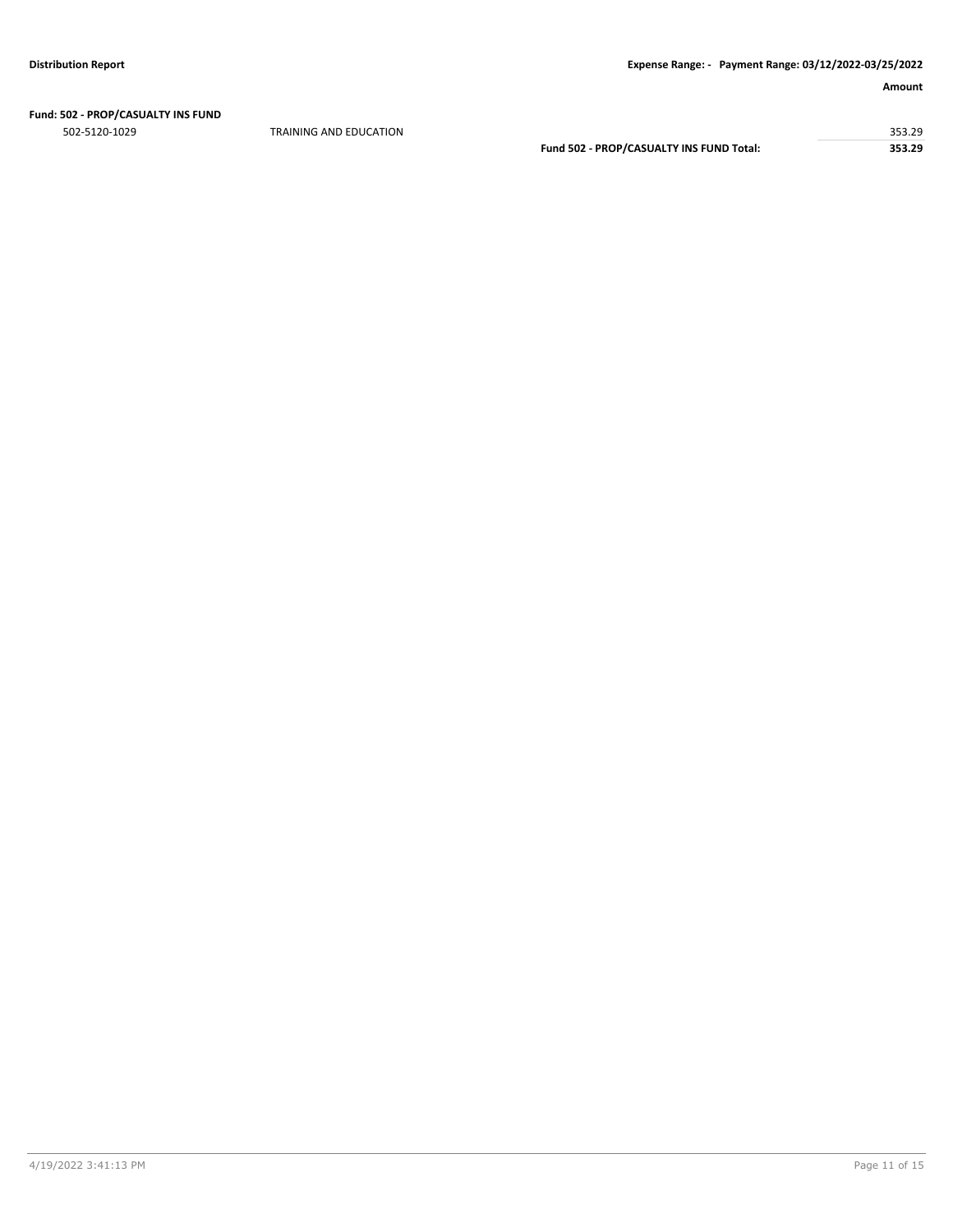**Fund: 503 - MIS FUND**

|                                                 |                            | 8.540.24 |
|-------------------------------------------------|----------------------------|----------|
|                                                 |                            | 46.15    |
|                                                 |                            | 8,494.09 |
| <b>SALARIES</b><br>MEDICAL INSURANCE-BLUE CORSS | Fund 503 - MIS FUND Total: | 160.00   |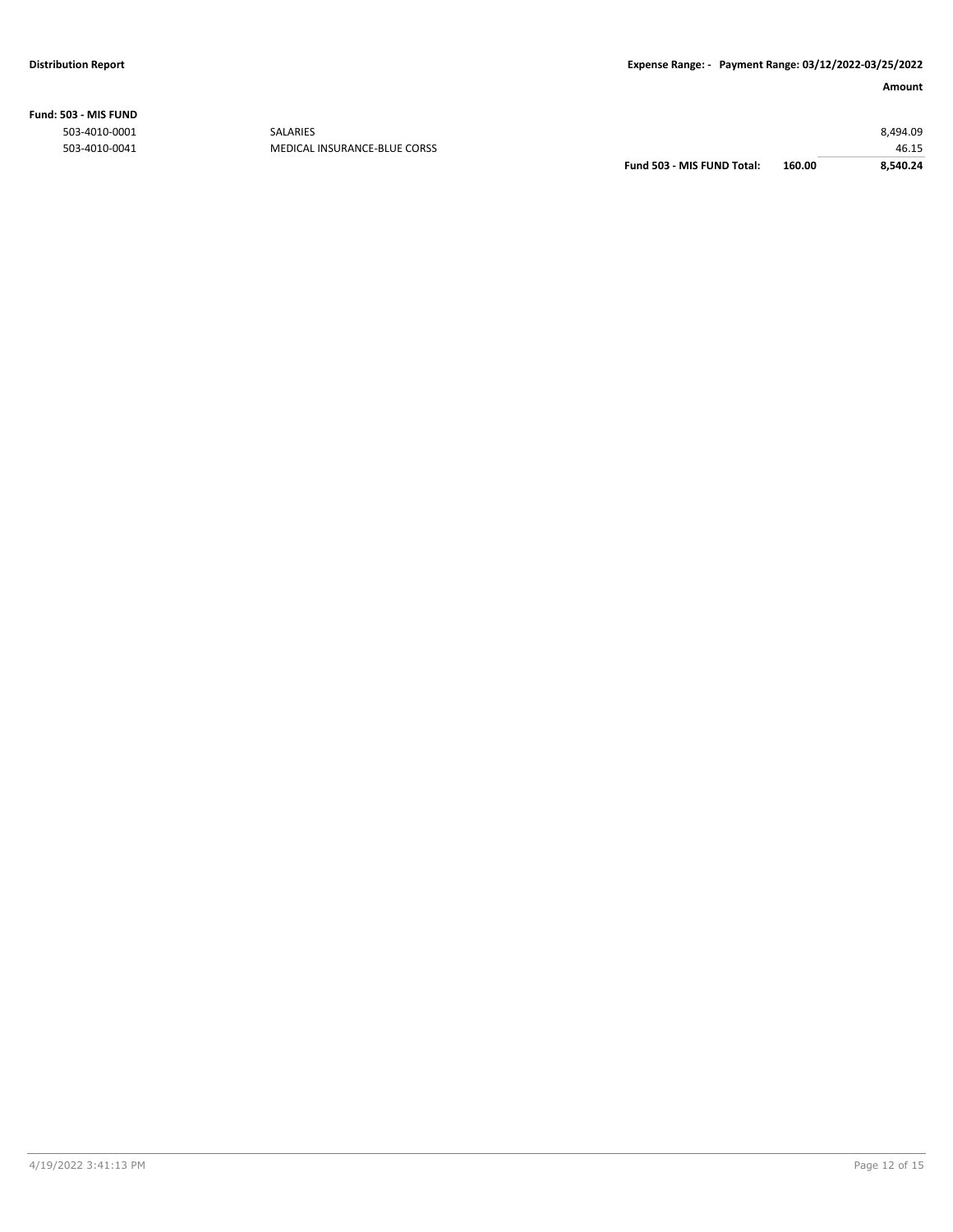#### **Fund: 951 - SAN. DISTRICT GEN. FUND**

| 951-8810-0001 |  |  |
|---------------|--|--|
| 951-8820-0001 |  |  |
| 951-8820-0002 |  |  |
| 951-8820-0010 |  |  |

| )51 - SAN. DISTRICT GEN. FUND |                         |                                           |        |           |
|-------------------------------|-------------------------|-------------------------------------------|--------|-----------|
| 951-8810-0001                 | SALARIES                |                                           |        | 1.972.66  |
| 951-8820-0001                 | SALARIES                |                                           |        | 10,460.66 |
| 951-8820-0002                 | OVERTIME                |                                           |        | 814.09    |
| 951-8820-0010                 | MANAGEMENT LEAVE PAYOFF |                                           |        | 80.21     |
|                               |                         | Fund 951 - SAN, DISTRICT GEN, FUND Total: | 327.47 | 13,327.62 |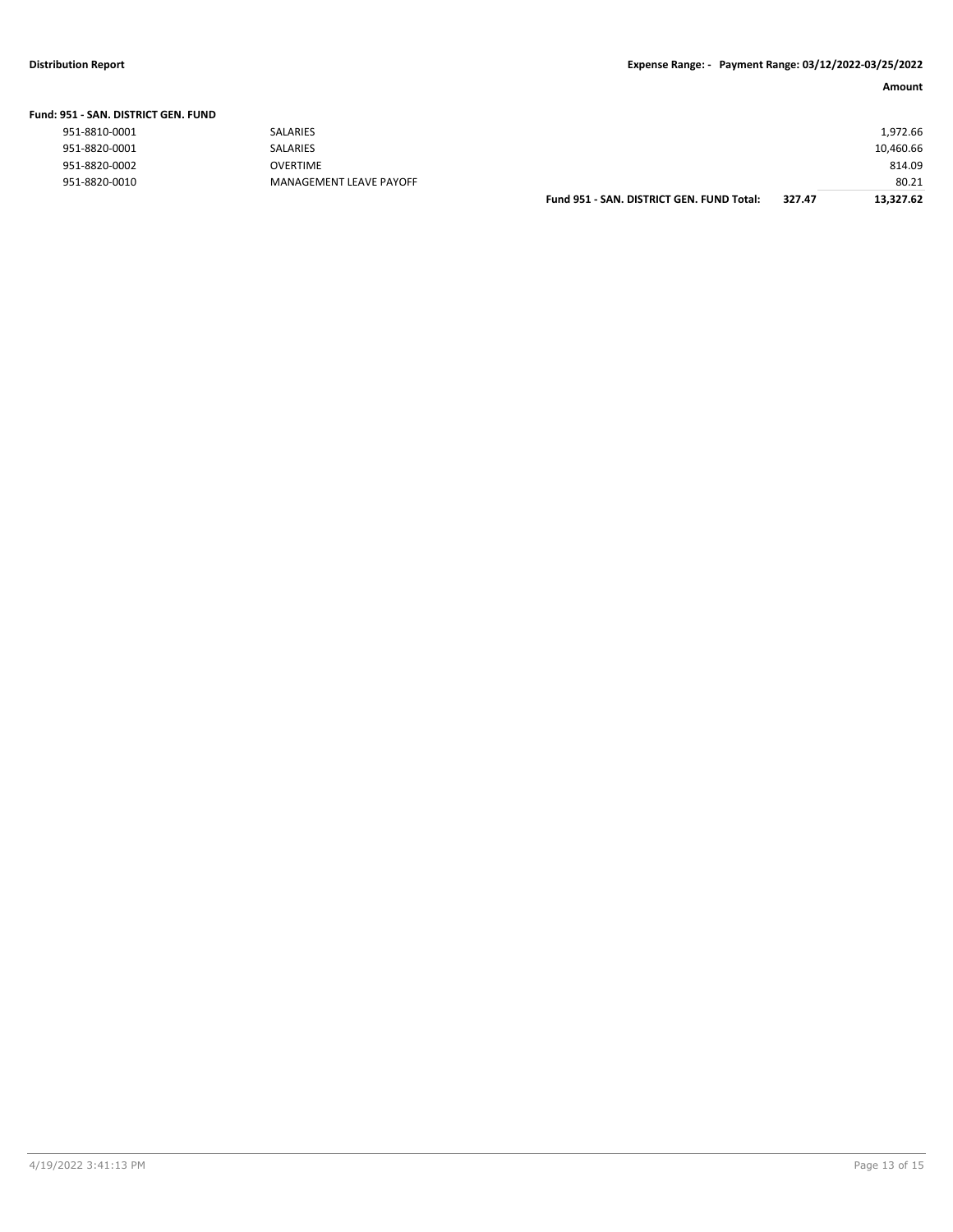**Fund: 973 - SA MERGED - LMIHF** 973-9710-9599 RENTAL PROPERTY EXP & MAINT 51.15

**Fund 973 - SA MERGED - LMIHF Total: 2.00 51.15**